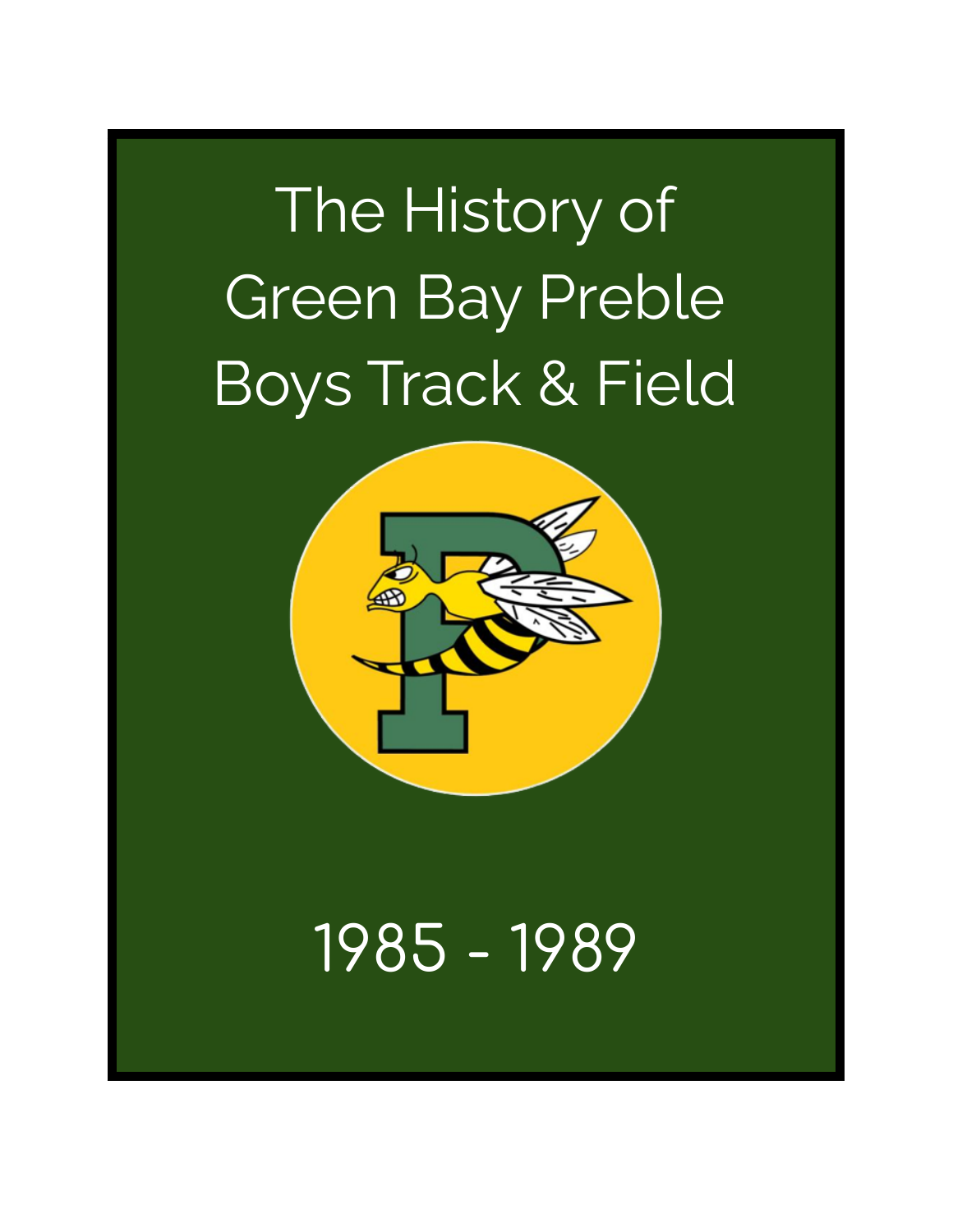## <span id="page-1-0"></span>**Table of Contents**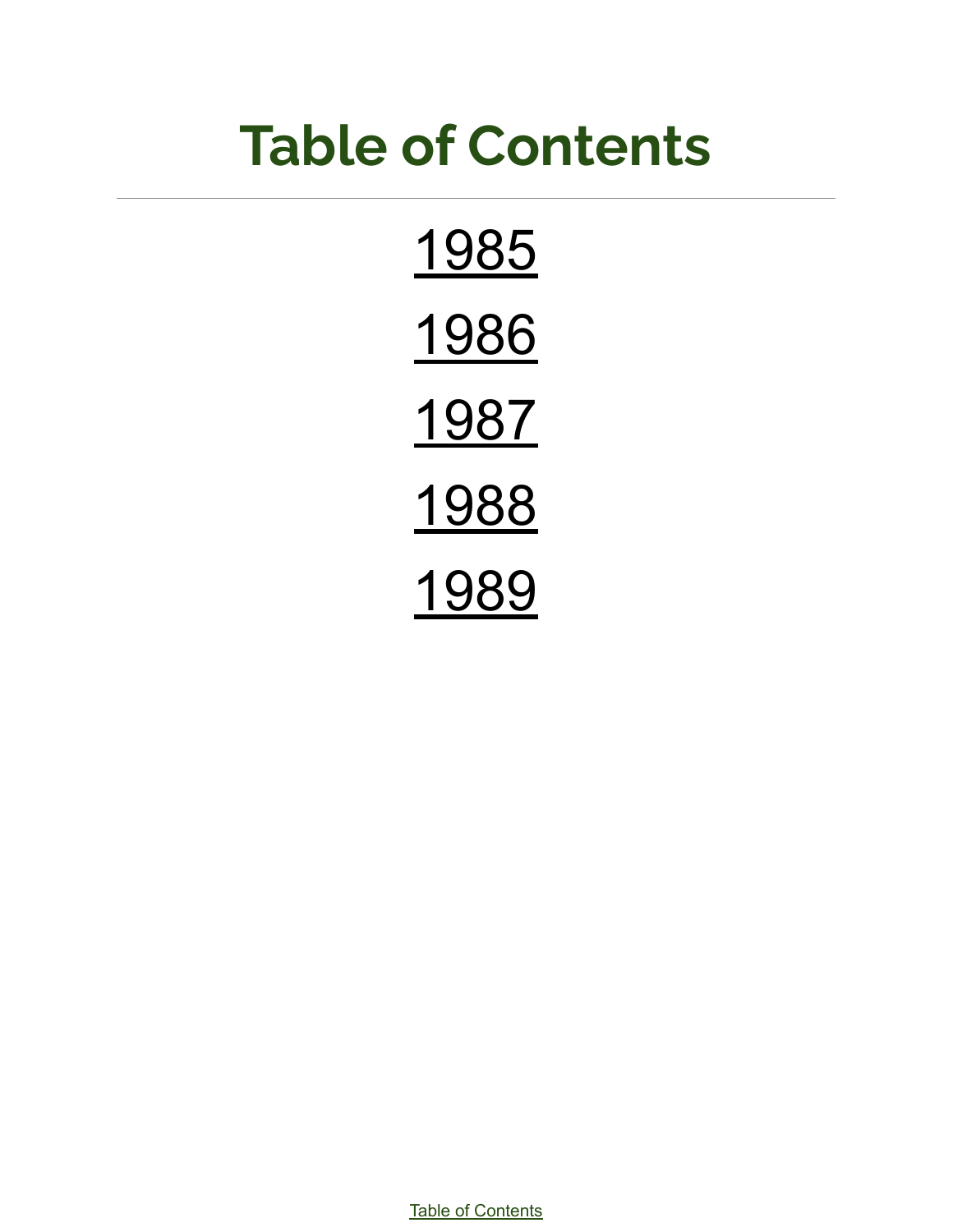## <span id="page-2-0"></span>**1985**

#### Coaching Staff

#### **Head Coach** Jack Drankoff

#### **Assistant Coaches** Pat Prochnow

#### Season Results

#### **Indoor**

**Neenah Invite** 1st Place

**Wausau Invite** 2nd Place

**FRVC Conference** 2nd Place

**W/TFA State** 5th Place

**Oshkosh Titan** 4th Place

#### **Outdoor**

**Preble/East Relays** 1st Place

#### **Fondy Relays** 1st Place

**City Meet** 1st Place

**Oshkosh West Invite** 1st Place

**Brown County Meet** 1st Place

**FRVC Conference Meet** 1st Place

#### **WIAA Tournament**

**WIAA Regional** 1st Place

**WIAA Sectional** 1st Place

**WIAA State Meet** 3rd Place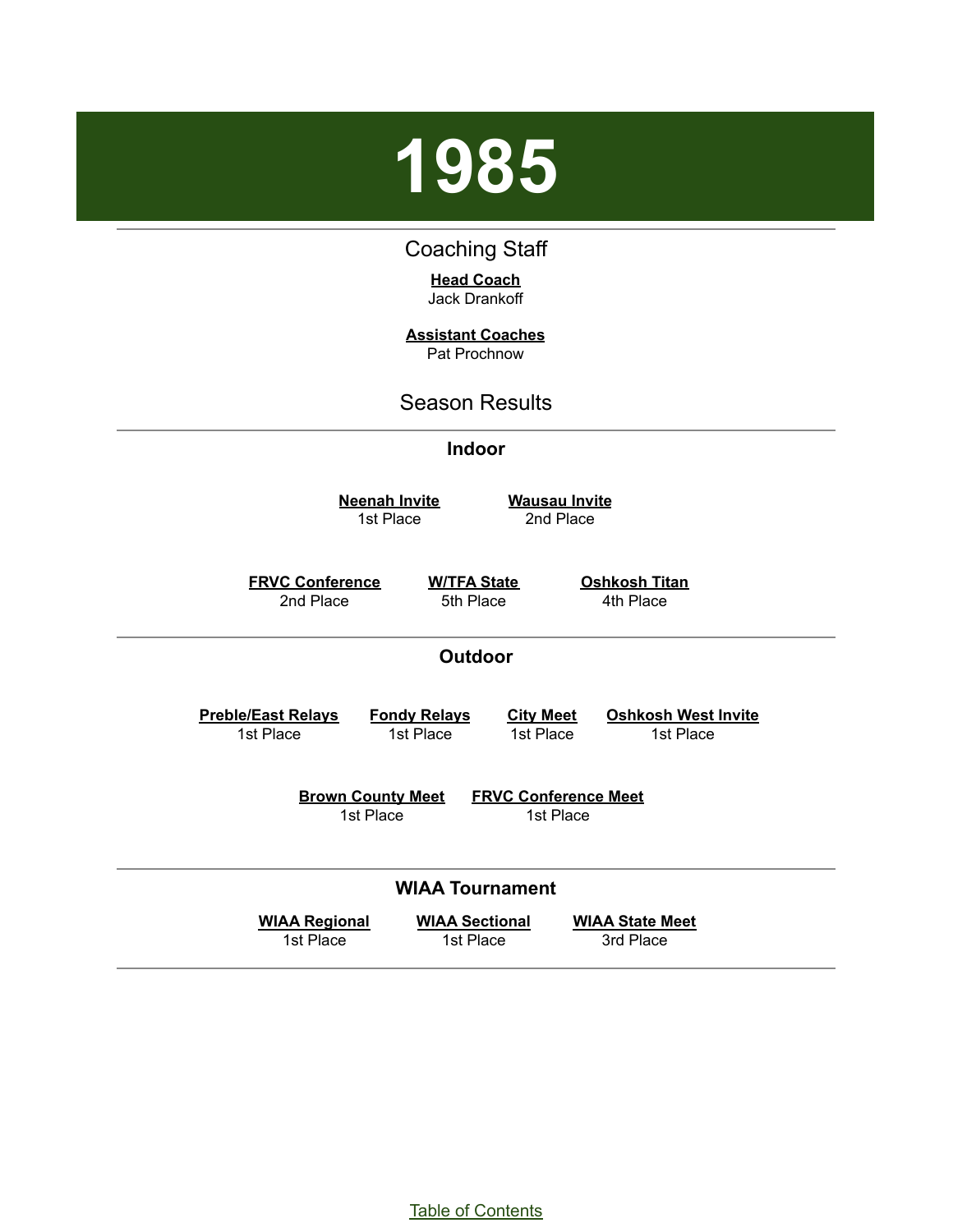#### Season Highlights

The 1985 Preble Men's Track and Field Team had its greatest season ever finishing 3rd at the WIAA State Meet and setting 18 individual and relay records. The team won every regular season outdoor meet as well as the WIAA Regional and Sectional titles.

Individually the team had many leaders. Dean Ohlhues was the 800 Meter State Champion and set records in the 800 Meters, 400 Meters, and was a member of the school record 1600 Relay Team. Jim Van Ess placed 2nd in the 3200 Meter Run and 3rd in the 1600 Meter Run at State as well as setting records in both events. Randy LaCombe placed 4th in the Triple Jump at State and was also a member of the 8th place 400 Meter Relay Team. His teammates in that school record relay were Todd Peters, Rick Freitag, and Randy LaCombe. The team of Todd Peters, Rick Freitag, Chuck Steinke, and Dean Ohlhues set the school record in the 1600 Meter Relay and placed 6th at the State Meet. Other top performers included Tom Finlin (distance), Darren Harrington (Pole Vault school record), Todd Peters (sprints with 6 school records in individual events and relays), Randy LaCombe (Jumps with school records in 5 school records in individual events and relays), Richard Ray (weights), Dave Hoffman (jumps), Mark Matzke (weights), Phil Ducat (Pole Vault), Paul Wilquet (discus), Bart Umentum (distance), Joe Framke (weights), Joe Backmann (weights), Dan Greene (relays), and Mike Pum (sprints, jumps, and relays).

| Indoor  | Todd Peters - 60 Yd. Dash (6.5) (tie)<br>Todd Peters - 220 Yd. Dash (23.7)<br>Jim Van Ess - 3200 Meter Run (9:42.1)<br>Todd Peters, Rick Freitag, Mike Pum, Todd Dequaine - 880 Yd. Relay (1:35.2)<br>Randy LaCombe - Long Jump (22' 4")<br>Randy LaCombe - Triple Jump $(44' 7 \frac{1}{2})$<br>Darren Harrington - Pole Vault (13' 9")                                                        |
|---------|-------------------------------------------------------------------------------------------------------------------------------------------------------------------------------------------------------------------------------------------------------------------------------------------------------------------------------------------------------------------------------------------------|
| Outdoor | Dean Ohlhues - 400 Meter Dash (50.2) (tie)<br>Dean Ohlhues - 800 Meter Run (1:53.03)<br>Jim Van Ess - 1600 Meter Run (4:19.46)<br>Jim Van Ess - 3200 Meter Run (9:15.12)<br>Todd Peters, Mike Pum, Rick Freitag, Chuck Steinke - 400 Meter Relay (43.93)<br>Todd Peters, Chuck Steinke, Rick Freitag, Dean Ohlhues - 1600 Relay (3:23.65)<br>Randy LaCombe - Triple Jump $(45' 5' \frac{1}{4})$ |
| Relays  | Chuck Steinke, Rick Warpinski, Greg Borucki - 900 Meter Intermediate Hurdles (1:34.4) (New hurdle height)<br>Todd Peters, Todd Duquaine, Brian Dombroski, Jim Van Ess - 1600 Meter Medley Relay (3:39.1)<br>Randy LaCombe, Dave Hoffman, Rick Freitag, Mike Pum - Long Jump Relay (77' 1/2")<br>Randy LaCombe, Dave Hoffman, Mike Schauer, Scott Piontek - Triple Jump Relay (158' 8 1/2")      |

#### Records Set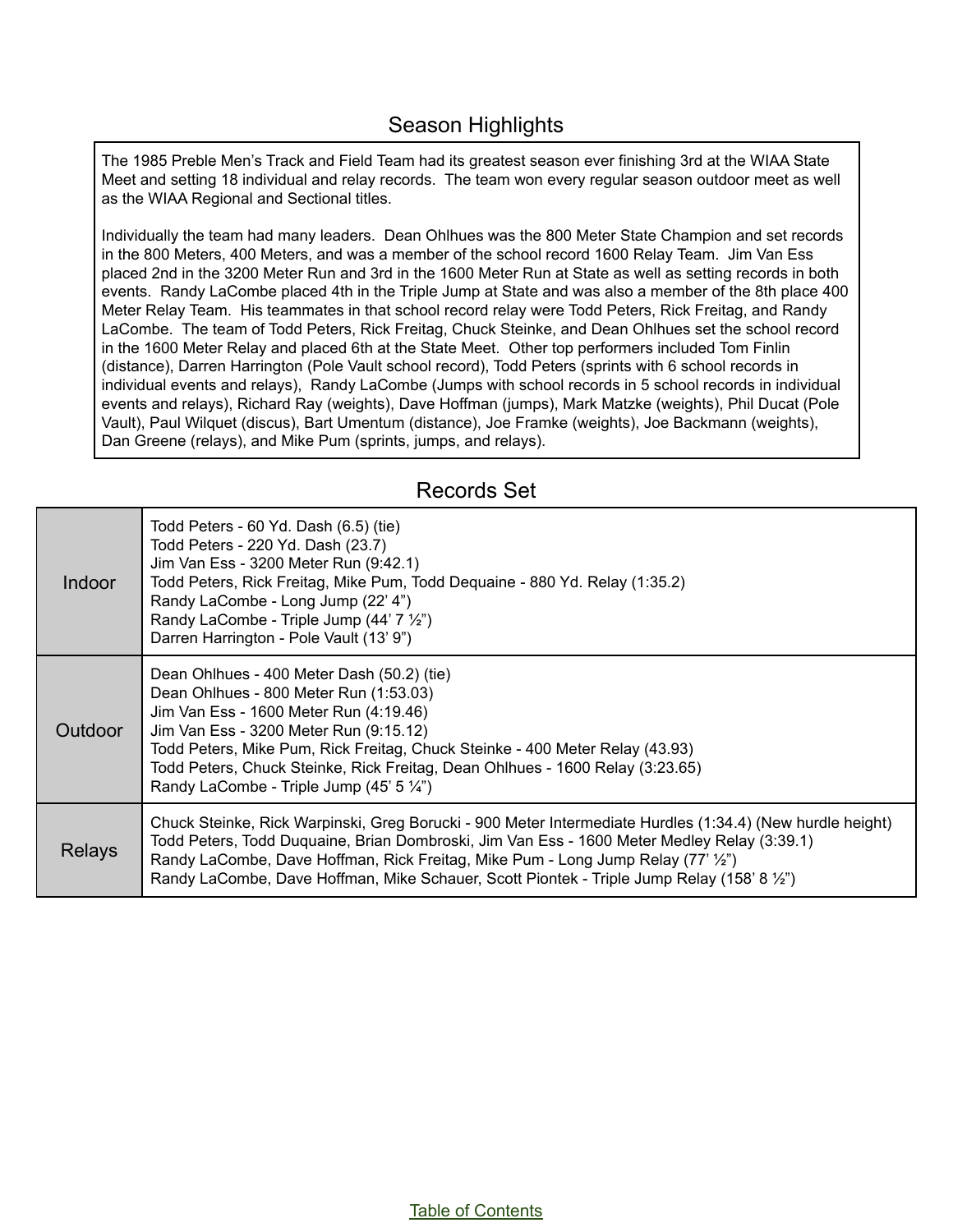#### Neenah Invite - Indoor

**Team Place** | 1st Place

### Wausau Invite - Indoor

**Team Place** 2nd Place

## FRVC Conference - Indoor

**Team Place** 2nd Place

| <b>1st Place</b>                                                                      | 2nd Place                                                                                                                                                        |
|---------------------------------------------------------------------------------------|------------------------------------------------------------------------------------------------------------------------------------------------------------------|
| >Jim Van Ess - 1600 Run<br>>Darrin Harrington - Pole Vault<br>>Jim Van Ess - 3200 Run | >Richard Ray - Shot Put<br>>Randy LaCombe - 55 Dash<br>>Randy LaCombe - Long Jump<br>>4 Lap Relay - Peters, Freitag, Pum,<br>Dequaine<br>>Dean Ohlhues - 800 Run |

| 3rd Place                                                                                                                                                      | <b>5th Place</b>                                                                     |
|----------------------------------------------------------------------------------------------------------------------------------------------------------------|--------------------------------------------------------------------------------------|
| l >Joe Framke - Shot Put<br>7Todd Peters - 200 Dash<br>>Phil Ducat - Pole Vault<br>l >Tom Finlin - 3200 Run<br>  >1600 Relay - Peters, Pum,<br>Greene, Ohlhues | >David Hoffman - Long Jump<br>>Chuck Steinke - 400 Dash<br>>Randy LaCombe - 200 Dash |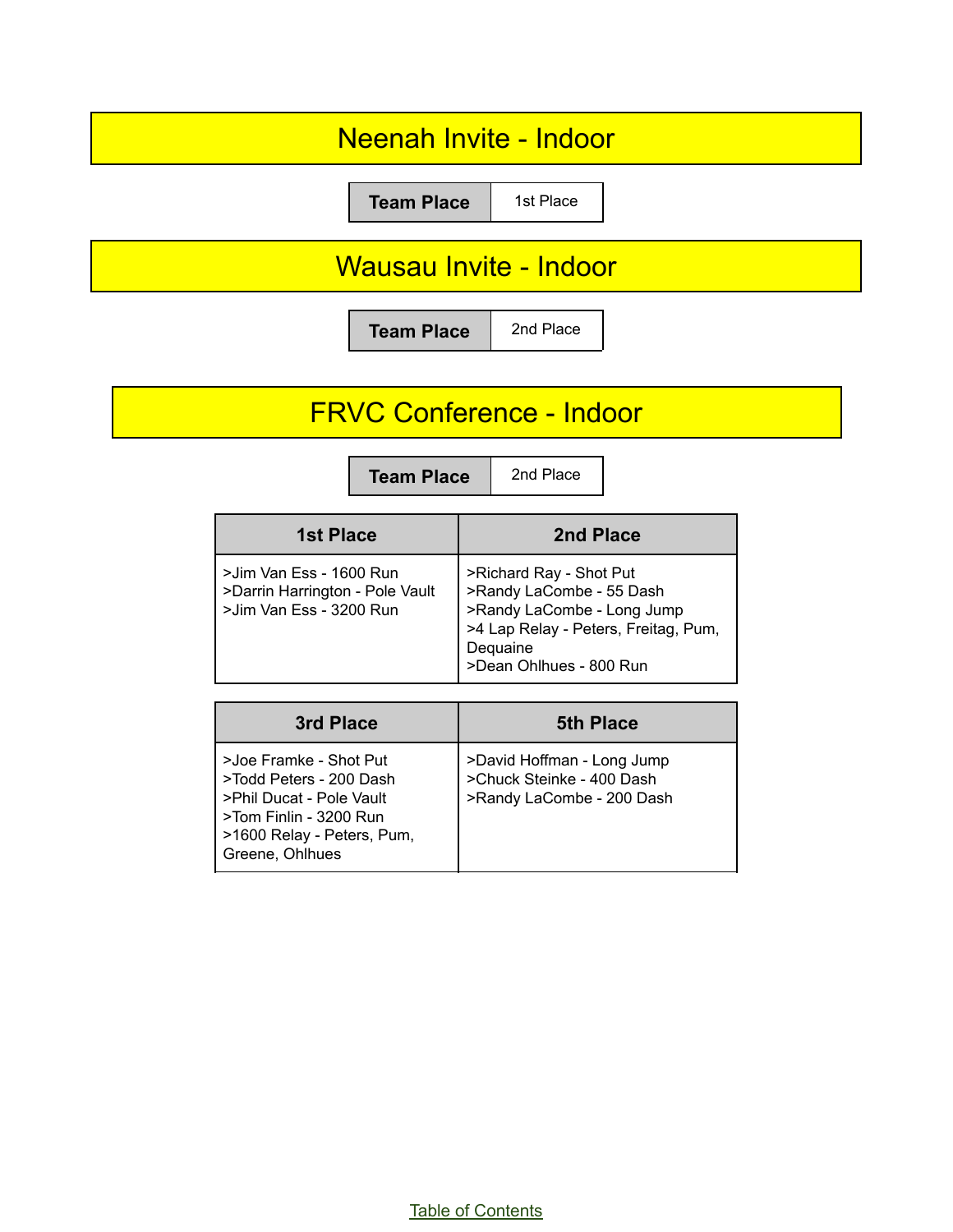#### W/TFA State Meet - Indoor

| <b>Team Place</b> |
|-------------------|
|-------------------|

**5th Place** 

| 1st Place                       | <b>4th Place</b>                                                                                           |
|---------------------------------|------------------------------------------------------------------------------------------------------------|
| >Darren Harrington - Pole Vault | >Todd Peters - 60 Yd. Dash<br>>Jim Van Ess - 2 Mile Run<br>>880 Yd. Relay - Peters, Freitag, Pum, Dequaine |

#### Oshkosh Titan Invite - Indoor

**Team Place** 4th Place

| 1st Place                                                        | 3rd Place                                          | <b>4th Place</b>           |
|------------------------------------------------------------------|----------------------------------------------------|----------------------------|
| >Jim Van Ess - Mile Run<br><b>Darren Harrington - Pole Vault</b> | >880 Yd. Relay - Peters, Freitag,<br>Pum, Dequaine | >Todd Peters - 60 Yd. Dash |

## Preble/East Relays - Outdoor

**Team Place** | 1st Place

| <b>1st Place</b>                                                                                                                                                                                                                                                            | 2nd Place                                                                                                                                                                                                                                                                                                                           |
|-----------------------------------------------------------------------------------------------------------------------------------------------------------------------------------------------------------------------------------------------------------------------------|-------------------------------------------------------------------------------------------------------------------------------------------------------------------------------------------------------------------------------------------------------------------------------------------------------------------------------------|
| >Long Jump Relay - LaCombe, Hoffman, Freitag, Pum<br>>Triple Jump Relay - LaCombe, Hoffman, Schauer, Piontek<br>>1600 Medley Relay - Peters, Dequaine, Dombroski, VanEss<br>>400 Relay - Peters, Pum, Freitag, LaCombe<br>>1600 Relay - Steinke, Greene, Dombroski, Ohlhues | >Shot Put Relay - Framke, Ray, Backmann, Christopherson<br>>Discus Relay - Framke, Matzke, Wilquet, Christopherson<br>>High Jump Relay - Steinke, Ohlhues, VandenElzin, Umentum<br>>Pole Vault Relay - Harrington, Ducat, Marshall<br>>6400 Relay - Watson, Friedman, Umentum, Finlin<br>>800 Relay - Peters, Pum, Freitag, LaCombe |

| <b>4th Place</b>                                                                                             | <b>5th Place</b>                                  |
|--------------------------------------------------------------------------------------------------------------|---------------------------------------------------|
| 2440 H Hurdle Relay - Borucki, Warpinski, Young, Steinke<br>S3200 Relay - Umentum, Friedman, Piontek, Finlin | >900 I Hurdle Relay - Steinke, Warpinski, Borucki |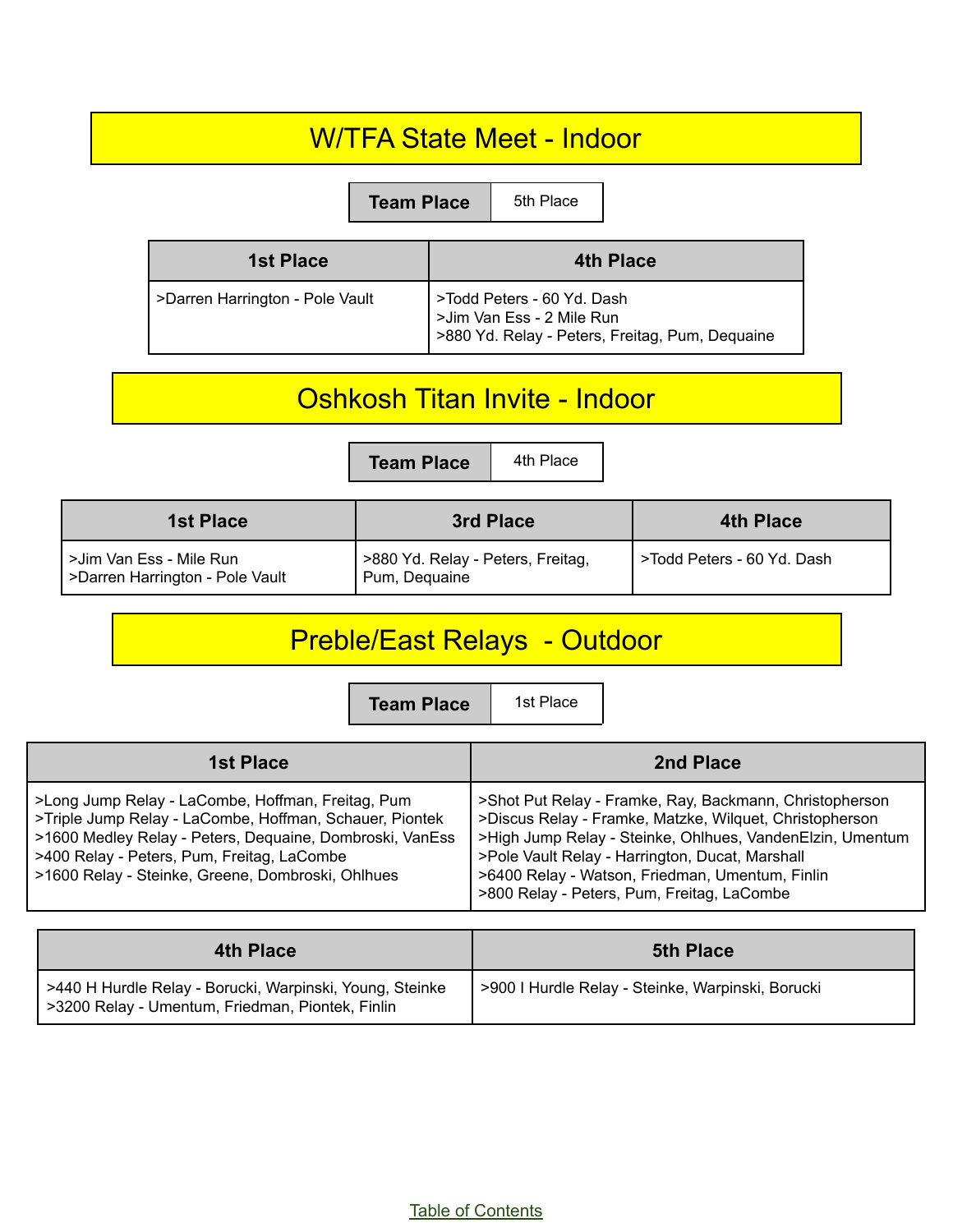### Fond du Lac Relays - Outdoor

**Team Place** | 1st Place

### Green Bay City Meet - Outdoor

**Team Place** | 1st Place

| <b>1st Place</b>                                                                                                                                                                                                                                                                     | 2nd Place                                                                                                                                          | 3rd Place                                               |
|--------------------------------------------------------------------------------------------------------------------------------------------------------------------------------------------------------------------------------------------------------------------------------------|----------------------------------------------------------------------------------------------------------------------------------------------------|---------------------------------------------------------|
| >400 Relay - Peters, Freitag, Greene,<br><b>Ohlhues</b><br>>Dean Ohlhues - 800 Run<br>>Todd Peters - 200 Dash<br>>Jim Van Ess - 3200 Run<br>>1600 Relay - Peters, Steinke, Greene,<br>Ohlhues<br>>Randy LaCombe - Long Jump<br>>Mark Matzke - Discus<br>>Randy LaCombe - Triple Jump | >Jim Van Ess - 1600 Run<br>>Tom Finlin - 3200 Run<br>>Joe Framke - Shot Put<br>>Phil Ducat - Pole Vault (tie)<br>>Matt Marshall - Pole Vault (tie) | >Rick Freitag - 100 Dash<br>>Dave Hoffman - Triple Jump |

| 4th Place                                                                                                                                  | <b>5th Place</b>                                                                                                      |
|--------------------------------------------------------------------------------------------------------------------------------------------|-----------------------------------------------------------------------------------------------------------------------|
| >Randy LaCombe - 100 Dash<br>>Chuck Steinke - 300 I Hurdles<br>>Bart Umentum - 800 Run<br>>Rick Freitag - 200 Dash<br>>Joe Framke - Discus | >Chuck Steinke - 110 H Hurdles<br>>David Friedman - 1600 Run<br>>Joe Backmann - Shot Put<br>>Dave Hoffman - Long Jump |

#### Oshkosh West Invite - Outdoor

**Team Place** | 1st Place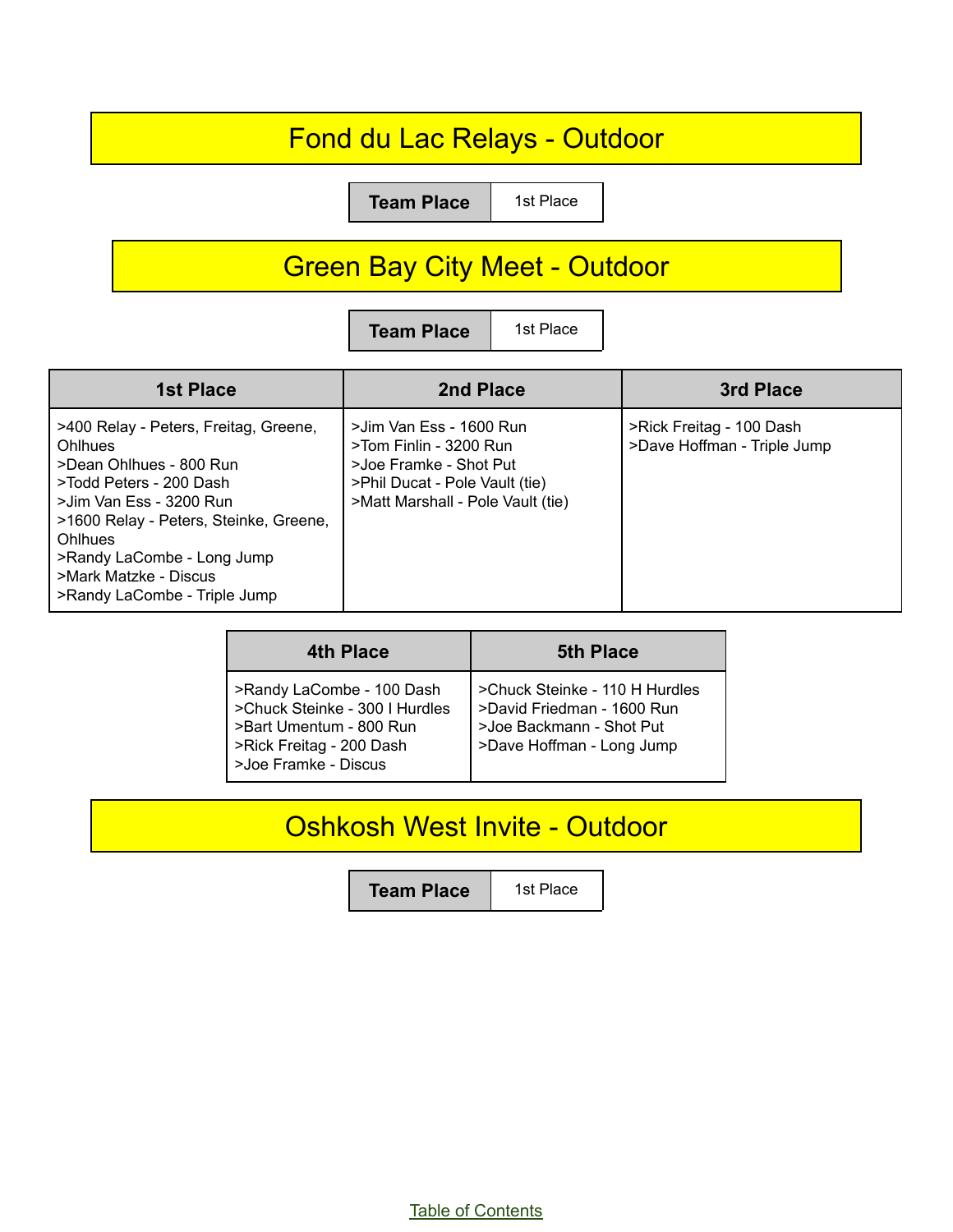## Brown County Meet - Outdoor

**Team Place** | 1st Place

| <b>1st Place</b>                                                                                                                                                                                                                       | 2nd Place                                                                                                                            | 3rd Place                      |
|----------------------------------------------------------------------------------------------------------------------------------------------------------------------------------------------------------------------------------------|--------------------------------------------------------------------------------------------------------------------------------------|--------------------------------|
| >400 Relay - Peters, Pum, Freitag,<br>Dequaine<br>>Dean Ohlhues - 800 Run<br>>1600 Relay - Peters, Steinke, Greene,<br><b>Ohlhues</b><br>>Darren Harrington - Pole Vault<br>>Randy LaCombe - Triple Jump<br>>Randy LaCombe - Long Jump | >Randy LaCombe - 100 Dash<br>>Jim Van Ess - 1600 Run<br>>Todd Peters - 200 Dash<br>>Phil Ducat - Pole Vault<br>>Mark Matzke - Discus | >Chuck Steinke - 300 I Hurdles |

| 4th Place               | <b>5th Place</b>           |
|-------------------------|----------------------------|
| >Bart Umentum - 800 Run | >David Friedman - 1600 Run |
| >Joe Framke - Shot Put  | >David Hoffman - Long Jump |
| >Paul Wilquet - Discus  | >Richard Ray - Shot Put    |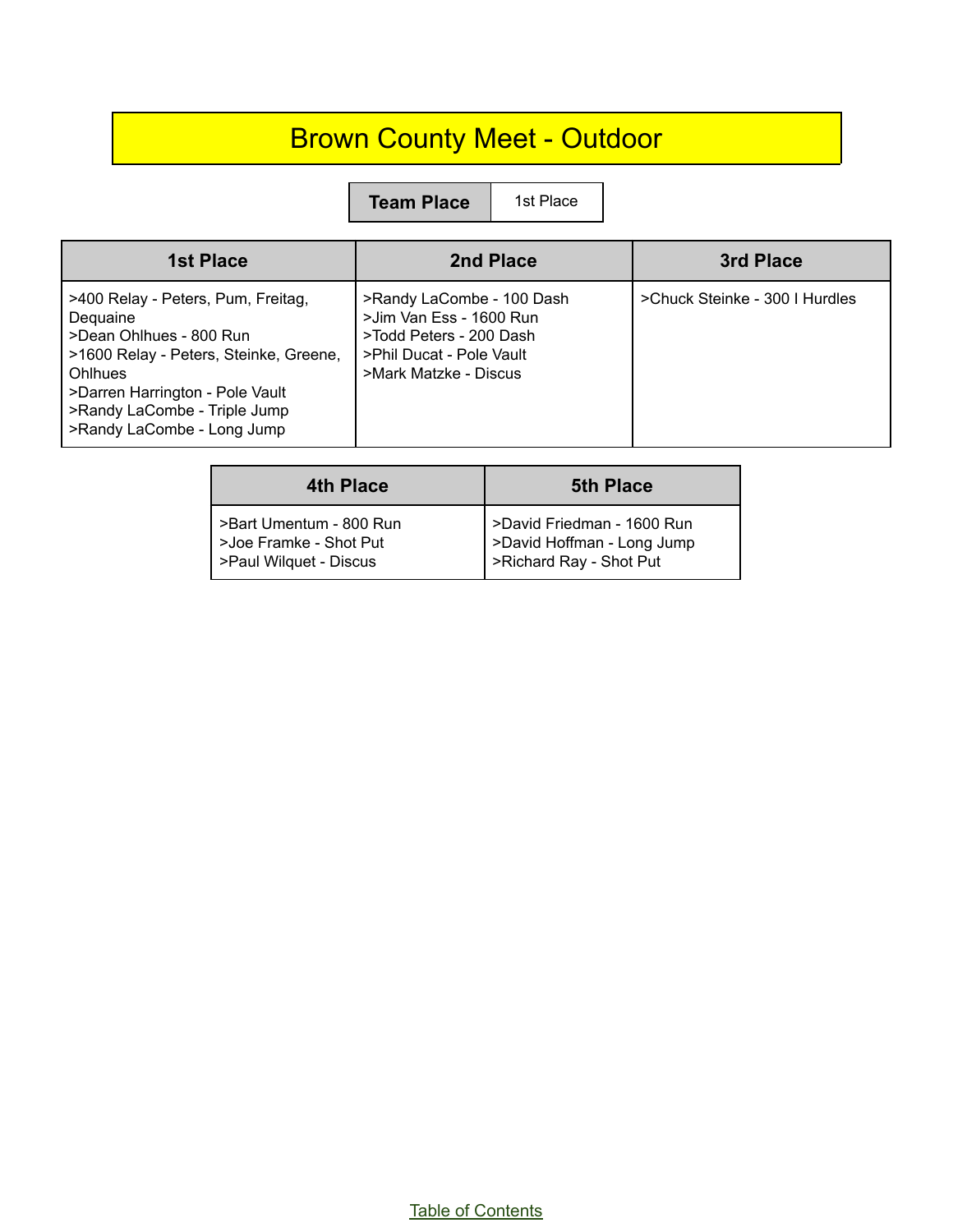### FRVC Conference Meet - Outdoor

**Team Place** | 1st Place

| <b>1st Place</b>                                                                                                                                                                                                                                                                    | 3rd Place                                          |
|-------------------------------------------------------------------------------------------------------------------------------------------------------------------------------------------------------------------------------------------------------------------------------------|----------------------------------------------------|
| >Randy LaCombe - 100 Dash<br>>Jim Van Ess - 1600 Run<br>>400 Relay - Peters, Freitag, Pum, LaCombe<br>>Dean Ohlhues - 800 Run<br>>Jim Van Ess - 3200 Run<br>>Paul Wilquet - Discus<br>>Randy LaCombe - Long Jump<br>>Randy LaCombe - Triple Jump<br>>Darren Harrington - Pole Vault | >Todd Peters - 200 Dash<br>>Richard Ray - Shot Put |

| 4th Place                                                                                                                        | <b>5th Place</b>                                                            |
|----------------------------------------------------------------------------------------------------------------------------------|-----------------------------------------------------------------------------|
| >Dean Ohlhues - 400 Dash<br>>1600 Relay - Peters, Steinke, Freitag, Ohlhues<br>>Mark Matzke - Discus<br>>Phil Ducat - Pole Vault | >Bart Umentum - 800 Run<br>>Tom Finlin - 3200 Run<br>>Joe Framke - Shot Put |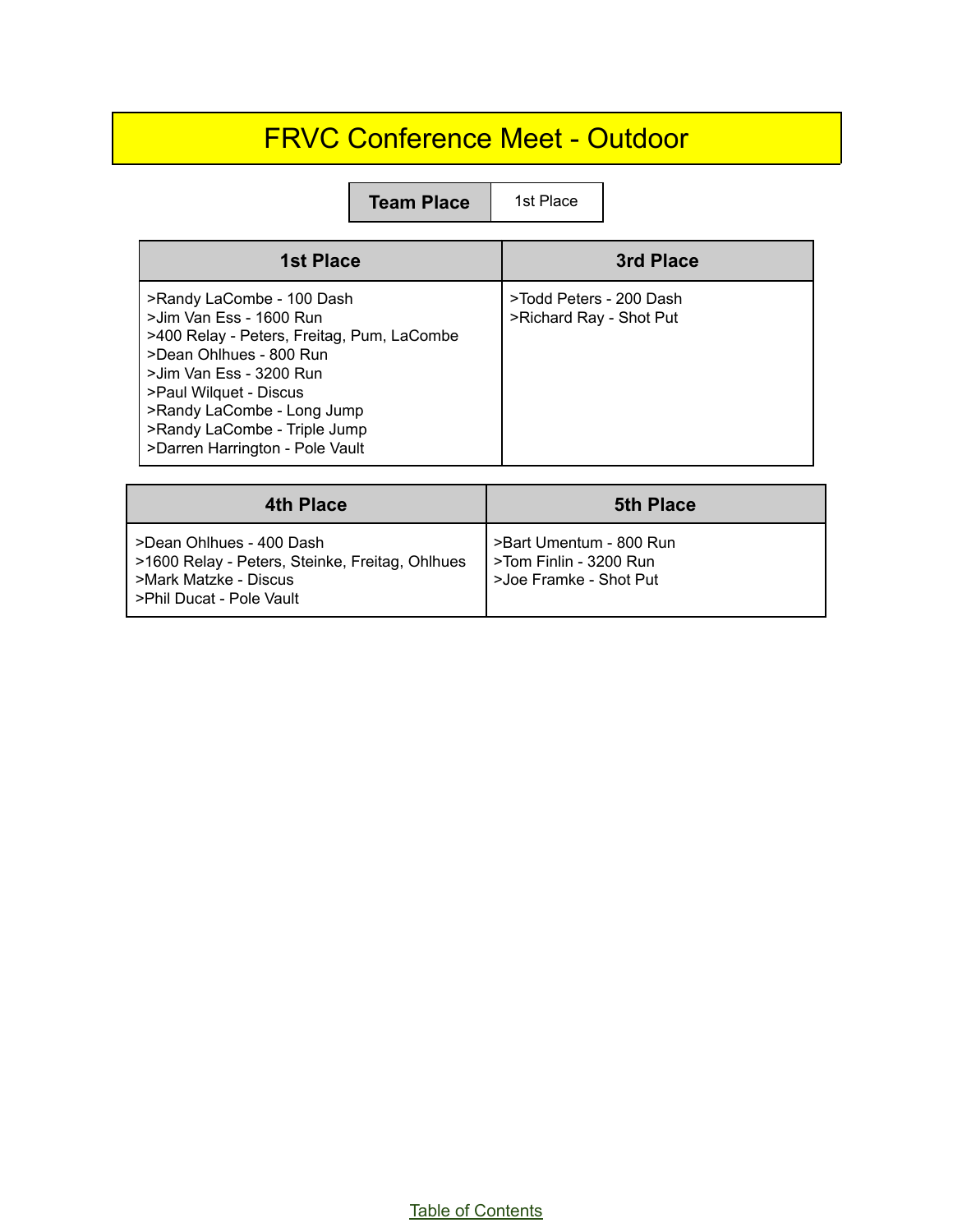#### WIAA Regional

Top 4 qualify for the Sectional Meet

|                                                                                                                                                                                                                                                                                                                | <b>Team Place</b>                                  | 1st Place |                                                                                                                   |
|----------------------------------------------------------------------------------------------------------------------------------------------------------------------------------------------------------------------------------------------------------------------------------------------------------------|----------------------------------------------------|-----------|-------------------------------------------------------------------------------------------------------------------|
| <b>1st Place</b><br><b>Sectional Qualifier</b>                                                                                                                                                                                                                                                                 | 2nd Place<br><b>Sectional Qualifier</b>            |           | 3rd Place<br><b>Sectional Qualifier</b>                                                                           |
| >Jim Van Ess - 1600 Run<br>>400 Relay - LaCombe, Peters,<br>Freitag, Pum<br>>Dean Ohlhues - 800 Run<br>>Jim Van Ess - 3200 Run<br>>1600 Relay - Peters, Steinke,<br>Freitag, Ohlhues<br>>Randy LaCombe - Long Jump<br>>Mark Matzke - Discus<br>>Randy LaCombe - Triple Jump<br>>Darren Harrington - Pole Vault | >Tom Finlin - 3200 Run<br>>Phil Ducat - Pole Vault |           | >Chuck Steinke - 300   Hurdles<br>>Todd Peters - 200 Dash<br>>Richard Ray - Shot Put<br>>Dave Hoffman - Long Jump |

| <b>4th Place</b><br><b>Sectional Qualifier</b> | <b>5th Place</b>                                       |
|------------------------------------------------|--------------------------------------------------------|
| >Dave Hoffman - Triple Jump                    | >Rick Freitag - 100 Dash<br>>David Friedman - 1600 Run |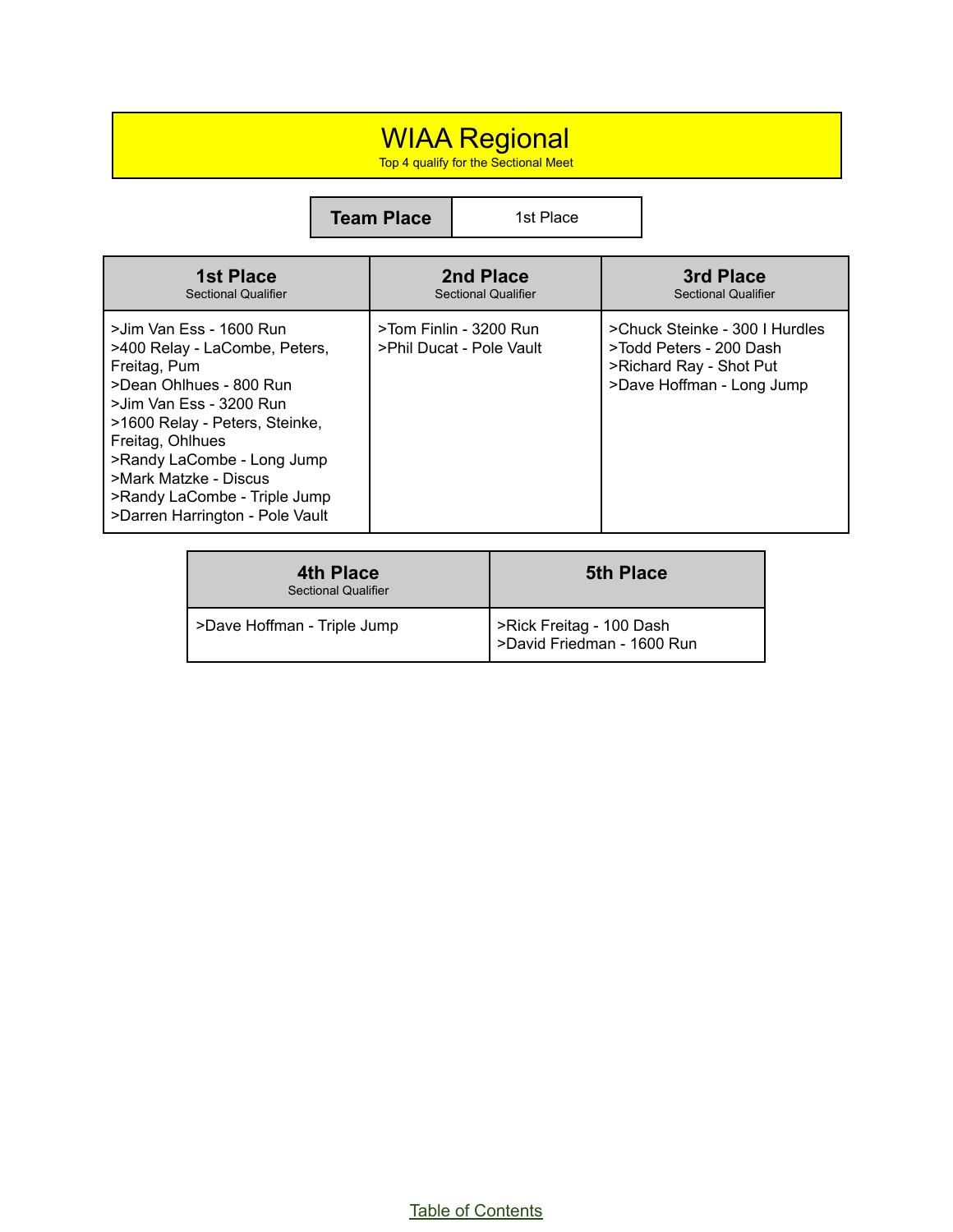#### WIAA Sectional Top 2 advance to the State Meet **Team Place** | 1st Place **1st Place** State Meet Qualifier **2nd Place** State Meet Qualifier >Todd Peters - 200 Dash >Dean Ohlhues - 800 Run >Jim Van Ess - 1600 Run >Jim Van Ess - 3200 Run >400 Relay - Peters, Pum, Freitag, LaCombe >1600 Relay - Peters, Steinke, Freitag, Ohlhues >Randy LaCombe - Long Jump >Randy LaCombe - Triple Jump >Darren Harrington - Pole Vault >Tom Finlin - 3200 Run

| 4th Place                                                 | <b>5th Place</b>          |
|-----------------------------------------------------------|---------------------------|
| Schuck Steinke - 300 I Hurdles<br>>Richard Ray - Shot Put | >Dave Hoffman - Long Jump |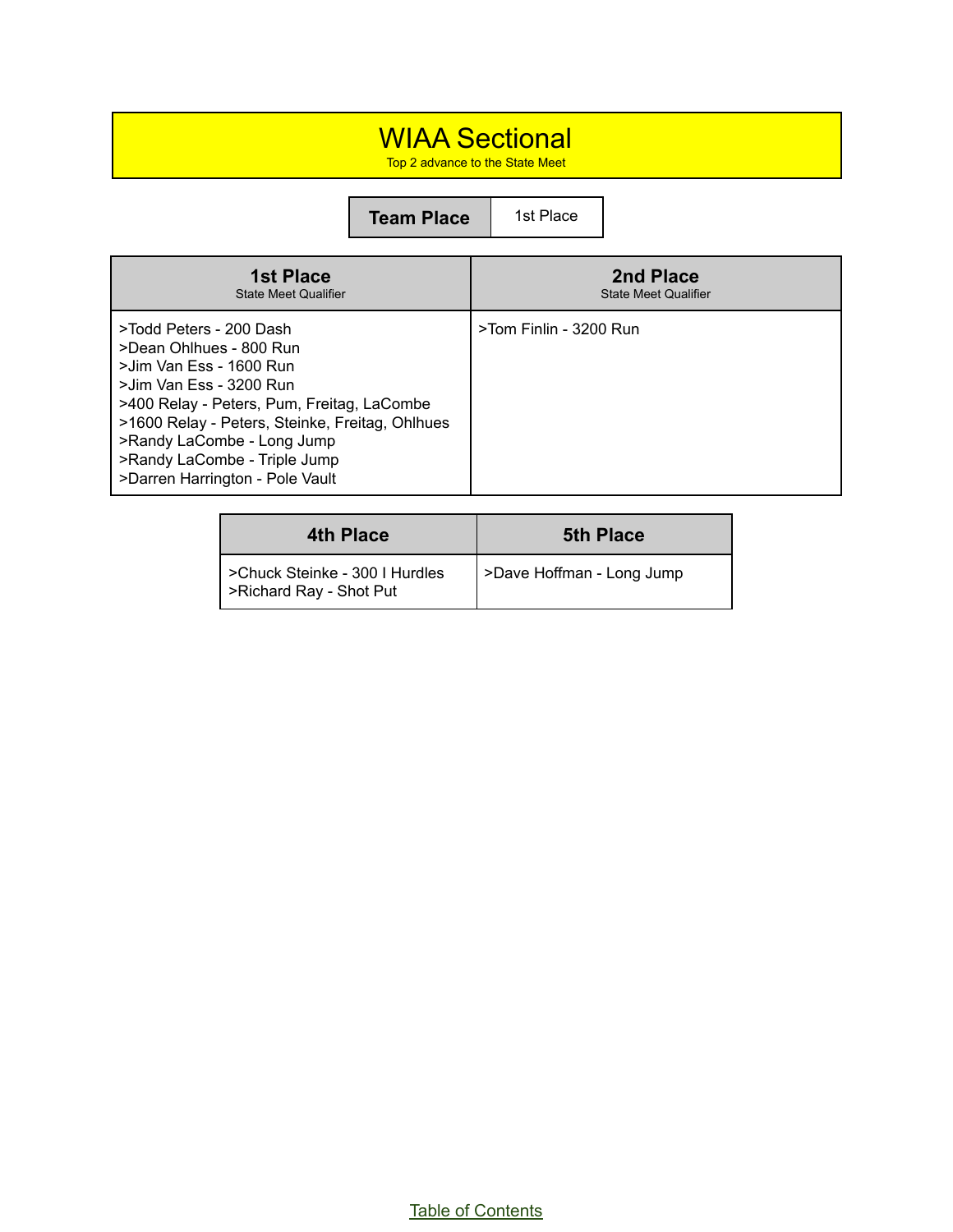#### WIAA State Meet

**Team Place** | 3rd Place

| <b>1st Place</b>        | 2nd Place               | 3rd Place               |
|-------------------------|-------------------------|-------------------------|
| >Dean Ohlhues - 800 Run | >Jim Van Ess - 3200 Run | >Jim Van Ess - 1600 Run |

| <b>4th Place</b>             | <b>6th Place</b>                                     | 8th Place                                     |
|------------------------------|------------------------------------------------------|-----------------------------------------------|
| >Randy LaCombe - Triple Jump | ' >1600 Relay - Peters, Freitag,<br>Steinke, Ohlhues | >400 Relay - Peters, Freitag, Pum,<br>LaCombe |

#### **Participants**

>Todd Peters - 200 Dash >Tom Finlin - 3200 Run >Darren Harrington - Pole Vault >Randy LaCombe - Long Jump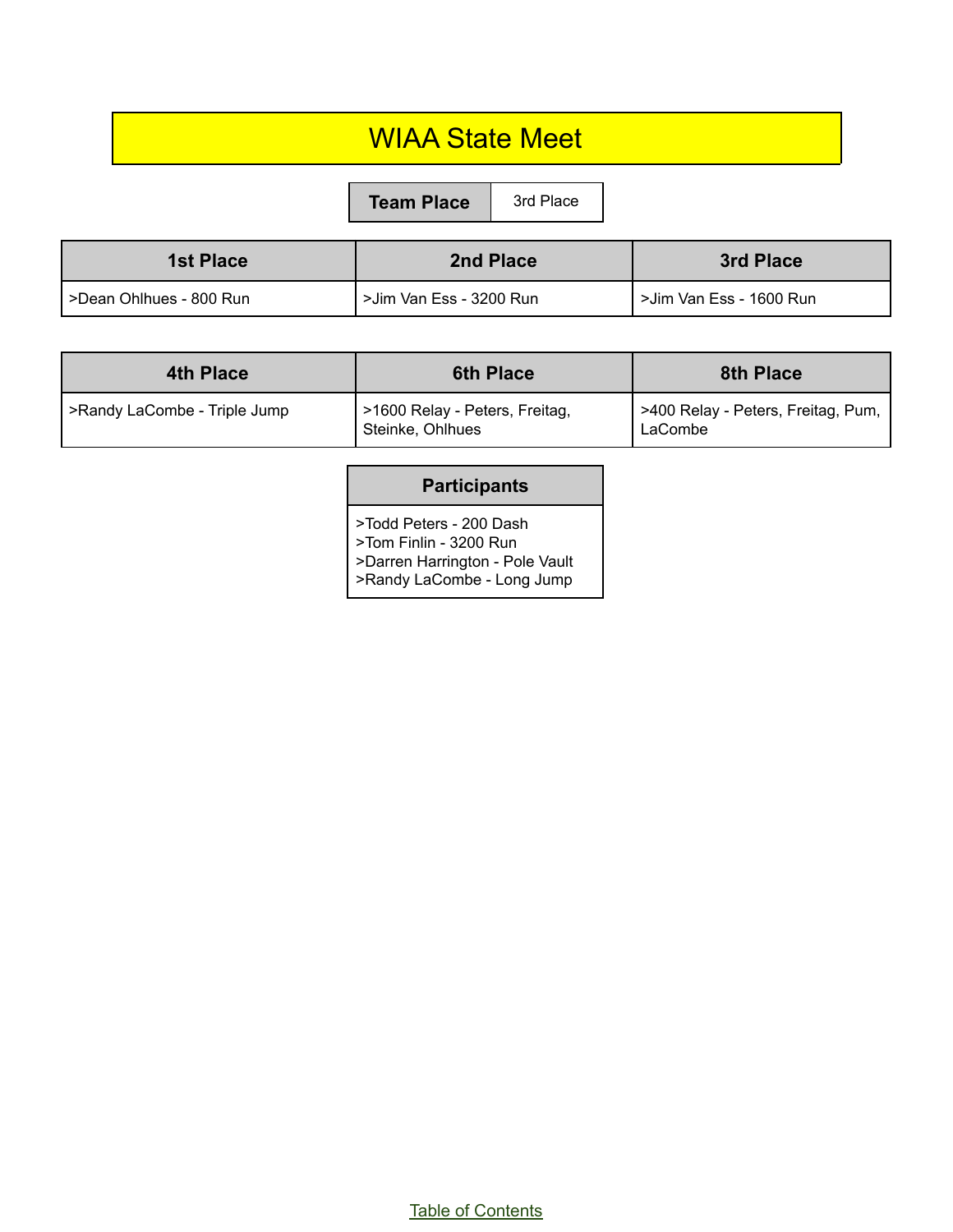# <span id="page-12-0"></span>**1986**

#### Coaching Staff

**Head Coach** Jack Drankoff

#### **Assistant Coaches**

Pat Prochnow

#### Season Results

|                                        |                                   | Indoor                                  |                                     |                                       |
|----------------------------------------|-----------------------------------|-----------------------------------------|-------------------------------------|---------------------------------------|
| <b>Titan Invite</b><br>4th Place       | Neenah Invite<br>1st Place        | <b>Wausau Invite</b><br>2nd Place (tie) | <b>FRVC Conference</b><br>3rd Place | <b>W/TFA State Indoor</b><br>6 Points |
|                                        |                                   | <b>Outdoor</b>                          |                                     |                                       |
| <b>Preble/East Relays</b><br>2nd Place | <b>Oshkosh West</b><br>1st Place  | <b>City Meet</b><br>2nd Place           | <b>FRVC Conference</b><br>3rd Place | <b>Brown County Meet</b><br>1st Place |
|                                        |                                   | <b>WIAA Tournament</b>                  |                                     |                                       |
|                                        | <b>WIAA Regional</b><br>3rd Place | <b>WIAA Sectional</b><br>7th Place      | <b>WIAA State Meet</b><br>0 Points  |                                       |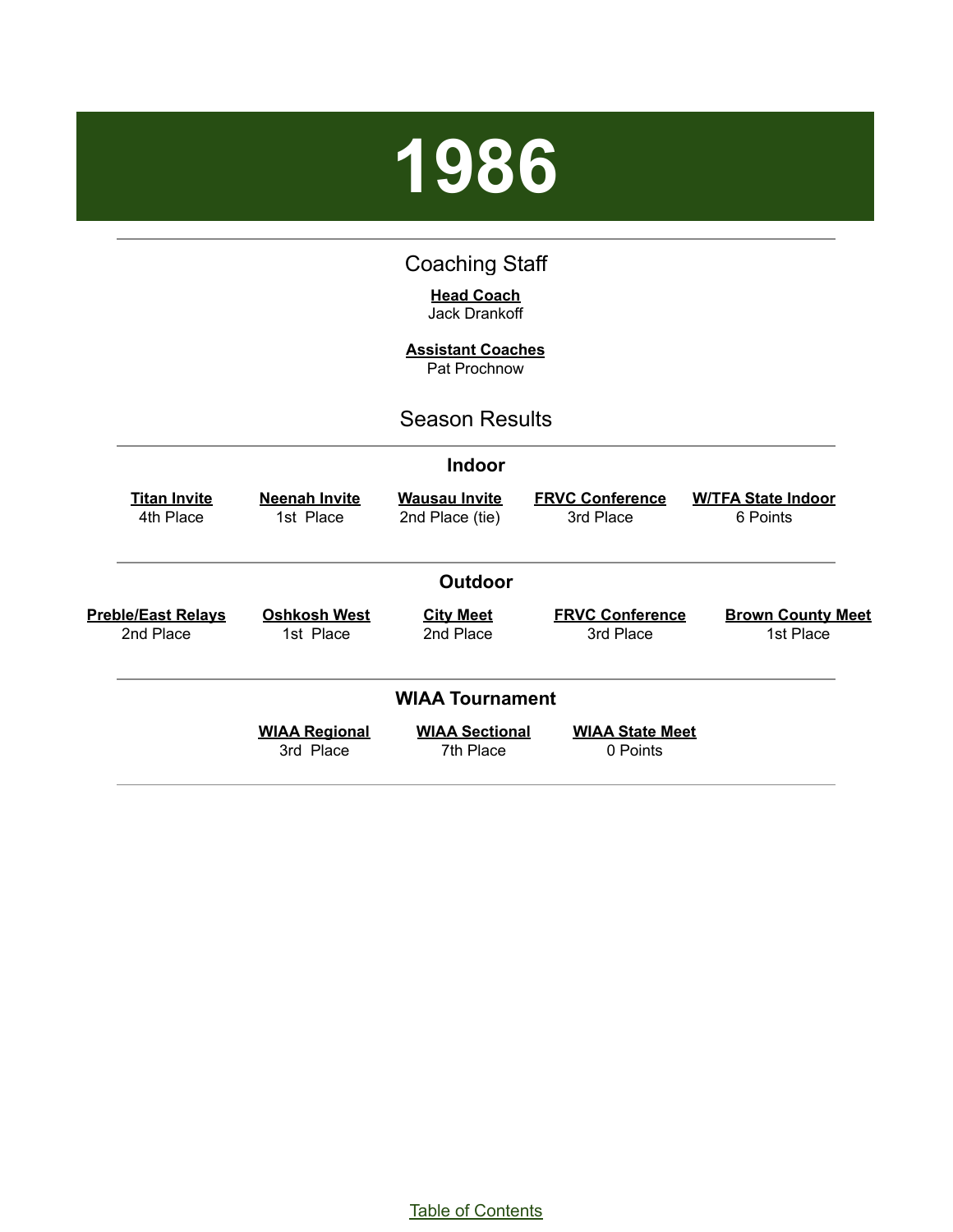#### Season Highlights

The 1986 Preble Men's Track and Field Team had 3 victories during the season. They were the Neenah Indoor Invitational the Oshkosh West Outdoor Invitational, and the Brown County Meet. The finished 2nd or 3rd in 6 other major meets during the year.

Individually the team was led by Richard Ray (weights) and Phil Ducat (Pole Vault) who both qualified for the WIAA State Meet. Other top performers were Matt Marshall (Pole Vault), Bart Umentum (distance & relays), Todd Duquaine (sprints and relays), Mike Pum (sprints and relays), Paul Bredael (sprints and relays), Chuck Steinke (sprints and relays)k Ted Velicer (weights), Paul Wilquet (weights), Bart Umentum (middle distance and relays), Tim Schauer (hurdles), Kip LaTour (middle distance and relays), Paul Gilbert (relays), dean Samz (distance), Jamie Kuemmel (jumps), and Tom Finlin (distance)

#### Records Set

| Indoor        | No records set |
|---------------|----------------|
| Outdoor       | No records set |
| <b>Relays</b> | No records set |

#### Oshkosh Titan Invite - Indoor

**Team Place** | 4th Place

| 2nd Place                                                                                   | <b>5th Place</b>     |
|---------------------------------------------------------------------------------------------|----------------------|
| >Phil Ducat - Pole Vault (tie)<br>>Dan Mahlik - Pole Vault (tie)<br>>Richard Ray - Shot Put | >Tom Finlin - 2 Mile |

#### Neenah Rocket Invite - Indoor

**Team Place** | 1st Place

#### Wausau Invite - Indoor

**Team Place** | 2nd Place (tie)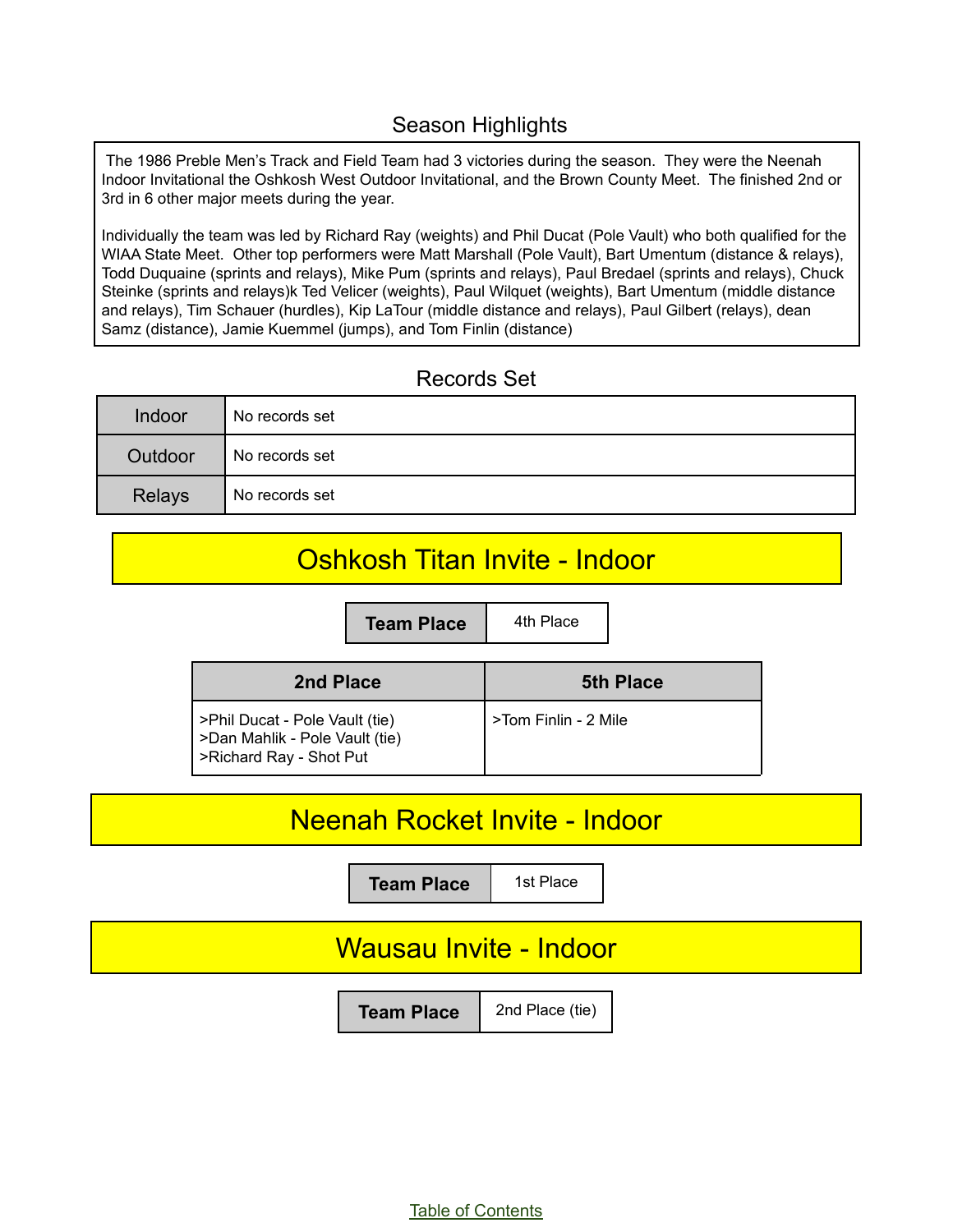#### FRVC Conference - Indoor

**Team Place** 3rd Place

| 1st Place                                          | 2nd Place                                              |
|----------------------------------------------------|--------------------------------------------------------|
| >Richard Ray - Shot Put<br>>Bart Umentum - 800 Run | >Ted Velicer - Shot Put<br>>Matt Marshall - Pole Vault |

| 3rd Place                                                                                                   | <b>5th Place</b>                                                                   |
|-------------------------------------------------------------------------------------------------------------|------------------------------------------------------------------------------------|
| >Jamie Kuemmel - High Jump<br>STodd Dequaine - 55 Dash<br>>4 Lap Relay - Dequaine, Pum, Bredael,<br>Gilbert | >Rick Warpinski - 55 H Hurdles<br>>Chuck Steinke - 55 Dash<br>>Mike Pum - 200 Dash |

## W/TFA State Indoor Championships - Indoor

**Team Place** 6 Points

**5th Place**

>Phil Ducat - Pole Vault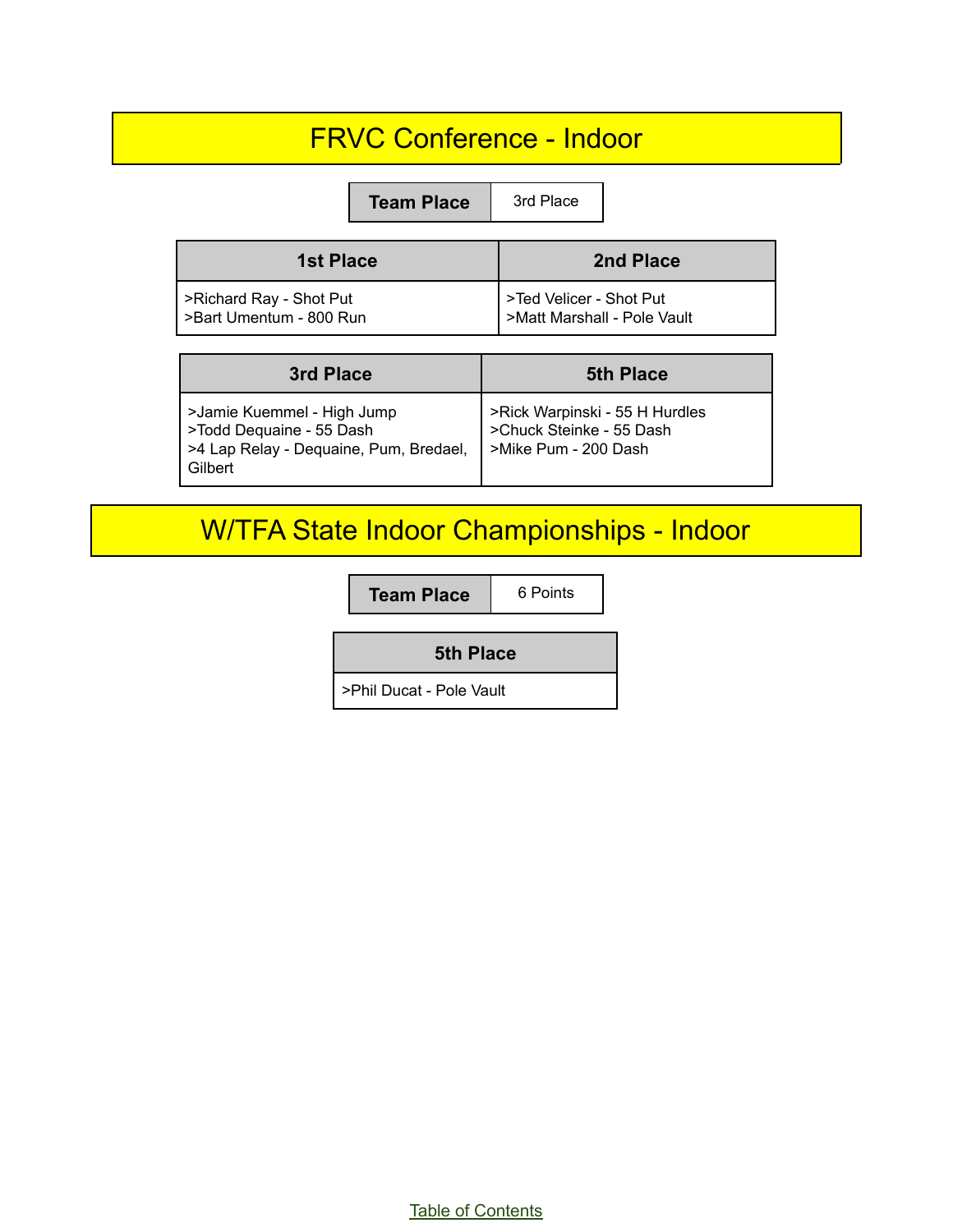## Preble/East Relays - Outdoor

**Team Place** 2nd Place

| 1st Place                                                                                                                                                                                                                                                                                                                            | 3rd Place                                                                                                                                                                                                                                                                                     |
|--------------------------------------------------------------------------------------------------------------------------------------------------------------------------------------------------------------------------------------------------------------------------------------------------------------------------------------|-----------------------------------------------------------------------------------------------------------------------------------------------------------------------------------------------------------------------------------------------------------------------------------------------|
| >440 H Hurdle Relay - Young, Warpinski, Borucki, Schauer<br>>1600 Medley Relay - Pum, Dequaine, Steinke, Umentum<br>>Shot Put Relay - Ray, Velicer, Tatum, Wilquet<br>>Discus Relay - Warpinski, Culver, Velicer, Wilquet<br>>High Jump Relay - VandenElzen, Kuemmel, Umentum, Steffek<br>>Pole Vault Relay - Olsen, Marshall, Ducat | >900 I Hurdles Relay - T.Schauer, Borucki, Warpinski<br>>400 Relay - Dequaine, Pum, Bredael, Hoffman<br>>800 Relay - Dequaine, Pum, Hafmann, Steinke<br>>Triple Jump Relay - D. Schauer, M. Schauer,<br>Kuemmel, Borucki<br>>Long Jump Relay - D. Schauer, M. Schauer, Roeser,<br>VandenElzen |

| 4th Place                                                                                                     | <b>5th Place</b>                             |
|---------------------------------------------------------------------------------------------------------------|----------------------------------------------|
| SDistance Medley Relay - Umentum, Gilbert, Samz, Finlin<br>  >1600 Relay - Gilbert, LaTour, T. Schauer, Ducat | >6400 Relay - Lax, Ludwikoski, Rukamp, Graan |

## Oshkosh West Invite - Outdoor

**Team Place** | 1st Place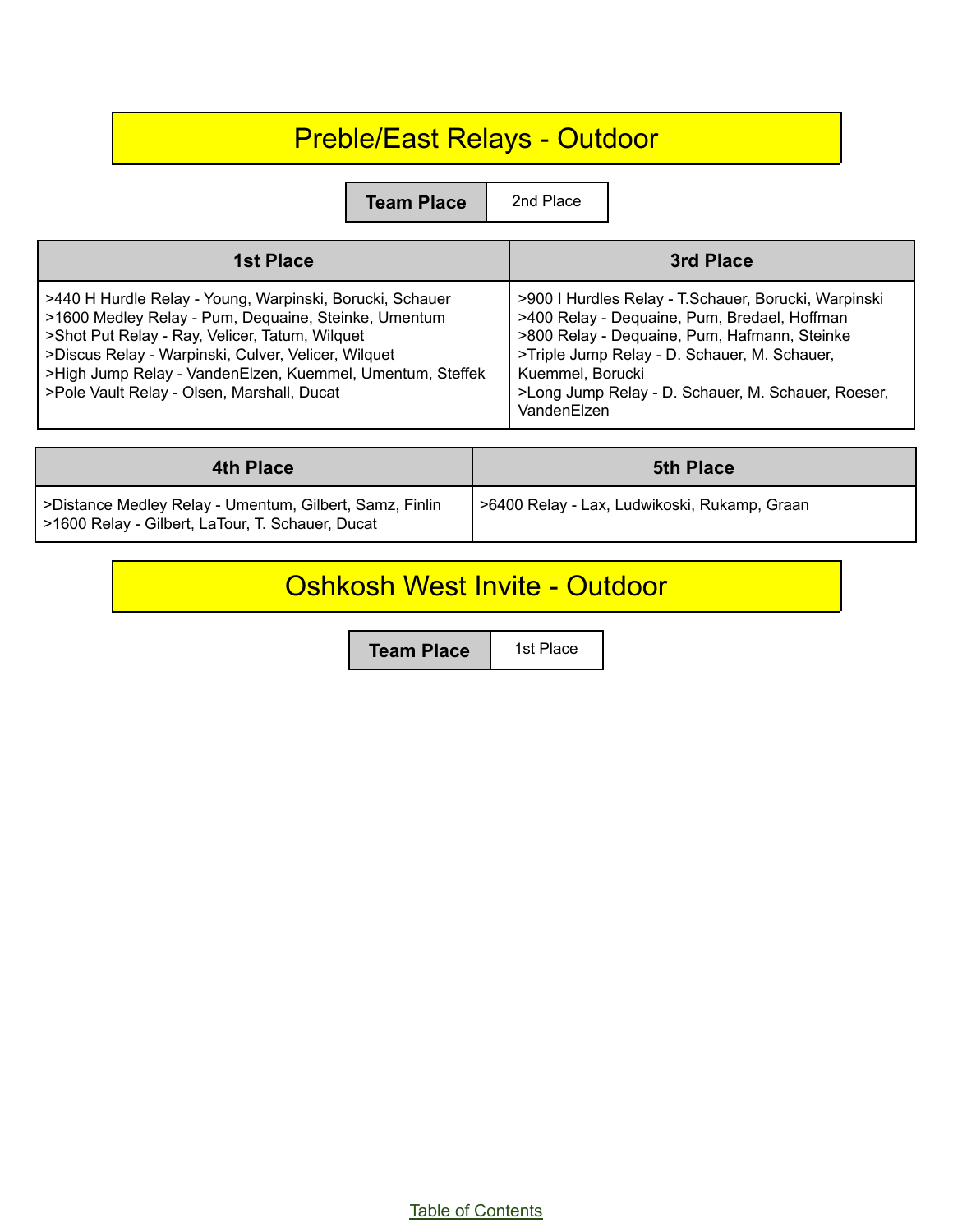### Green Bay City Meet - Outdoor

**Team Place** 2nd Place

| <b>1st Place</b>                                                                                                                       | 2nd Place                                                                                         | 3rd Place                                                                                                    |
|----------------------------------------------------------------------------------------------------------------------------------------|---------------------------------------------------------------------------------------------------|--------------------------------------------------------------------------------------------------------------|
| >Bart Umentum - 1600 Run<br>>Bart Umentum - 800 Run<br>>Richard Ray - Shot Put<br>>Paul Wilquet - Discus<br>  >Phil Ducat - Pole Vault | >400 Relay - Duquaine, Pum,<br>Bredael, Hafmann<br>>1600 Relay - Steinke, Gilbert,<br>LaTour, Pum | >Tim Schauer - 110 H Hurdles<br>>Mike Pum - 200 Dash<br>>Tom Finlin - 3200 Run<br>>Jamie Kuemmel - High Jump |

| <b>4th Place</b>                                                                                                                                                                    | <b>5th Place</b>                                                                                            |
|-------------------------------------------------------------------------------------------------------------------------------------------------------------------------------------|-------------------------------------------------------------------------------------------------------------|
| >Rick Warpinski - 110 H Hurdles<br>>Tim Schauer - 300 I Hurdles<br>>Dean Samz - 3200 Run<br>>Chuck Steinke - Long Jump<br>>Rick Warpinski - Discus<br>>Kurt VandenElzen - High Jump | >Dean Samz - 1600 Run<br>>Chuck Steinke - 400 Dash<br>>David Culver - Discus<br>>Dave Schauer - Triple Jump |

## FRVC Conference Meet - Outdoor

**Team Place** | 3rd Place

| <b>1st Place</b>                                      | 2nd Place                | 3rd Place                                           |
|-------------------------------------------------------|--------------------------|-----------------------------------------------------|
| >Richard Ray - Shot Put<br>  >Phil Ducat - Pole Vault | >Bart Umentum - 1600 Run | >Paul Wilquet - Discus<br>Jamie Kuemmel - Long Jump |

| 4th Place                                                                          | <b>5th Place</b>                                                                                                                                  |
|------------------------------------------------------------------------------------|---------------------------------------------------------------------------------------------------------------------------------------------------|
| >Ted Velicer - Shot Put<br>>Tim Schauer - 110 H Hurdles<br>>Bart Umentum - 800 Run | >Matt Marshall - Pole Vault<br>>Rick Warpinski - 110 H Hurdles<br>>400 Relay - Dequaine, Pum,<br>Bradael, Steinke<br>>Tim Schauer - 300 I Hurdles |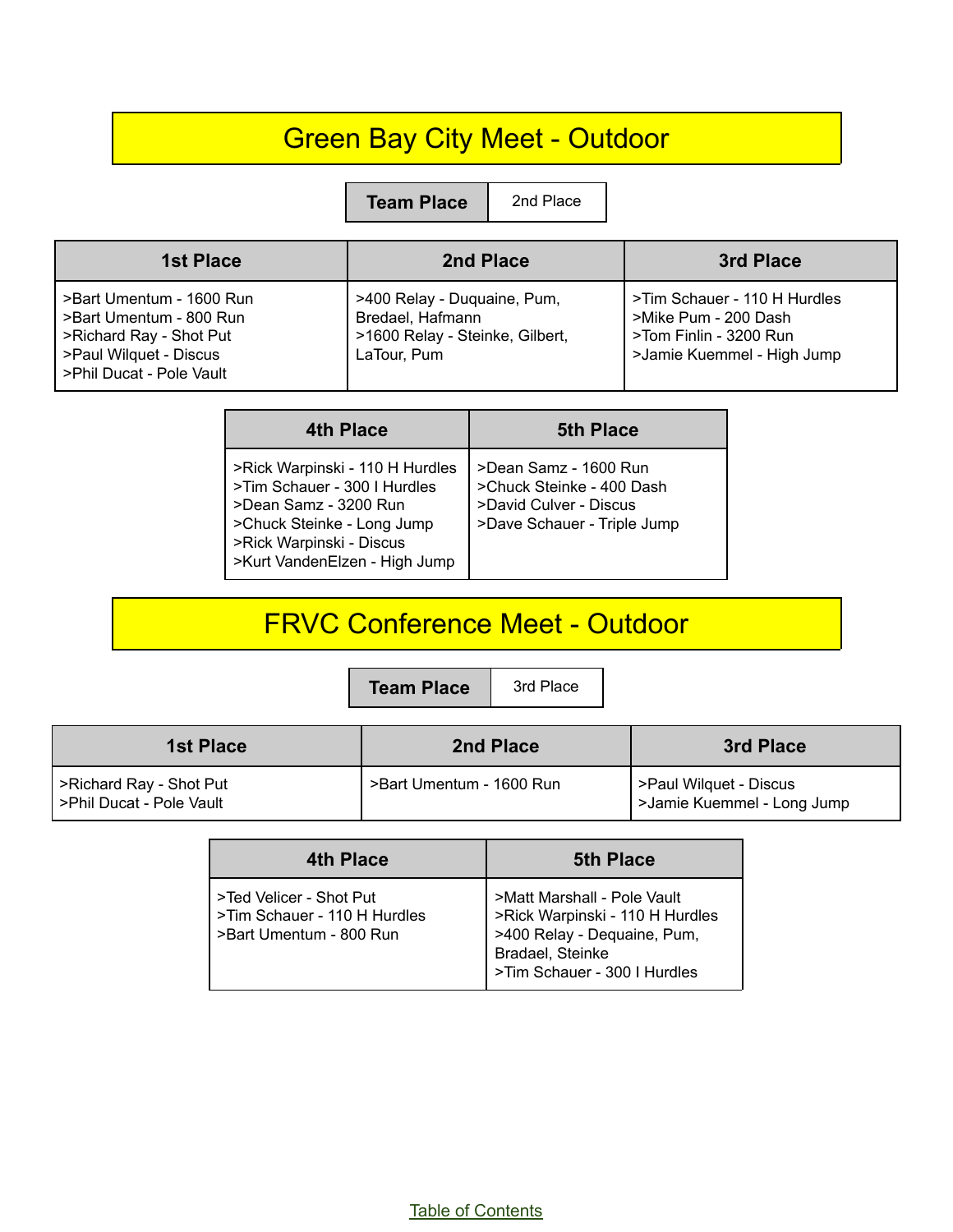## Brown County Meet - Outdoor

**Team Place** | 1st Place

| 1st Place                                                                       | 2nd Place                                                                                                | 3rd Place                                                                                                  |
|---------------------------------------------------------------------------------|----------------------------------------------------------------------------------------------------------|------------------------------------------------------------------------------------------------------------|
| >Bart Umentum - 1600 Run<br>>Bart Umentum - 800 Run<br>>Phil Ducat - Pole Vault | >1600 Relay - Steinke, Gilbert,<br>LaTour, Pum<br>>Matt Marshall - Pole Vault<br>>Ted Velicer - Shot Put | >Todd Dequaine - 100 Dash<br>>Dean Samz - 3200 Run<br>>Jamie Kuemmel - High Jump<br>>Paul Wilguet - Discus |

| 4th Place                                                                                                                            | <b>5th Place</b>                                                                        |
|--------------------------------------------------------------------------------------------------------------------------------------|-----------------------------------------------------------------------------------------|
| >Tim Schauer - 110 H Hurdles<br>>400 Relay - Dequaine, Pum,<br>Bredael, Schauer<br>>Tom Finlin - 3200 Run<br>>Richard Ray - Shot Put | >Rick Warpinski - 110 H Hurdles<br>>Tim Schauer - 300 I Hurdles<br>>Mike Pum - 200 Dash |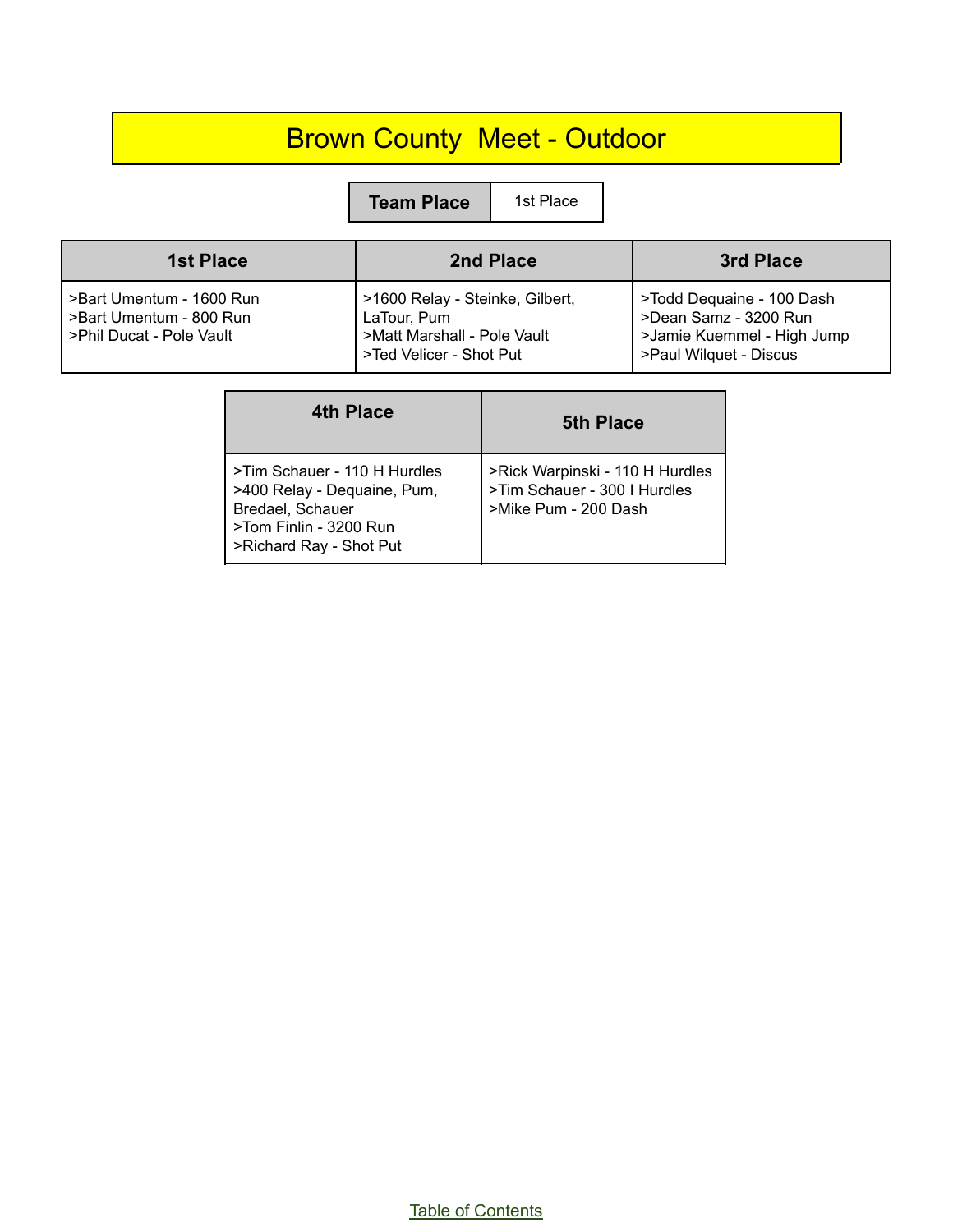## WIAA Regional

Top 4 qualify for the Sectional Meet

**Team Place** 3rd Place

| <b>1st Place</b>                                     | 2nd Place               | 3rd Place                                                                                                                                                      |
|------------------------------------------------------|-------------------------|----------------------------------------------------------------------------------------------------------------------------------------------------------------|
| Sectional Qualifier                                  | Sectional Qualifier     | <b>Sectional Qualifier</b>                                                                                                                                     |
| >Bart Umentum - 1600 Run<br>>Phil Ducat - Pole Vault | >Richard Ray - Shot Put | >Ted Velicer - Shot Put<br>>400 Relay - Dequaine, Pum,<br>Bredael, Steinke<br>>Matt Marshall - Pole Vault<br>>Paul Wilguet - Discus<br>>Bart Umentum - 800 Run |

| 4th Place<br><b>Sectional Qualifier</b>                                                                                                     | <b>5th Place</b>                                   |
|---------------------------------------------------------------------------------------------------------------------------------------------|----------------------------------------------------|
| >Tim Schauer - 110 H Hurdles<br>>Todd Dequaine - 100 Dash<br>>Tim Schauer - 300 I Hurdles<br>>1600 Relay - Steinke, LaTour,<br>Gilbert, Pum | >Jamie Kuemmel - High Jump<br>>Mike Pum - 200 Dash |

## WIAA Sectional

Top 2 advance to the State Meet

| <b>Team Place</b>                                   | 7th Place                   |
|-----------------------------------------------------|-----------------------------|
| 2nd Place<br><b>State Meet Qualifier</b>            | 3rd Place                   |
| >Phil Ducat - Pole Vault<br>>Richard Ray - Shot Put | >Matt Marshall - Pole Vault |
| <b>4th Place</b>                                    | <b>5th Place</b>            |
| >Bart Umentum - 1600 Run                            | >Ted Velicer - Shot Put     |

>400 Relay - Dequaine, Pum, Bredael, Steinke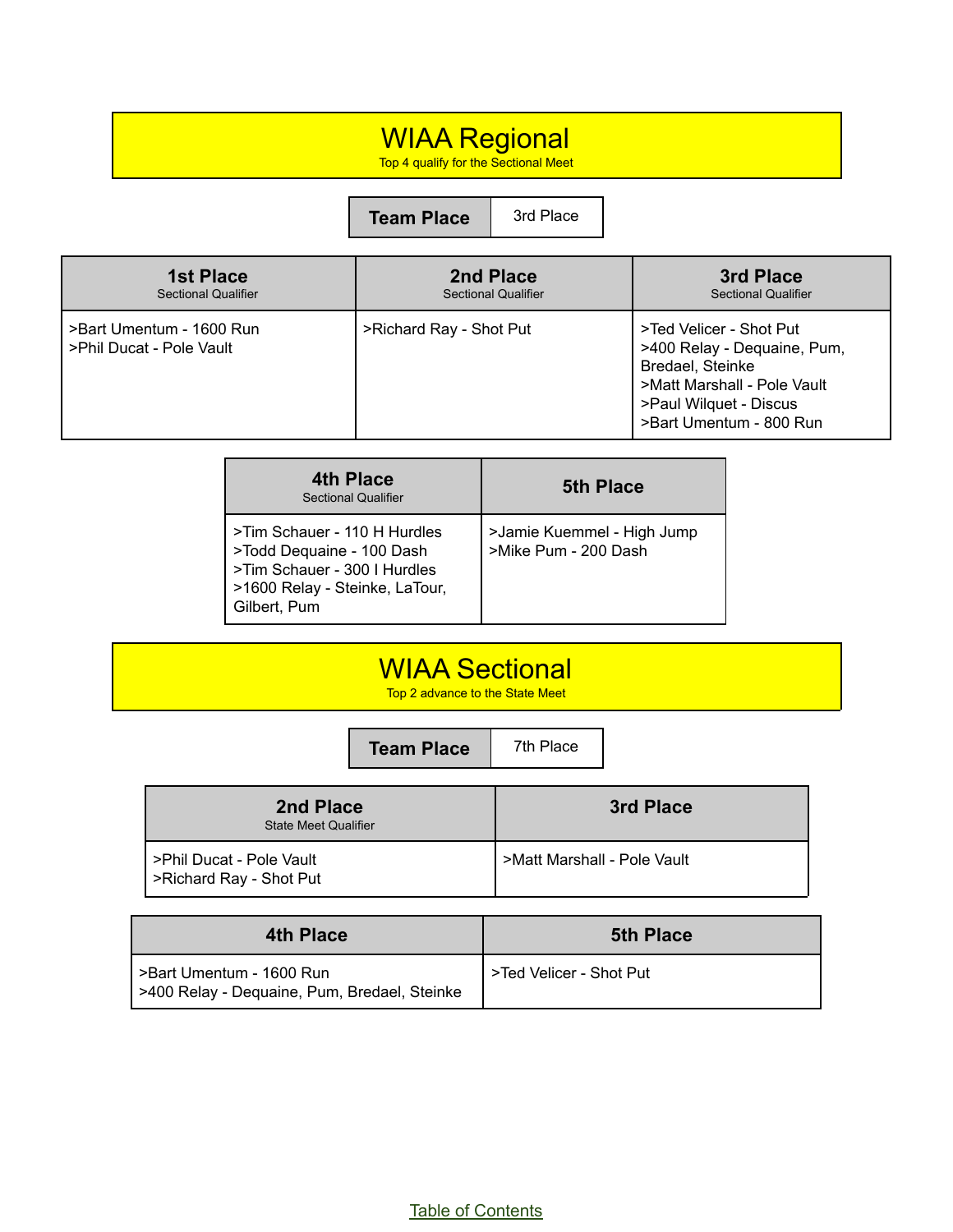### WIAA State Meet

**Team Place** 0 Points

#### **Participants**

>Richard Ray - Shot Put >Phil Ducat - Pole Vault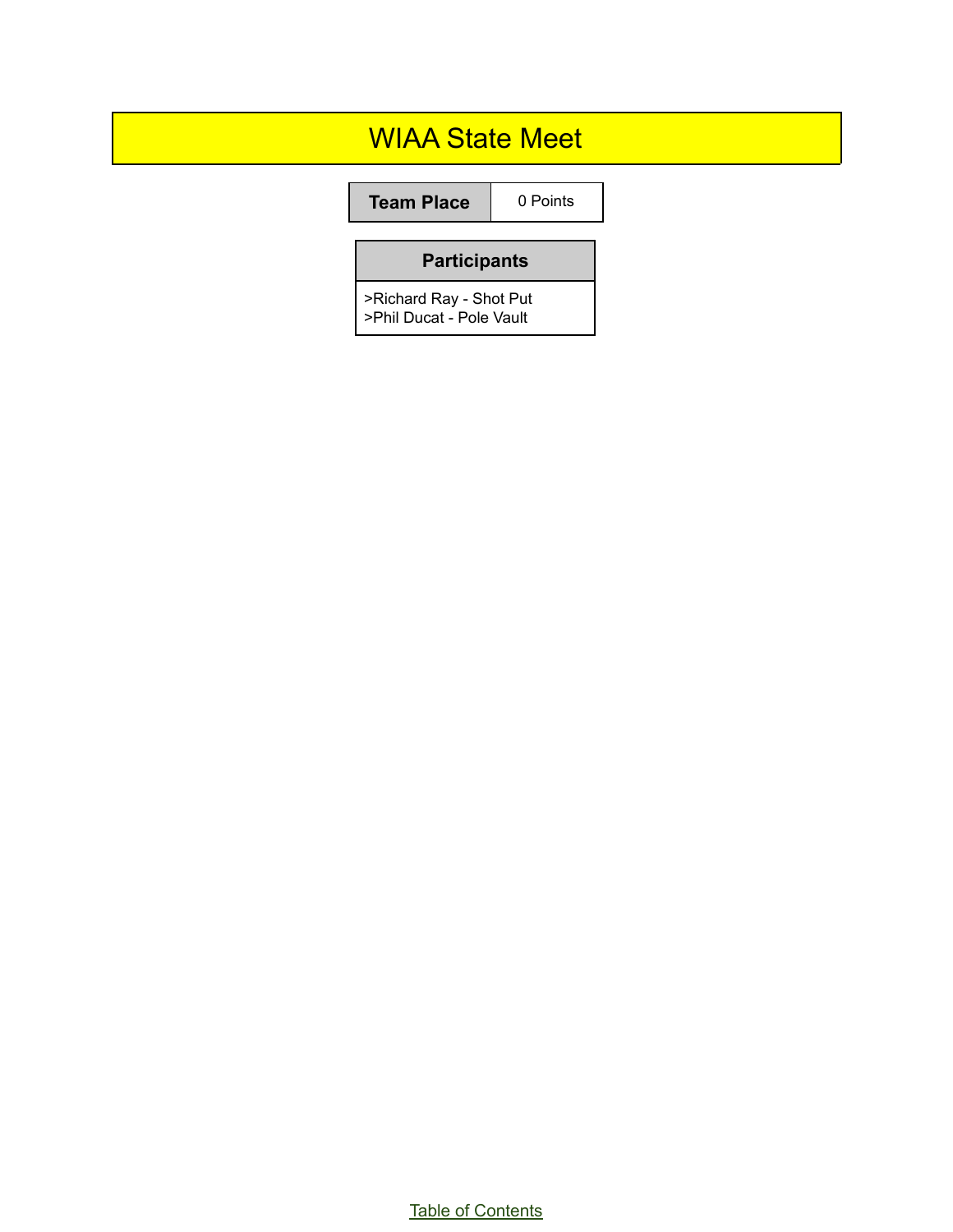# <span id="page-20-0"></span>**1987**

#### Coaching Staff

**Head Coach** Jack Drankoff

**Assistant Coaches** Pat Prochnow

Season Results

#### **Indoor**

| <b>Neenah Invite</b>                                                           | <b>Wausau Invite</b>  | <b>FRVC Conference</b> | <b>W/TFA State Meet</b> |  |
|--------------------------------------------------------------------------------|-----------------------|------------------------|-------------------------|--|
| 2nd Place                                                                      | 3rd Place             | 3rd Place              | 4 Points                |  |
|                                                                                | <b>Outdoor</b>        |                        |                         |  |
| <b>Preble/East Relays</b>                                                      | <b>Oshkosh West</b>   | <b>City Meet</b>       | <b>FRVC Conference</b>  |  |
| 1st Place                                                                      | 4th Place (tie)       | 3rd Place              | 7th Place               |  |
| <b>Brown County</b><br><b>FRVC Conference Relays</b><br>3rd Place<br>2nd Place |                       |                        |                         |  |
| <b>WIAA Tournament</b>                                                         |                       |                        |                         |  |
| <b>WIAA Regional</b>                                                           | <b>WIAA Sectional</b> | <b>WIAA State Meet</b> |                         |  |
| 4th Place                                                                      | 4th Place             | 0 Points               |                         |  |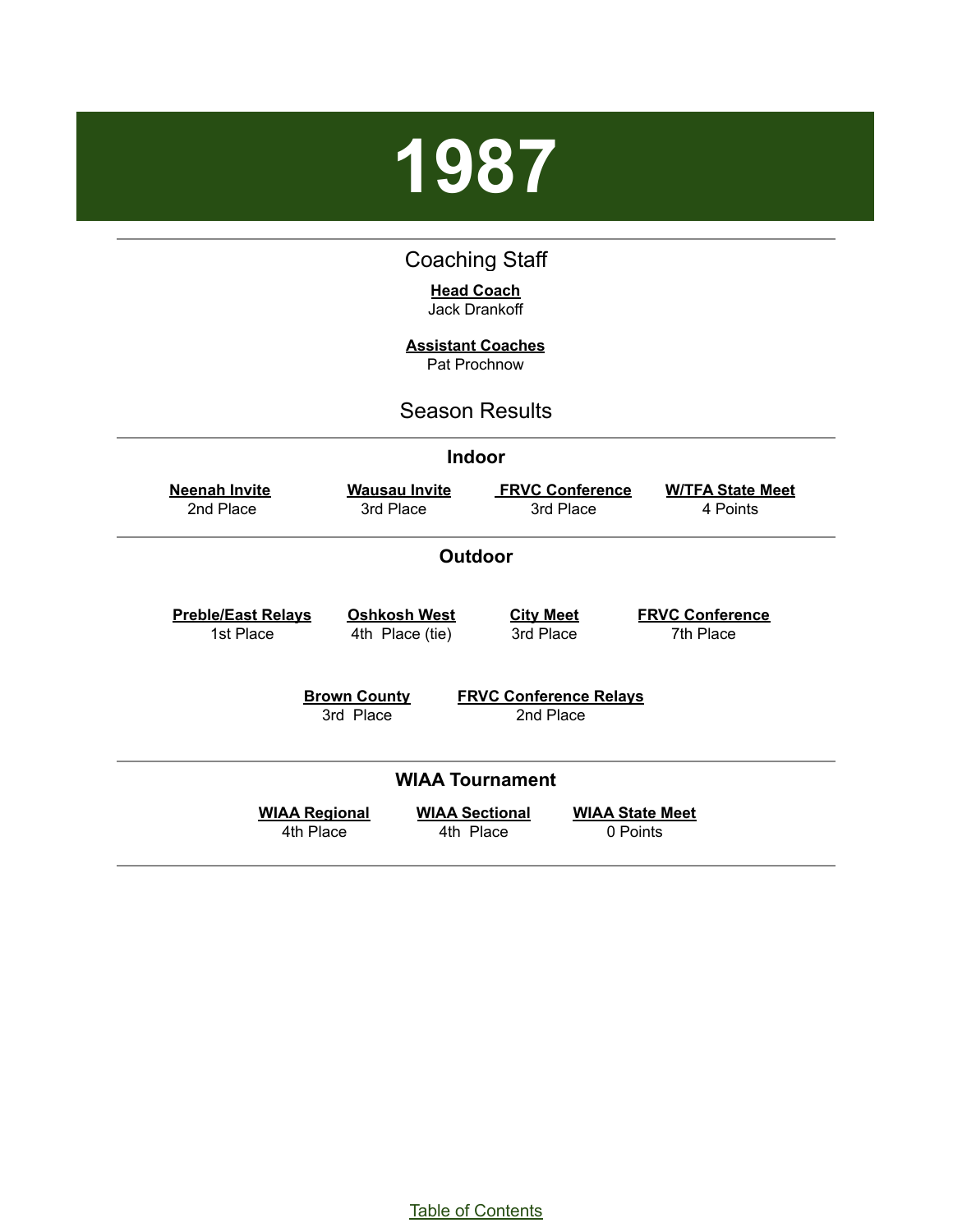#### Season Highlights

The 1987 Hornet Track and Field Team had limited success winning the Preble/East Relays and finishing 2nd or 3rd in 6 other major meets.

Individually the team was led by Ted Velicer who qualified for the WIAA State Meet in both the Shot Put and the Discus. School Records were set by Tim Schauer in the 300 Meter Intermediate Hurdles and the 900 Meter Intermediate Hurdle Relay Team of Tim Schauer, Darrin Butry, and Andy Young. Other top performers included David Culver (weights), Mike Schauer (jumps & relays), Tim Schauer (hurdles), Mike Pum (sprints & relays), Kip LaTour (middle distance & relays), Paul Bredael (relays), Ben Clark (sprints and relays), Matt Marshall (Pole Vault), Mark Umentum (distance), Tom Van Ess (distance), Kurt VandenElzen (jumps), Mike DuBois (distance, and Chris Hoffman (relays).

#### Records Set

| <b>Indoor</b>  | No records set                                                                       |  |
|----------------|--------------------------------------------------------------------------------------|--|
| <b>Outdoor</b> | Tim Schauer - 300 Meter Intermediate Hurdles (2:09.6)                                |  |
| <b>Relays</b>  | Tim Schauer, Darrin Dutry, Andy Young - 900 Meter Intermediate Hurdle Relay (2:09.6) |  |

#### Neenah Invite - Indoor

**Team Place** | 2nd Place

## Oshkosh Titan Invite - Indoor

**Team Place** | 9th Place

| 3rd Place                                                        | <b>5th Place</b>          |
|------------------------------------------------------------------|---------------------------|
| l >Tim Schauer - 60 Yd. H Hurdles<br>>Matt Marshall - Pole Vault | l >Ted Velicer - Shot Put |

#### Wausau Invite - Indoor

**Team Place** | 3rd Place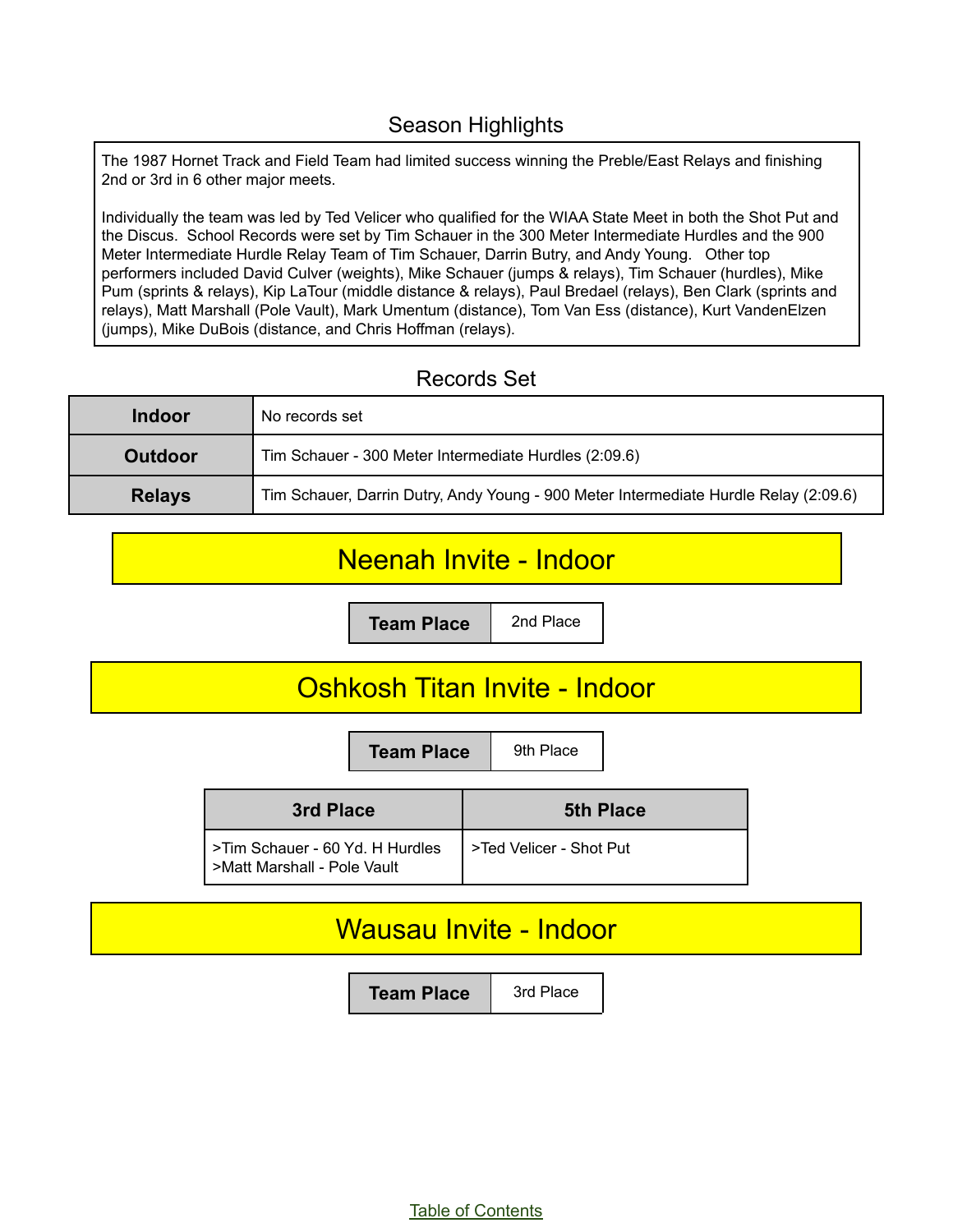#### FRVC Conference Meet - Indoor

**Team Place** 3rd Place

| 1st Place                                       | 2nd Place                                                | 3rd Place                                                                                                                 |
|-------------------------------------------------|----------------------------------------------------------|---------------------------------------------------------------------------------------------------------------------------|
| >Mike Pum - 200 Dash<br>>Ted Velicer - Shot Put | >Tim Schauer - 55 H Hurdles<br>>David Velicer - Shot Put | >4 Lap Relay - Pum, M. Schauer,<br>Bredael, Hofmann<br>>Kurt VandenElzen - High Jump<br>>Matt Marshall - Pole Vault (tie) |

| 4th Place                                                                                                  | <b>5th Place</b>                                        |
|------------------------------------------------------------------------------------------------------------|---------------------------------------------------------|
| >3200 Relay - Ludwikoski, Lax,<br>Van Ess, Radosevich<br>>Mark Umentum - 1600 Run<br>>Kip LaTour - 800 Run | >Andy Young - 55 H Hurdles<br>>Mike Schauer - Long Jump |

## W/TFA State Indoor Championships - Indoor

**Team Place** 4 Points

**5th Place**

>Ted Velicer - Shot Put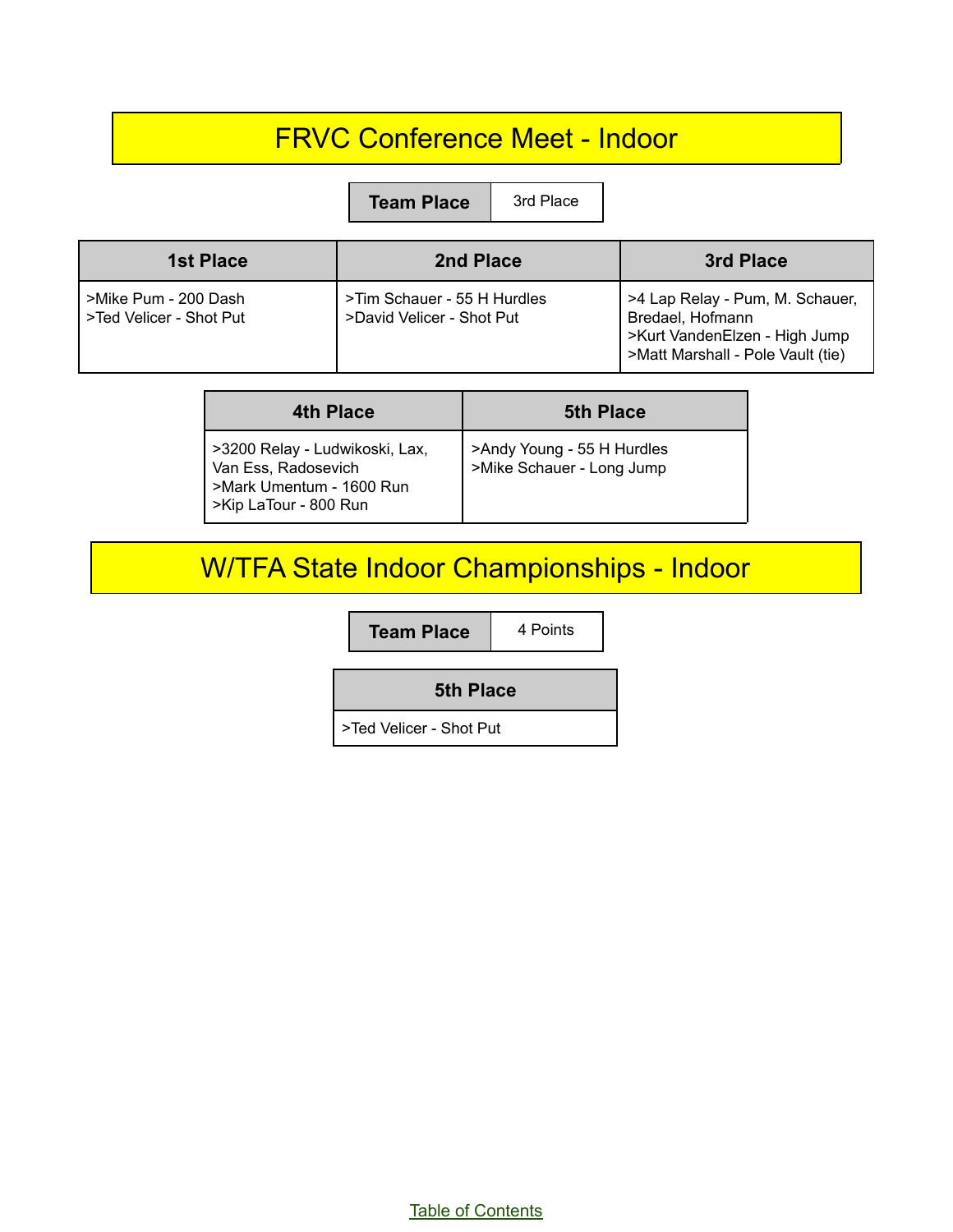### Preble/East Relays - Outdoor

**Team Place** 1st Place

| <b>1st Place</b>                                                                                                                                                                                                                    | 2nd Place                                                                                                                                                                                                                                                                                    | 3rd Place                                                                                                                                                                                                                             |
|-------------------------------------------------------------------------------------------------------------------------------------------------------------------------------------------------------------------------------------|----------------------------------------------------------------------------------------------------------------------------------------------------------------------------------------------------------------------------------------------------------------------------------------------|---------------------------------------------------------------------------------------------------------------------------------------------------------------------------------------------------------------------------------------|
| >6400 Relay - Kugel, Lax,<br>Van Ess, Ludwikoski<br>>Shot Put Relay - Gerczak,<br>Basten, Culver, Velicer<br>>Triple Jump Relay - M. Schauer,<br>Jensen, Marshall, VandenElzen<br>>900 I Hurdle Relay - T. Schauer,<br>Butry, Young | >Distance Medley Relay - LaTour,<br>Pum, Umentum, DuBois<br>>440 H Hurdle Relay - T. Schauer,<br>Butry, Young, Steffek<br>>400 Relay - Geniesse, M. Schauer,<br>Bredael, Hofmann<br>>3200 Relay - LaCaptain, DuBois,<br>Umentum, Keyser<br>>800 Relay - Pum, M. Schauer,<br>Bredael, Hofmann | >Long Jump Relay - T. Schauer, M.<br>Schauer, Jensen, VandenElzen<br>>Discus Relay - Culver, Truttman,<br>Velicer, Basten<br>>1600 Medley Relay - Pum, Bredael,<br>Hofmann, LaTour<br>>Pole Vault Relay - Marshall, Mahlik,<br>Hummel |

| 4th Place                                          | <b>5th Place</b>                                                  |
|----------------------------------------------------|-------------------------------------------------------------------|
| >1600 Relay - Clark, Jilot, Tebon,<br>Wojieckowski | >High Jump Relay - VandenElzen,<br>Steffek, Jensen, Rozmarynowski |

## Oshkosh West Invite - Outdoor

**Team Place** 4th Place (tie)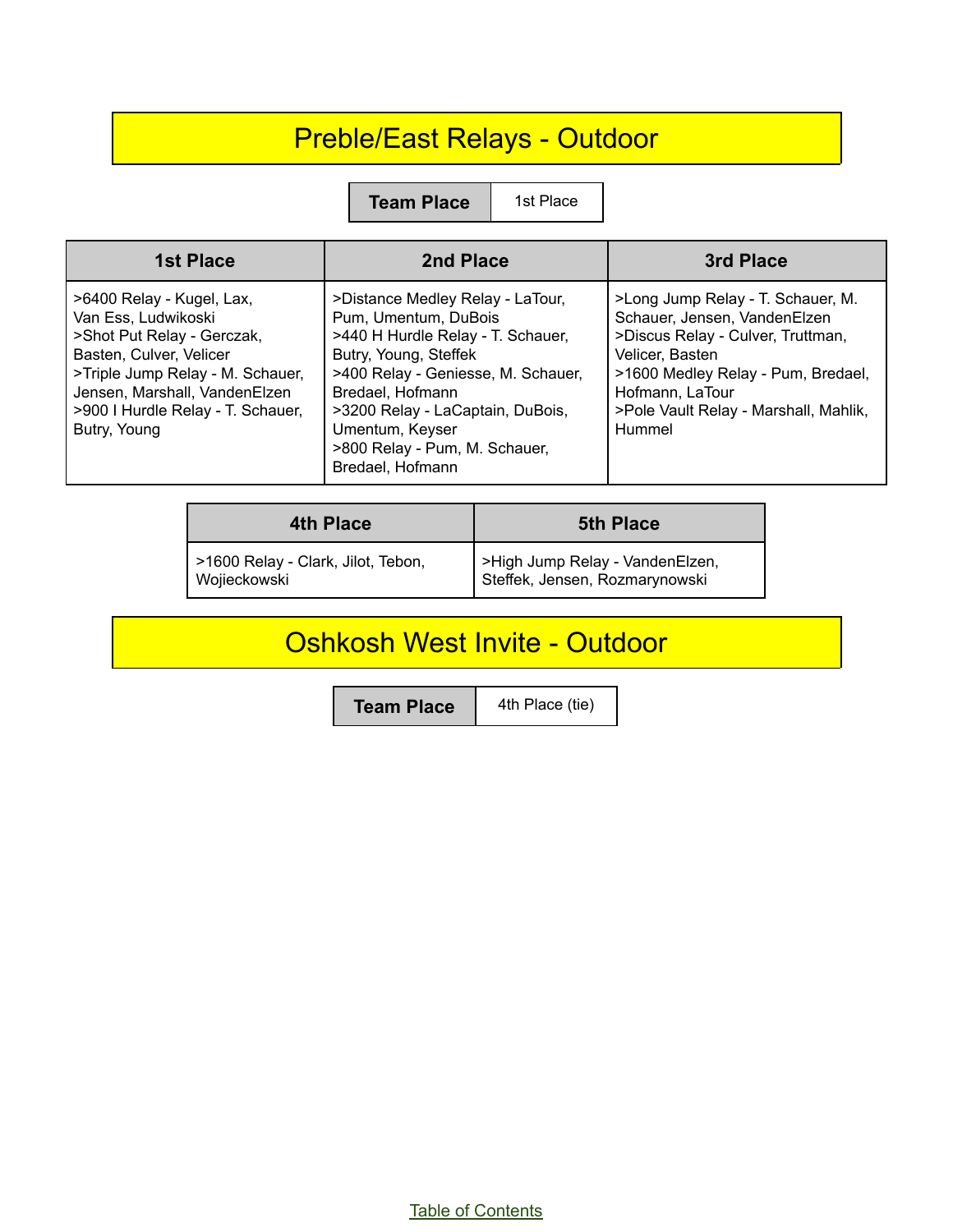### Green Bay City Meet - Outdoor

**Team Place** 3rd Place

| <b>1st Place</b>                                 | 2nd Place                                                                                                                                    | 3rd Place                                                                                                                                 |
|--------------------------------------------------|----------------------------------------------------------------------------------------------------------------------------------------------|-------------------------------------------------------------------------------------------------------------------------------------------|
| >Mat Keyser - 800 Run<br>>Ted Velicer - Shot Put | >Kip LaTour - 400 Dash<br>>Tim Schauer - 300 I Hurdles<br>>1600 Relay - LaTour, Bredael,<br>T. Schauer, Pum<br>>Kurt VandenElzen - High Jump | >Tim Schauer - 110 H Hurdles<br>>400 Relay - Geniesse, Pum,<br>Bredael, Hofmann<br>>Mike Dubois - 3200 Run<br>>Matt Marshall - Pole Vault |

| <b>4th Place</b>                                                                                                                                                            | <b>5th Place</b>                                                                          |
|-----------------------------------------------------------------------------------------------------------------------------------------------------------------------------|-------------------------------------------------------------------------------------------|
| >Tom Van Ess - 3200 Run<br>>Matt Marshall - Long Jump<br>>David Culver - Discus<br>>Mike Steffek - High Jump<br>>Kurt VandenElzen - Triple Jump<br>>Dan Mahlik - Pole Vault | >Andy Young - 110 H Hurdles<br>>Shane LaCaptain - 800 Run<br>>Matt Marshall - Triple Jump |

## FRVC Conference Meet - Outdoor

**Team Place** 7th Place

| 1st Place                   | 2nd Place                |
|-----------------------------|--------------------------|
| l >Ted Velicer - Pole Vault | >David Culver - Shot Put |

| 4th Place                                                    | <b>5th Place</b>                                                                                      |
|--------------------------------------------------------------|-------------------------------------------------------------------------------------------------------|
| >Tim Schauer - 110 H Hurdles<br>>Tim Schauer - 300 I Hurdles | >400 Relay - Pum, Clark, Bredael,<br>Hofmann<br>>Matt Marshall - Pole Vault<br>>David Culver - Discus |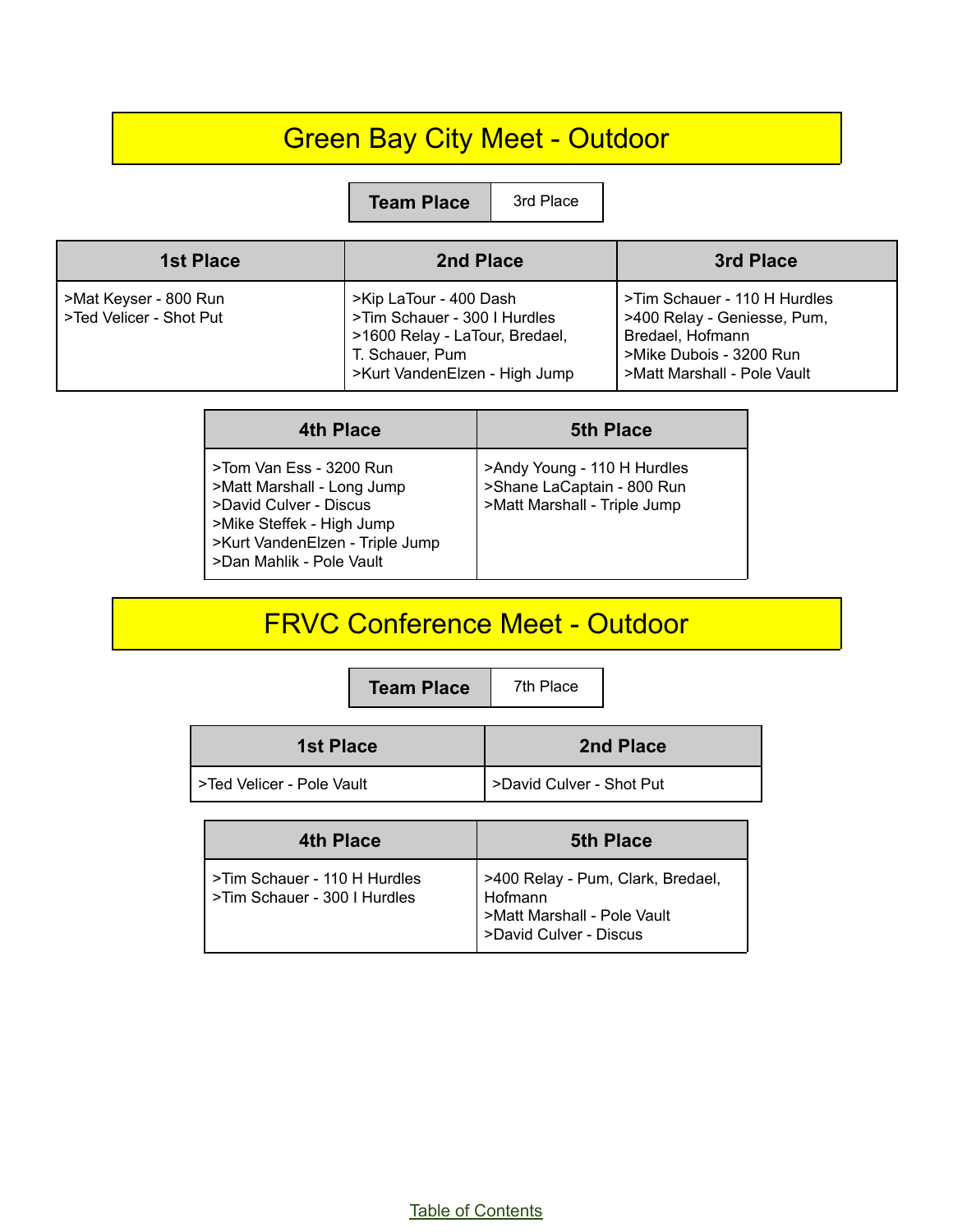## Brown County Meet - Outdoor

**Team Place** | 3rd Place

| 1st Place                                        | 2nd Place                    | 3rd Place                                              |
|--------------------------------------------------|------------------------------|--------------------------------------------------------|
| >Ted Velicer - Shot Put<br>>Ted Velicer - Discus | >Tim Schauer - 110 H Hurdles | >Kip LaTour - 400 Dash<br>>Tim Schauer - 300 I Hurdles |

| 4th Place                                                                                                                           | <b>5th Place</b>                                                     |
|-------------------------------------------------------------------------------------------------------------------------------------|----------------------------------------------------------------------|
| >400 Relay - Clark, M. Schauer,<br>Bredael, Pum<br>>Tom Van Ess - 3200 Run<br>>Mike Schauer - Long Jump<br>>David Culver - Shot Put | >Mike Pum - 200 Dash<br>>1600 Relay - LaTour, Bredael, clark,<br>Pum |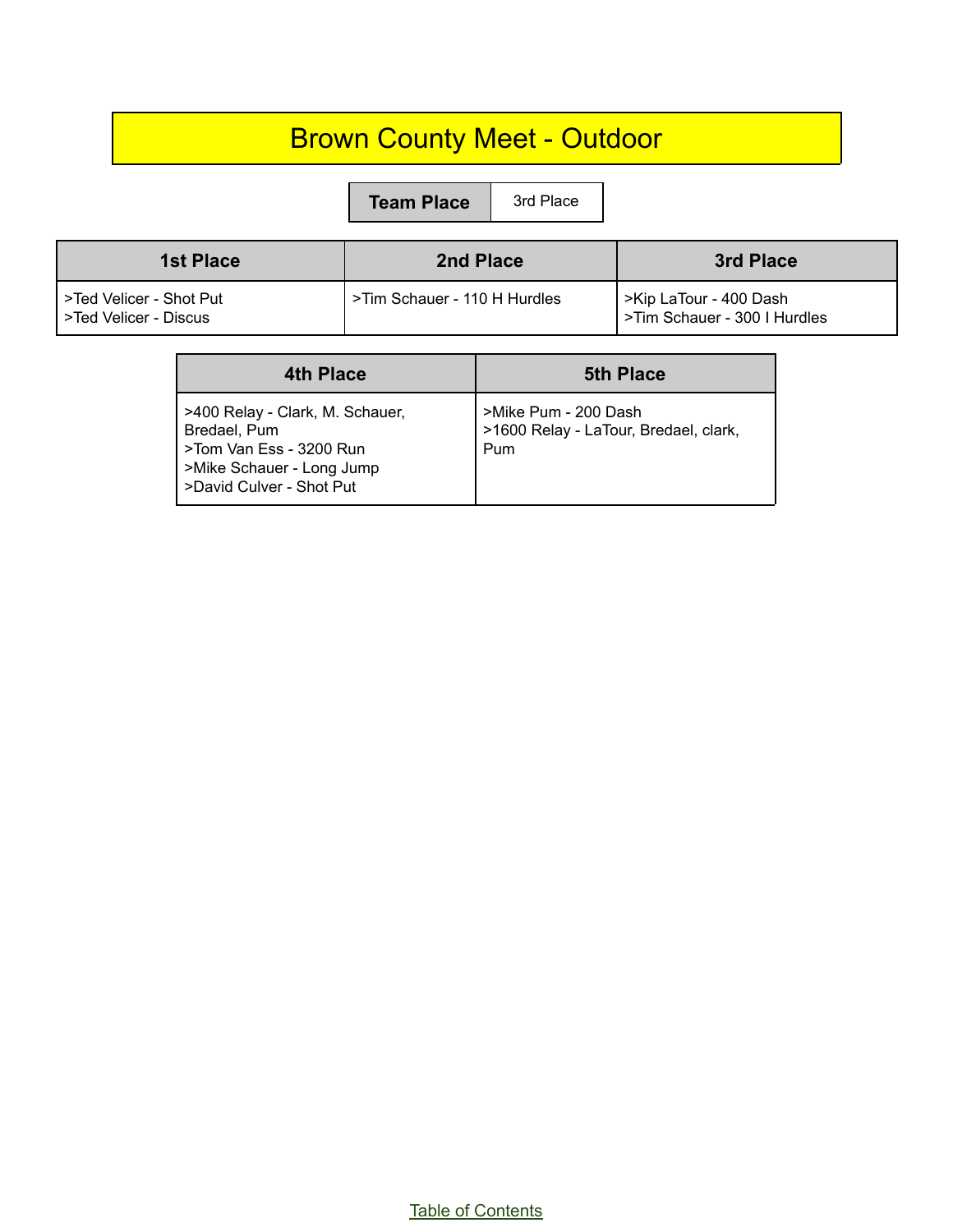## FRVC Conference Relays - Outdoor

**Team Place** | 1st Place

| <b>1st Place</b>                                                                                                                                    | 2nd Place                                                                                       | 3rd Place                                            |
|-----------------------------------------------------------------------------------------------------------------------------------------------------|-------------------------------------------------------------------------------------------------|------------------------------------------------------|
| >900 I Hurdle Relay - T. Schauer,<br>Butry, Young<br>>Shot Put Relay - Velicer, Culver,<br>Basten<br>>Pole Vault Relay - Marshall,<br>Mahlik, Olson | >330 H Hurdle Relay - T. Schauer,<br>Young, Butry<br>>Discus Relay - Velicer, Culver,<br>Basten | >1600 Medley Relay - LaTour,<br>Pum, Bredael, Keyser |

| 3rd Place                                                                                                           | <b>5th Place</b>                                                                                                                                                                                                                                                     |
|---------------------------------------------------------------------------------------------------------------------|----------------------------------------------------------------------------------------------------------------------------------------------------------------------------------------------------------------------------------------------------------------------|
| >Distance Medley Relay - LaTour,<br>LeCapitaine, Umentum, DuBois<br>>High Jump Relay - Steffek, Truttman,<br>Jensen | >6400 Relay - Van Ess, Gilson, Lax,<br>Joski<br>>400 Relay - Clark, M. Schauer,<br>Bredael, Pum<br>>3200 Relay - LaCapitaine,<br>Radosovich, Umentum, Ludwikoski<br>>800 Relay - Clark, Bredael, Butry,<br>Pum<br>>Long Jump Relay - M. Schauer,<br>Marshall, Jensen |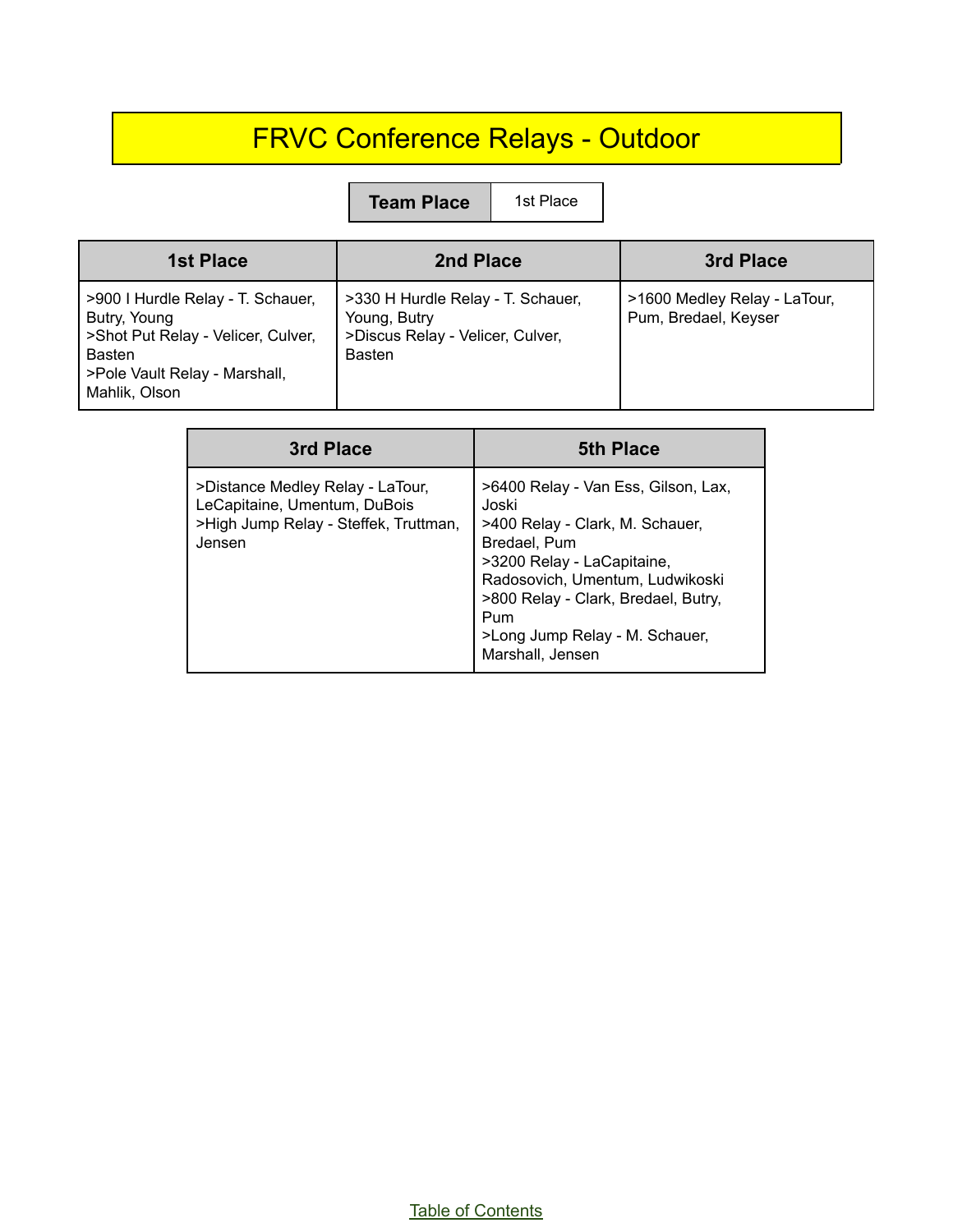## WIAA Regional

Top 4 qualify for the Sectional Meet

**Team Place** 4th Place

| 2nd Place                                                                                                        | 3rd Place                                                                     |
|------------------------------------------------------------------------------------------------------------------|-------------------------------------------------------------------------------|
| <b>Sectional Qualifier</b>                                                                                       | <b>Sectional Qualifier</b>                                                    |
| >Tim Schauer - 110 H Hurdles<br>>Tim Schauer - 300 I Hurdles<br>>Ted Velicer - Shot Put<br>>Ted Velicer - Discus | >Mike Pum - 200 Dash<br>>David Culver - Shot Put<br>>Mike Schauer - Long Jump |

| <b>4th Place</b><br><b>Sectional Qualifier</b>                                                                               | <b>5th Place</b>                                |
|------------------------------------------------------------------------------------------------------------------------------|-------------------------------------------------|
| >Kip LaTour - 400 Dash<br>>1600 Relay - LaTour, Bredael, Clark, Pum<br>>David Culver - Discus<br>>Matt Marshall - Pole Vault | >400 Relay - Clark, M. Schauer,<br>Bredael, Pum |

| <b>WIAA Sectional</b><br>Top 2 advance to the State Meet |  |
|----------------------------------------------------------|--|
|                                                          |  |

| Team Place |  |
|------------|--|

2nd Place

| <b>1st Place</b><br><b>State Meet Qualifier</b> | 2nd Place<br>State Meet Qualifier | 3rd Place                                                                             |
|-------------------------------------------------|-----------------------------------|---------------------------------------------------------------------------------------|
| >Ted Velicer - Discus                           | >Ted Velicer - Shot Put           | >David Culver - Shot Put<br>>Mike Schauer - Long Jump<br>>Tim Schauer - 110 H Hurdles |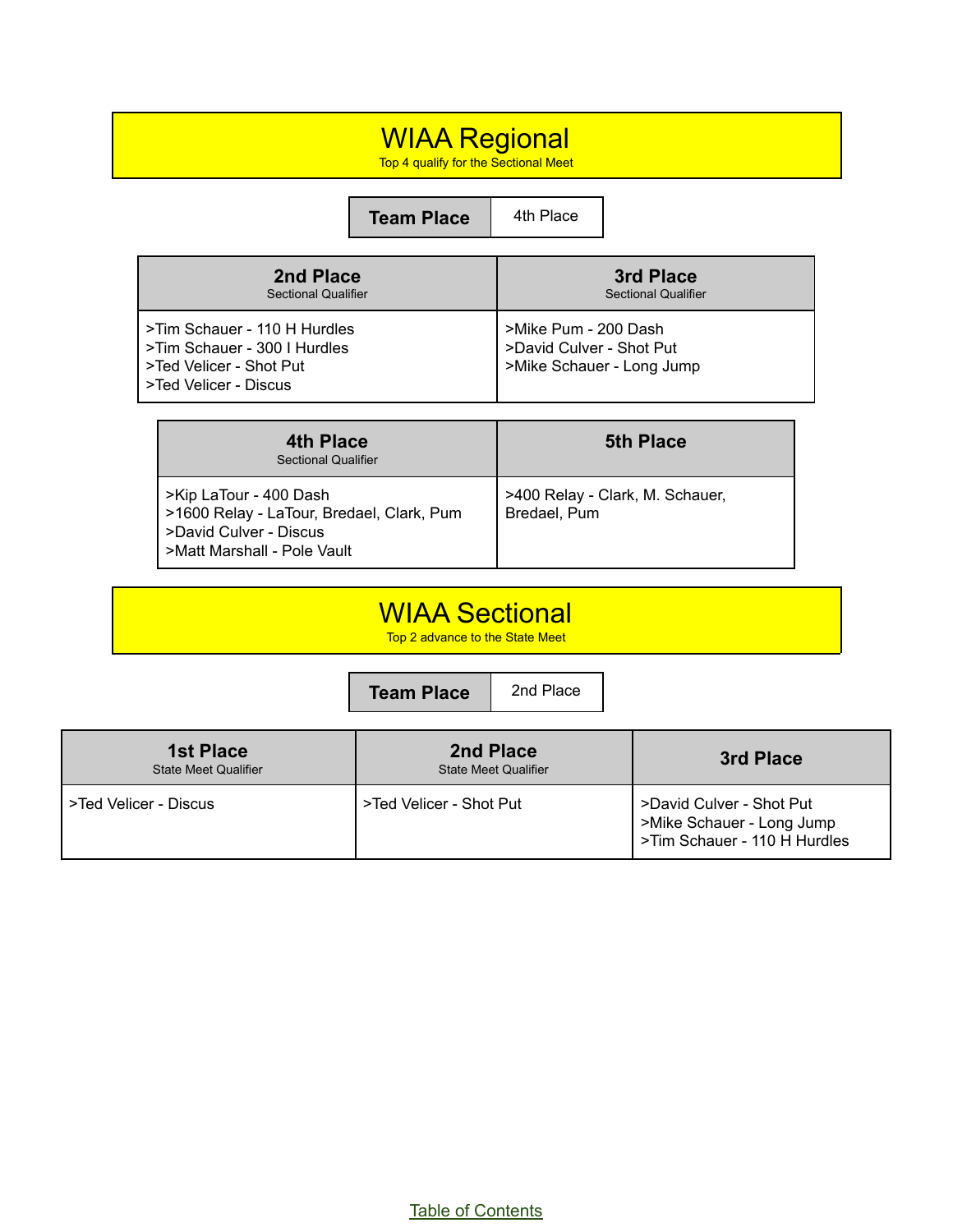### WIAA State Meet

**Team Place** 0 Points

#### **Participants**

>Ted Velicer - Shot Put >Ted Velicer - Discus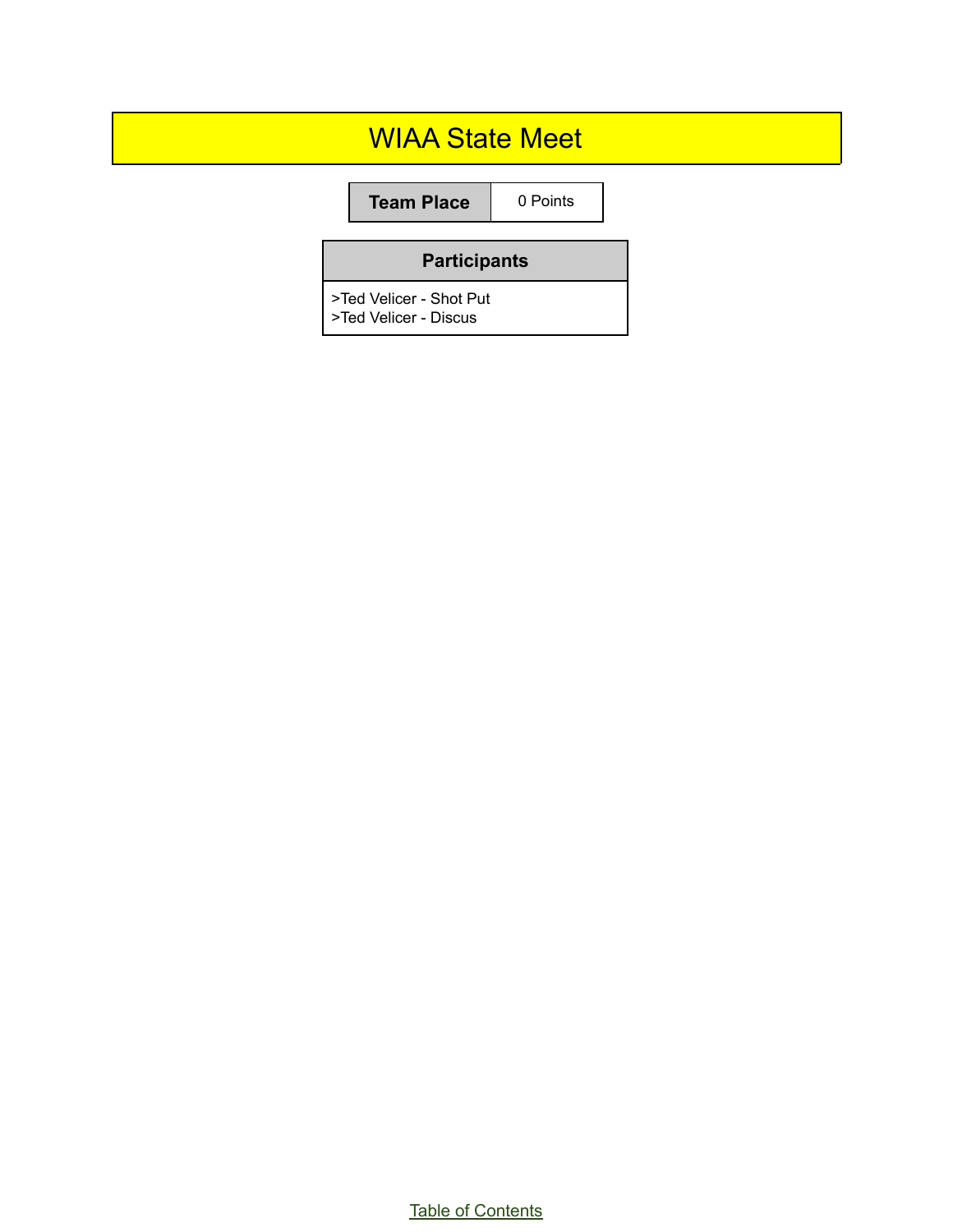## <span id="page-29-0"></span>**1988**

#### Coaching Staff

**Head Coach** Jack Drankoff

**Assistant Coaches** Pat Prochnow, Barry Valentine, P. Delcore Scott Mallien, Mike VandenAvond

#### Season Results

#### **Indoor**

| Neenah Invite<br>3rd Place                                                     | <b>Oshkosh Titan</b><br>12th Place                                      | <b>Wausau Invite</b><br>5th Place | <b>FRVC Conference</b><br>6th Place |
|--------------------------------------------------------------------------------|-------------------------------------------------------------------------|-----------------------------------|-------------------------------------|
|                                                                                | <b>Outdoor</b>                                                          |                                   |                                     |
| <b>Preble/East Relays</b><br>1st Place                                         | <b>Oshkosh West Invite</b><br>8th Place                                 | <b>City Meet</b><br>2nd Place     | <b>FRVC Conference</b><br>5th Place |
| <b>Brown County</b><br><b>FRVC Conference Relays</b><br>2nd Place<br>4th Place |                                                                         |                                   |                                     |
|                                                                                | <b>WIAA Tournament</b>                                                  |                                   |                                     |
|                                                                                | <b>WIAA Sectional</b><br><b>WIAA Regional</b><br>3rd Place<br>7th Place |                                   | <b>WIAA State Meet</b><br>0 Points  |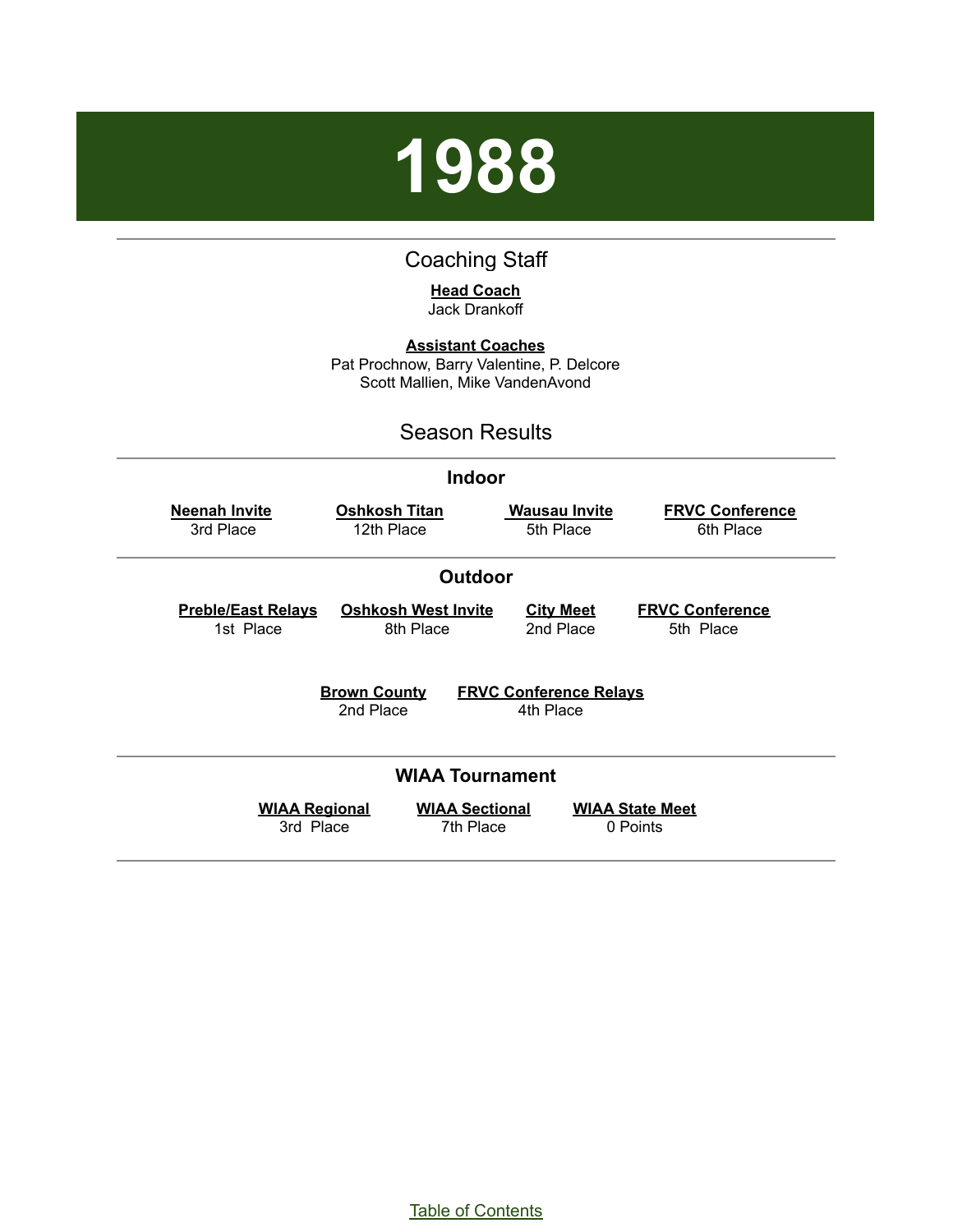#### Season Highlights

The 1988 Preble Hornet Men's Track and Field Team had limited success winning only one meet during the season. They had 2 second and 2 third places in major meets in 1988.

The team was led by Ted Velicer who qualified for the WIAA State Meet in the Shot Put and the Discus. Records were set by Bob Kleinschmidt, Cory Gilson, Tom VanEss, and Dave Merrick in the 3200 Meter Relay. The team of Darrin Butry, Craig Grissom, and Todd Johnson also set the record in the 900 Meter Intermediate Hurdle Relay. Other top contributors were Tom VanEss (distance), Kip LaTour (middle distance), Darin Truttmann (pole vault), Craig Grissom (hurdles and jumps), Jay Truttman (weights), Dave Merrick (middle distance & relays), Mike DuBois (distance), Mark Umentum (middle distance & relays), Matt Keyser (middle distance and relays), Pete Geniesse (sprints & relays), Jim VanDalen (relays), Scott Tebon (relays), and Todd Johnson (sprints & relays)

#### Records Set

| Indoor        | Bob Kleinschmidt, Cory Gilson, Tom VanEss, Dave Merrick - 3200 Meter Relay |
|---------------|----------------------------------------------------------------------------|
| Outdoor       | No records set                                                             |
| <b>Relays</b> | Darrin Butry, Craig Grissom, Todd Johnson - 900 Meter Intermediate Hurdles |

## Neenah Invite - Indoor

**Team Place** | 3rd Place

## Oshkosh Titan Invite - Indoor

|                         | <b>Team Place</b> | 12th Place |                                                                     |
|-------------------------|-------------------|------------|---------------------------------------------------------------------|
| 2nd Place               |                   |            | <b>5th Place</b>                                                    |
| >Ted Velicer - Shot Put |                   |            | >Craig Grissom - 60 yd. H Hurdles<br>>Bob Kleinschmidt - 880 yd Run |

#### Wausau Invite - Indoor

**Team Place** | 5th Place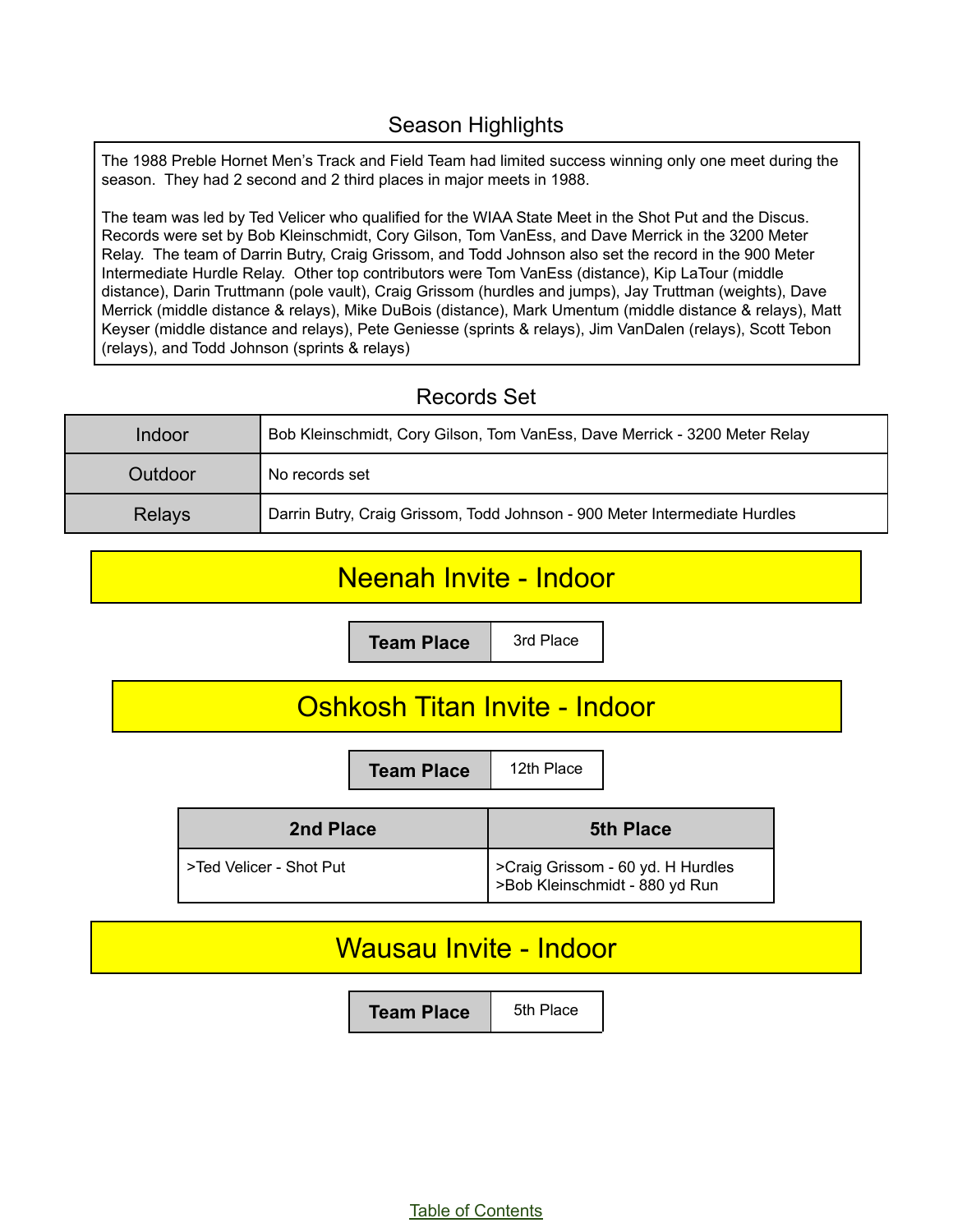#### FRVC Conference - Indoor

**Team Place** | 1st Place

| <b>1st Place</b>        | 4th Place                                                                                                                                                         |
|-------------------------|-------------------------------------------------------------------------------------------------------------------------------------------------------------------|
| >Ted Velicer - Shot Put | >3200 Relay - Kleinschmidt, Umentum, Keyser, Preston<br>>4 Lap Relay - Geniesse, Butry, VanDalen, Johnson<br>>1600 Relay - LaTour, Kleinschmidt, Keyser, VanDalen |

## Preble/East Relays - Outdoor

**Team Place** 2nd Place

| 1st Place                                                                                                                                           | 2nd Place                                                                                                                                                                                                                                                                                  |
|-----------------------------------------------------------------------------------------------------------------------------------------------------|--------------------------------------------------------------------------------------------------------------------------------------------------------------------------------------------------------------------------------------------------------------------------------------------|
| >6400 Relay - VanEss, Gilson, Joski, Umentum<br>>Discus Relay - Peters, Truttman, Basten, Velicer<br>>3200 Relay - Merrick, DuBois, Preston, Keyser | >Distance Medley Relay - Merrick, LaTour, Froelich, DuBois<br>>440 H Hurdle Relay - Butry, grissom, Steffek, Bressler<br>>900 I Hurdle Relay - Butry, Grissom, Johnson<br>>1600 Medley Relay - LaTour, Geniesse, VanDalen, Kleinschmidt<br>>800 Relay - Geniesse, Butry, VanDalen, Johnson |

| 3rd Place                                                                                                                                                                    | <b>4th Place</b>                                                                                                                                                          | <b>5th Place</b>                                      |
|------------------------------------------------------------------------------------------------------------------------------------------------------------------------------|---------------------------------------------------------------------------------------------------------------------------------------------------------------------------|-------------------------------------------------------|
| >Shot Put Relay - Miller,<br>LaViolette, Basten, Velicer<br>>Triple Jump Relay - Tebon,<br>Johnson, Truttman, Grissom<br>>Pole Vault Relay - Gramins,<br>Truttmann, Peterson | >400 Relay - Geniesse, Mastalair,<br>VanDalen, Johnson<br>>1600 Relay - Jilot, Radosevich,<br>Froelich, Tebon<br>>High Jump Relay - Truttman,<br>Ohlhues, Steffek, Miller | >Long Jump Relay - LaTour,<br>Shepard, Butry, Grissom |

### Oshkosh West Invite - Outdoor

**Team Place** | 8th Place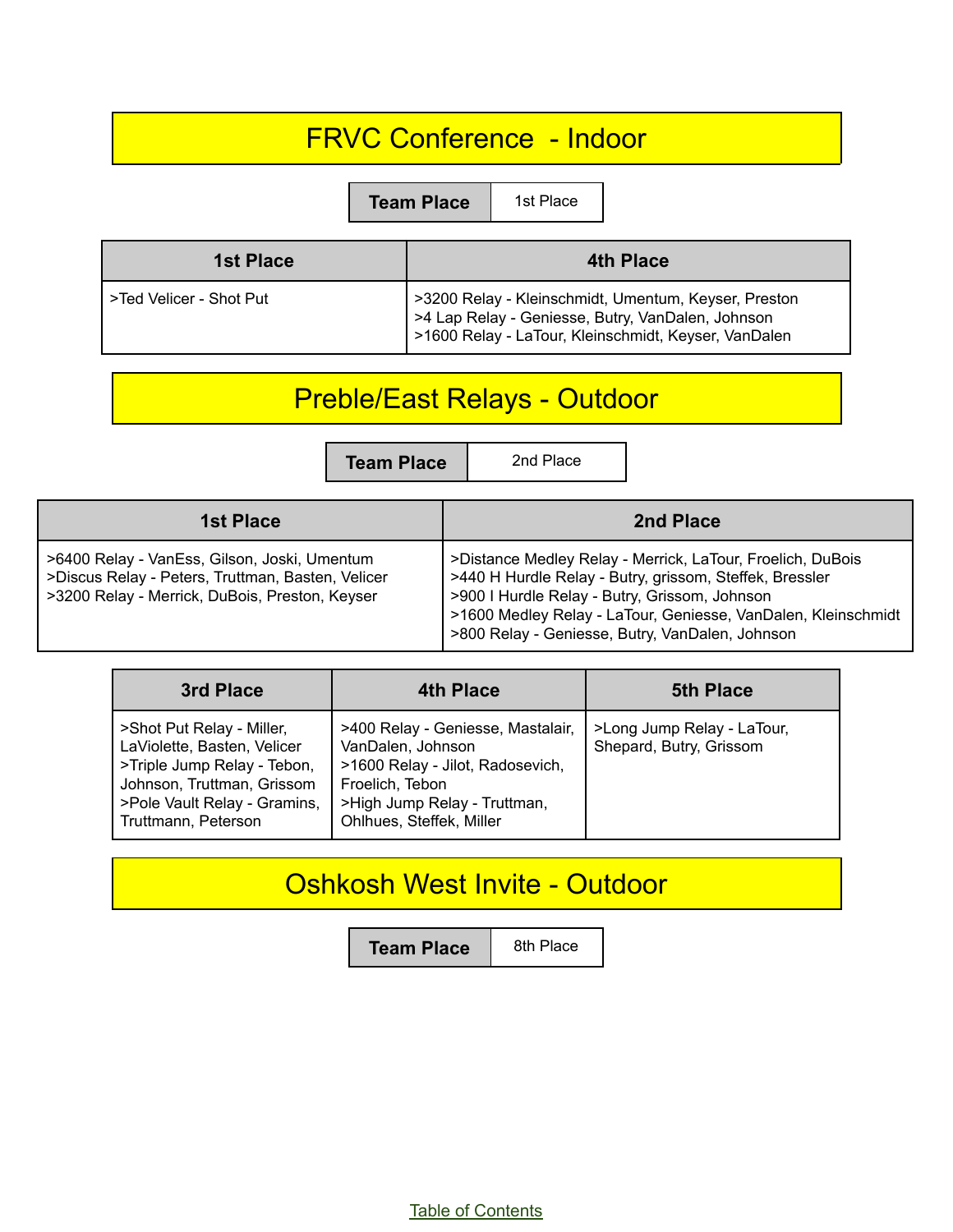## Green Bay City Meet - Outdoor

**Team Place** 2nd Place

| <b>1st Place</b>                                 | 2nd Place                                                                          | 3rd Place                                                                                                                                                                    |
|--------------------------------------------------|------------------------------------------------------------------------------------|------------------------------------------------------------------------------------------------------------------------------------------------------------------------------|
| >Ted Velicer - Shot Put<br>>Ted Velicer - Discus | >Mike DuBois - 1600 Run<br>>Darrin Butry - 300 I Hurdles<br>>Tom VanEss - 3200 Run | >400 Relay - Geniesse, VanDalen,<br>Tebon, Johnson<br>>1600 Relay - LaTour, Kleinschmidt,<br>Merrick, Tebon<br>>Craig Grissom - Triple Jump<br>>Darin Truttmann - Pole Vault |

| 4th Place                                                                                                                                                                           | <b>5th Place</b>                                                                                                                                                                                    |
|-------------------------------------------------------------------------------------------------------------------------------------------------------------------------------------|-----------------------------------------------------------------------------------------------------------------------------------------------------------------------------------------------------|
| >Pete Geniesse - 100 Dash<br>>Kip LaTour - 400 Dash<br>>Pete Geniesse - 200 Dash (tie)<br>>Todd Johnson - 200 Dash (tie)<br>>Craig Grissom - Long Jump<br>>Jay Truttman - High Jump | >Darrin Butry - 110 H Hurdles<br>>Todd Johnson - 100 Dash<br>>Corey Gilson - 1600 Run<br>>Craig Grissom - 300 I Hurdles<br>>Matt Keyser - 800 Run<br>>Rob Basten - Shot Put<br>>Rob Basten - Discus |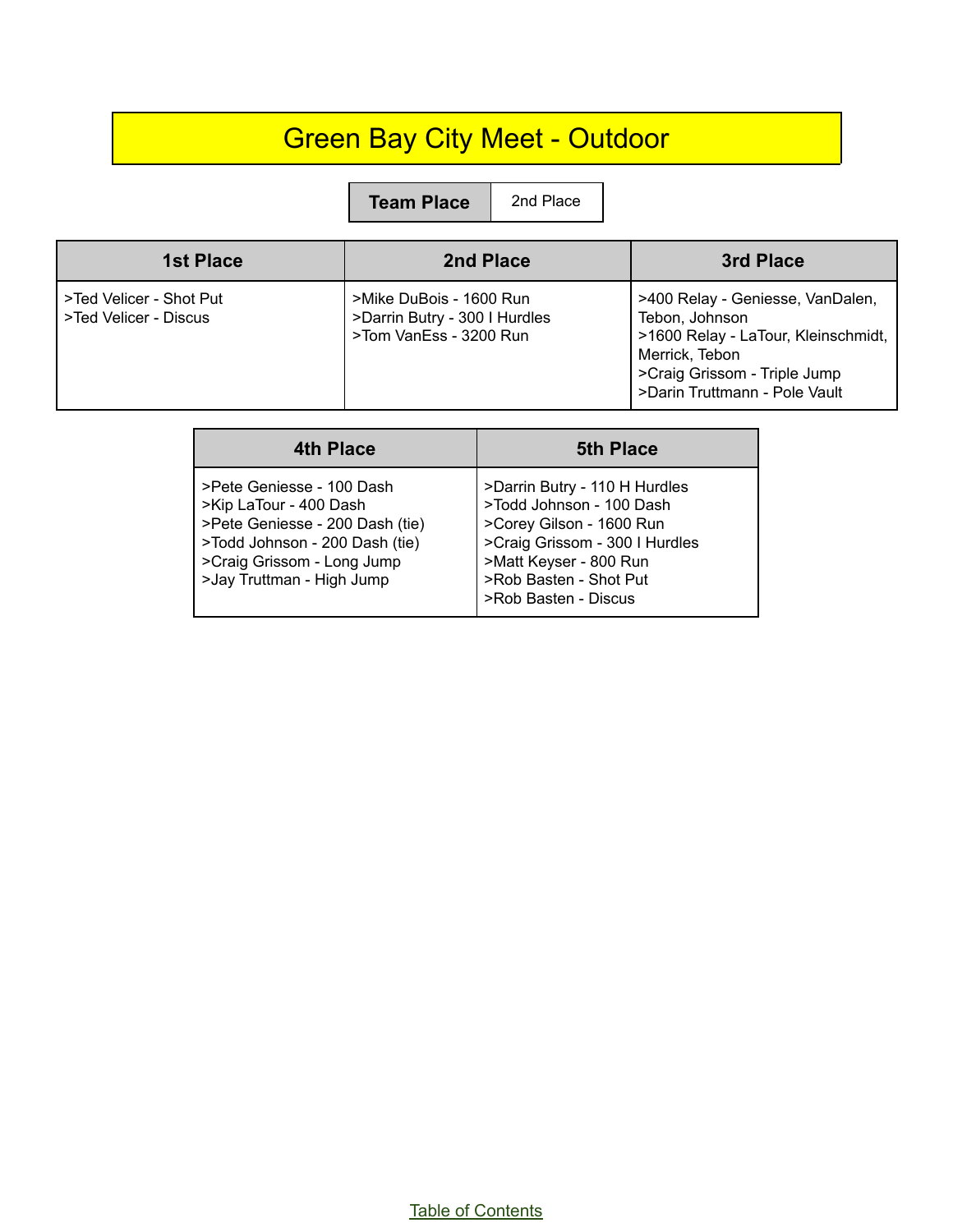## FRVC Conference Meet - Outdoor

**Team Place** 5th Place

| <b>1st Place</b>          | 2nd Place                                                                        |
|---------------------------|----------------------------------------------------------------------------------|
| l >Ted Velicer - Shot Put | >Ted Velicer - Discus<br>>3200 Relay - Kleinschmidt, Merrick,<br>Umentum, Keyser |

| 4th Place                                                                                               | <b>5th Place</b>                                                                                                                                                                                                          |
|---------------------------------------------------------------------------------------------------------|---------------------------------------------------------------------------------------------------------------------------------------------------------------------------------------------------------------------------|
| >400 Relay - Geniesse, VanDalen, Tebon,<br>Johnson<br>>Rob Basten - Discus<br>>Jay Truttman - High Jump | >Todd Johnson - 100 Dash<br>>Mike DuBois - 1600 Run<br>>Darrin Burty - 300 I Hurdles<br>>Bob Kleinschmidt - 800 Run<br>>Tom VanEss - 3200 Run<br>>1600 Relay - LaTour, Merrich, Jilot,<br>Tebon<br>>Rob Basten - Shot Put |

## Brown County Meet - Outdoor

**Team Place** | 2nd Place

| 1st Place                                        | 2nd Place                                               | 3rd Place                     |
|--------------------------------------------------|---------------------------------------------------------|-------------------------------|
| >Ted Velicer - Discus<br>>Ted Velicer - Shot Put | >Tom VanEss - 3200 Run<br>>Darin Truttmann - Pole Vault | >Darrin Butry - 300 I Hurdles |

| 4th Place                                                                                                    | <b>5th Place</b>                                                                  |
|--------------------------------------------------------------------------------------------------------------|-----------------------------------------------------------------------------------|
| >Jay Truttman - High Jump<br>>Mike Dubois - 1600 Run<br>>Rob Basten - Shot Put<br>>Craig Grissom - Long Jump | >Todd Johnson - 100 Dash<br>>1600 Relay - LaTour, Merrick,<br>Jilot, Kleinschmidt |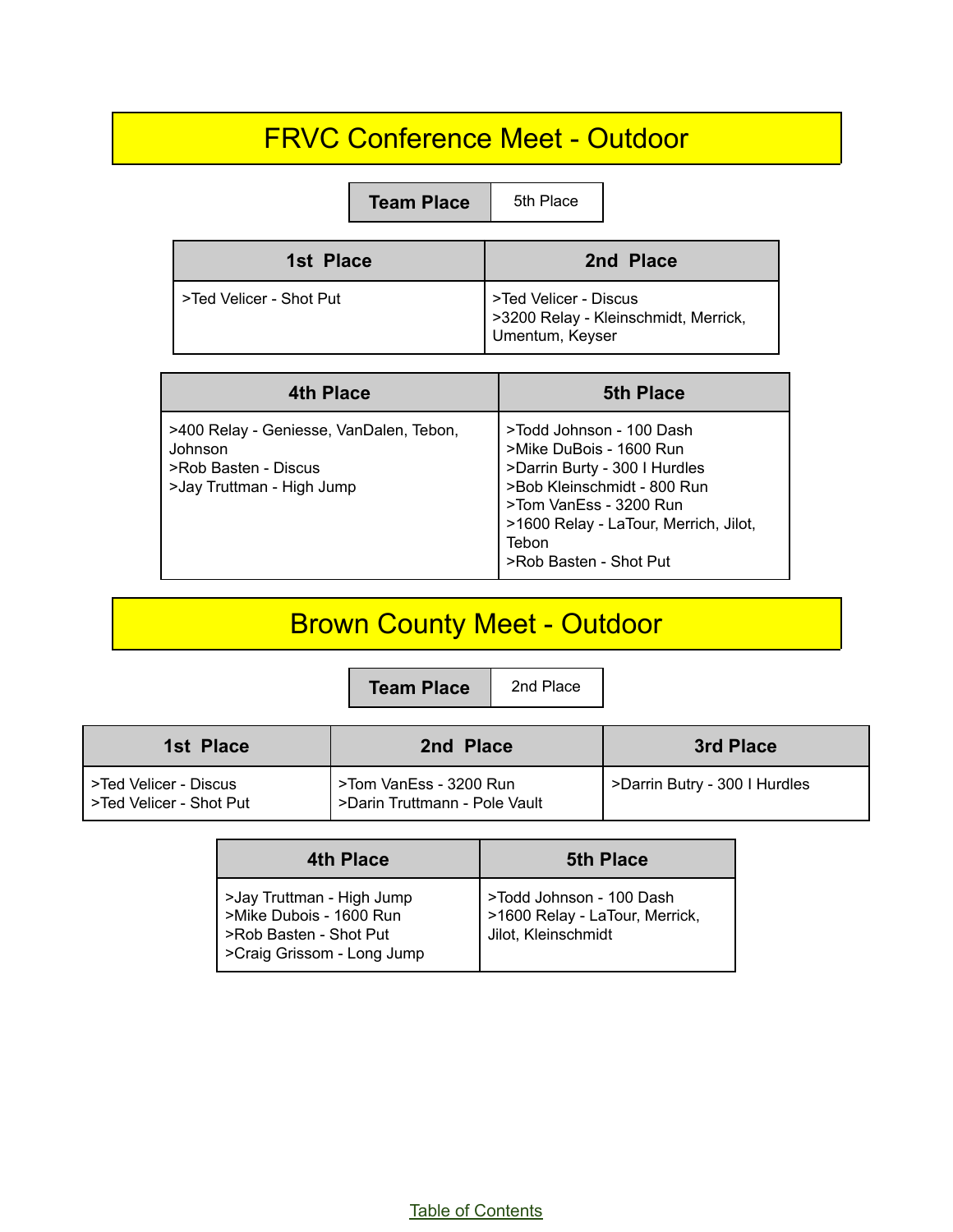## FRVC Conference Relays - Outdoor

**Team Place** 4th Place

| 2nd Place                                                                                                                        | 3rd Place                                                                                                                                                   |
|----------------------------------------------------------------------------------------------------------------------------------|-------------------------------------------------------------------------------------------------------------------------------------------------------------|
| >Distance Medley Relay - Names not available<br>>900 I Hurdle Relay - Names not available<br>>Discus Relay - Names not available | >6400 Relay - Names not available<br>>1600 Medley Relay - Names not available<br>>Shot Put Relay - Names not available<br>>Pole Vault - Names not available |

| 4th Place                                                                      | <b>5th Place</b>                   |
|--------------------------------------------------------------------------------|------------------------------------|
| >330 H Hurdle Relay - Names not available<br>13200 Relay - Names not available | 1>1600 Relay - Names not available |

#### WIAA Regional

Top 4 qualify for the Sectional Meet

**Team Place** | 3rd Place

| <b>1st Place</b>                                     | 2nd Place                     | 3rd Place                                                                     |
|------------------------------------------------------|-------------------------------|-------------------------------------------------------------------------------|
| <b>Sectional Qualifier</b>                           | <b>Sectional Qualifier</b>    | <b>Sectional Qualifier</b>                                                    |
| l >Ted Velicer - Discus<br>l >Ted Velicer - Shot Put | >Darin Truttmann - Pole Vault | >Kip LaTour - 400 Dash<br>>Tom VanEss - 3200 Run<br>>Darrin Butry - Long Jump |

| 4th Place<br><b>Sectional Qualifier</b>                                                         | 5th Place                                                                                              |
|-------------------------------------------------------------------------------------------------|--------------------------------------------------------------------------------------------------------|
| >400 Relay - Names not available<br>>Darrin Butry - 300 I Hurdles<br>>Craig Grissom - Long Jump | >Pete Geniesse - 100 Dash<br>>Mike DuBois - 1600 Run<br>>Rob Basten - Shot Put<br>>Rob Basten - Discus |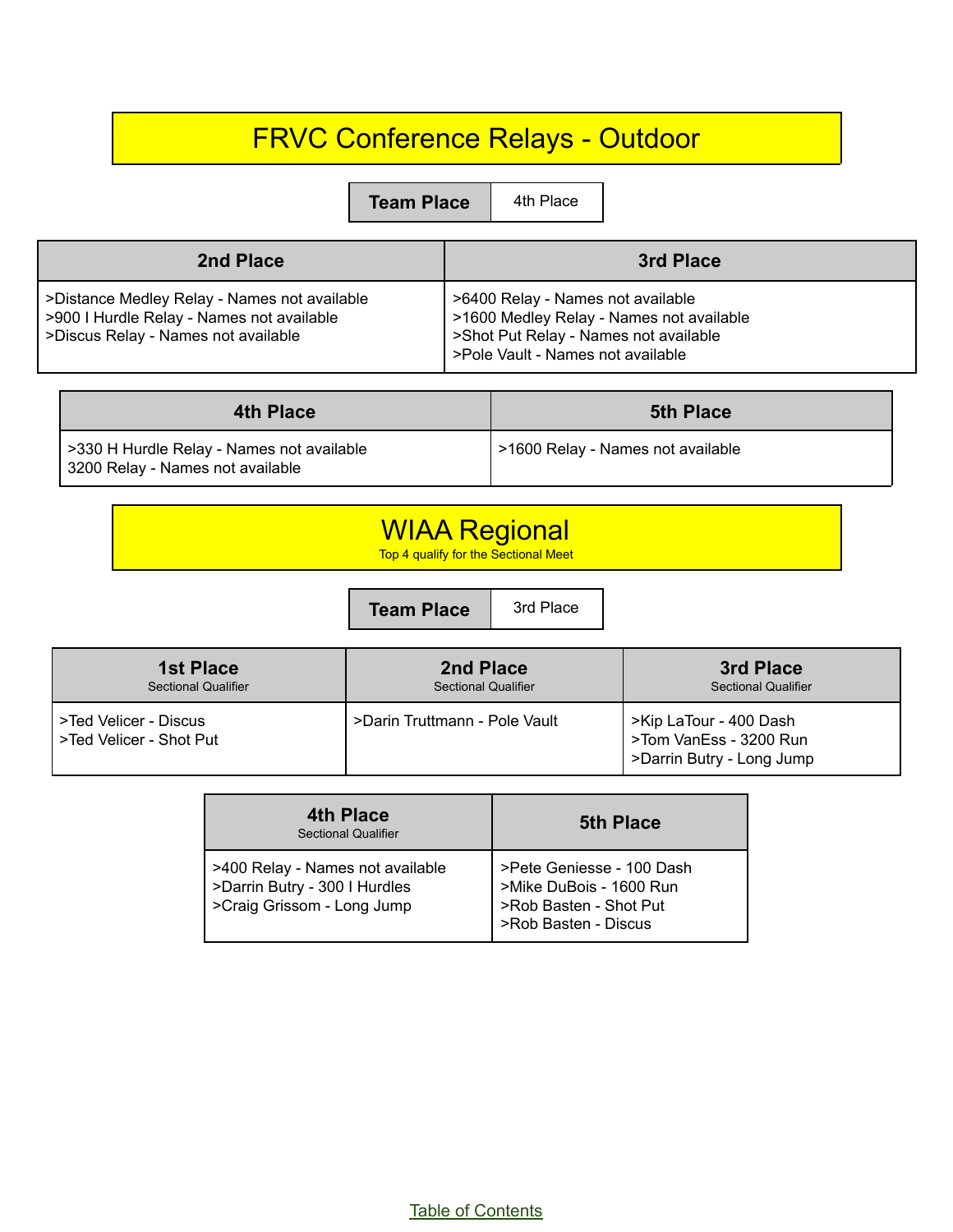| <b>WIAA Sectional</b><br>Top 2 advance to the State Meet |  |  |  |
|----------------------------------------------------------|--|--|--|
| 7th Place<br><b>Team Place</b>                           |  |  |  |

| <b>1st Place</b><br><b>State Meet Qualifier</b>    | 4th Place              | <b>5th Place</b>       |
|----------------------------------------------------|------------------------|------------------------|
| l >Ted Velicer - Shot Put<br>STed Velicer - Discus | >Tom VanEss - 3200 Run | >Kip LaTour - 400 Dash |

## WIAA State Meet

**Team Place** 0 Points

#### **Participants**

>Ted Velicer - Shot Put >Ted Velicer - Discus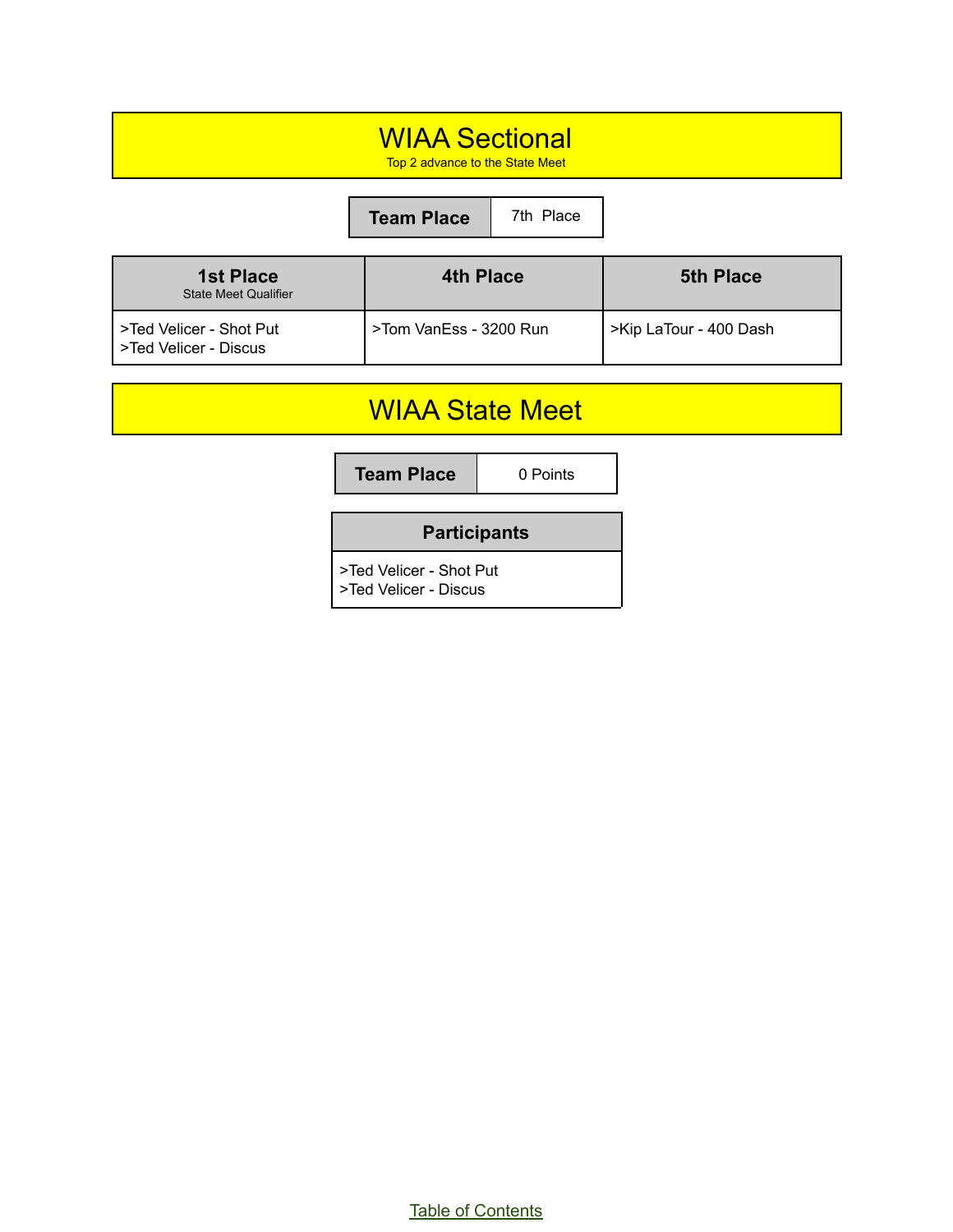<span id="page-36-0"></span>

#### Coaching Staff

#### **Head Coach** Jack Drankoff

**Assistant Coaches** Pat Prochnow, Barry Valentine, Scott Mallien, Mike VandenAvond

#### Season Results

#### **Indoor**

| <b>Neenah Invite</b><br>1st Place      | Titan Indoor<br>26th Place          | <b>FRVC Conference</b><br>3rd Place |  |
|----------------------------------------|-------------------------------------|-------------------------------------|--|
|                                        | <b>Outdoor</b>                      |                                     |  |
| <b>Preble/East Relays</b><br>1st Place | <b>Waukesha Invite</b><br>6th Place | <b>City Meet</b><br>1st Place       |  |
| <b>FRVC Conference</b><br>1st Place    | <b>Brown County</b><br>1st Place    | <b>FRVC Relays</b><br>2nd Place     |  |
|                                        | <b>WIAA Tournament</b>              |                                     |  |
| <b>WIAA Regional</b><br>1st Place      | <b>WIAA Sectional</b><br>2nd Place  | <b>WIAA State Meet</b><br>0 Points  |  |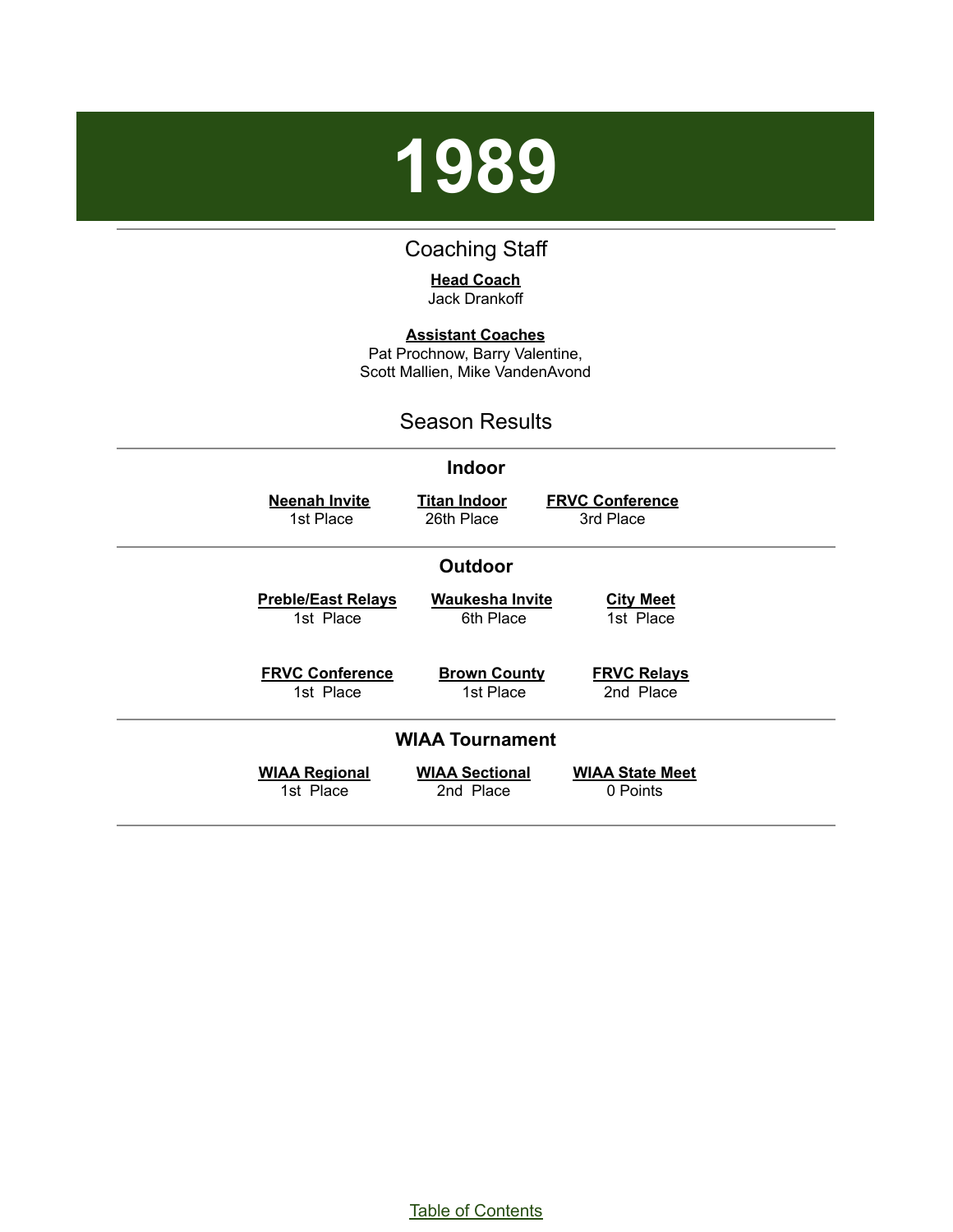#### Season Highlights

The 1989 Preble Boy's Track and Field Team had a very successful season winning 6 major meets including the City Meet, the Brown County Meet, the FRVC Conference Meet, the Conference Relays, and the WIAA Regional Meet.

Individually the team was led by State Meet Qualifiers Roy Radosevich (800 meters), Chad Froelich (1600 meters), Darrin Butry (300 intermediate hurdles), Rob Basten (shot put), and the 1600 meter relay team of Jim VanDalen, Darrin Butry, Troy Jilot, Todd Johnson. Records set during the season included Darrin Butry in the 300 Meter Intermediate Hurdles, and the relay team of Darrin Butry, Craig Grissom, and Greg Ohlhues in the 900 Meter Intermediate Hurdles. Other contributors during the season were Rob Shepherd (Jumps), Tom Katers (sprints & relays), Tony Mastalier (sprints & relays), Todd Johnson (sprints & relays), Mike DuBois (distance), Jay Truttman (high jump), Darin Truttman (pole vault), Jeff Preston (distance), Scott Tebon (middle distance), Ben Clark (sprints & relays), and Scott Bressler (pole vault).

#### Records Set

| Indoor  | No records set                                                                      |
|---------|-------------------------------------------------------------------------------------|
| Outdoor | Darrin Butry - 300 Meter Intermediate Hurdles (39.7)                                |
| Relay   | Darrin Butry, Craig Grissom, Greg Ohlhues - 900 Meter Intermediate Hurdles (2:06.4) |

#### Neenah Invite - Indoor

**Team Place** | 1st Place

#### Oshkosh Titan Invite - Indoor

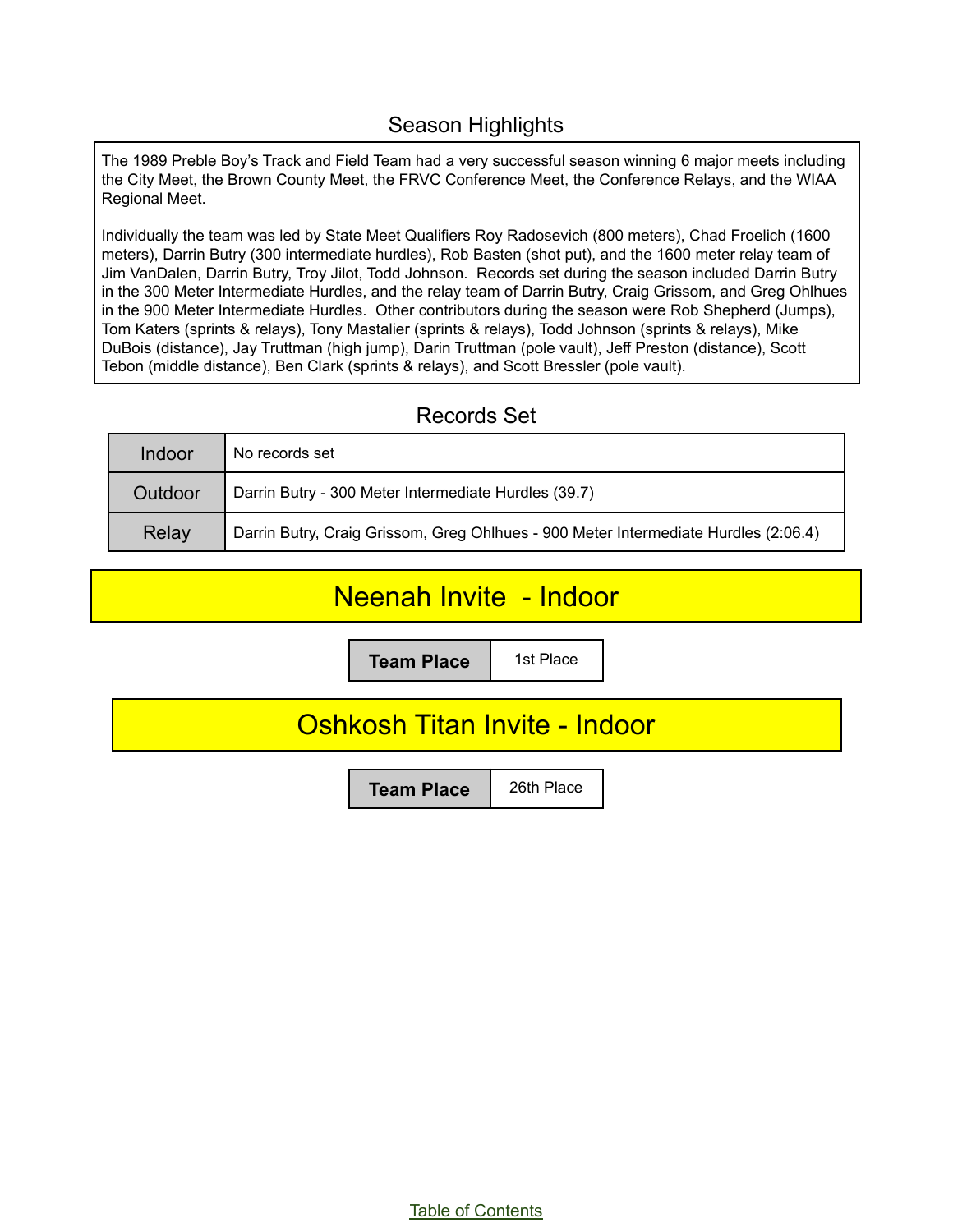### FRVC Conference Meet - Indoor

**Team Place** 3rd Place

| 2nd Place                    | 3rd Place                                                                                                        |
|------------------------------|------------------------------------------------------------------------------------------------------------------|
| >Darrin Butry - 55 H Hurdles | >3200 Relay - Radosevich, Preston,<br>Gilson, VanEnkenvoort<br>>Todd Johnson - 55 Dash<br>>Troy Jilot - 400 Dash |

| 4th Place                                                                                                                                                        | <b>5th Place</b>                                                                                             |
|------------------------------------------------------------------------------------------------------------------------------------------------------------------|--------------------------------------------------------------------------------------------------------------|
| >Chad Froelich - 1600 Run<br>>4 Lap Relay - Butry, VanDalen, Clark,<br>Johnson<br>>1600 Relay - Jilot, VanDalen, Butry,<br>Clark<br>>Scott Bressler - Pole Vault | >Mike DuBois - 1600 Run<br>>Roy Radosevich - 800 Run<br>>Mike DuBois - 3200 Run<br>>Jay Truttman - High Jump |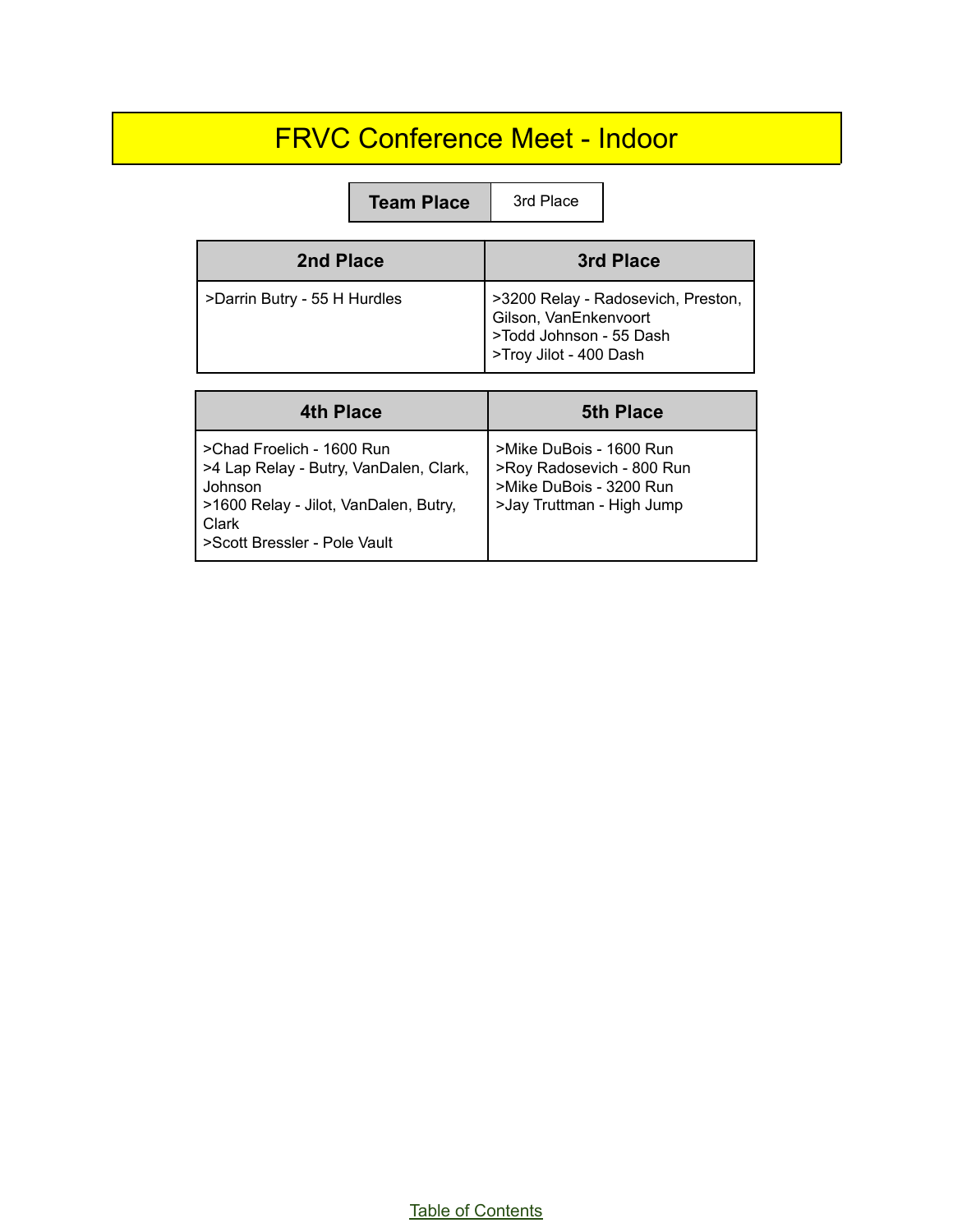## Preble/East Relays - Outdoor

**Team Place** | 1st Place

| <b>1st Place</b>                                           | 2nd Place                                                                                                                                                                                                                                        | 3rd Place                                                                                                                                                                                                                                                                                                                                              |
|------------------------------------------------------------|--------------------------------------------------------------------------------------------------------------------------------------------------------------------------------------------------------------------------------------------------|--------------------------------------------------------------------------------------------------------------------------------------------------------------------------------------------------------------------------------------------------------------------------------------------------------------------------------------------------------|
| >440 H Hurdle Relay - Bressler,<br>Grissom, Ohlhues, Butry | >Distance Medley Relay -<br>Radosevich, Jilot, Froelich, DuBois<br>>Long Jump Relay (tie) - Butry,<br>VandenPlas, VandeWalle, Grissom<br>>900   Hurdle Relay - Johnson,<br>Grissom, Butry<br>>Pole Vault Relay - Truttman,<br>Bressler, Birkholz | >Shot Put Relay - Miller, Gilsoul,<br>LaViolette, Basten<br>>1600 Medley Relay - Jilot,<br>VanDalen, Clark, DuBois<br>>Discus Relay - Peters, Tompkins,<br>Truttman. Basten<br>>High Jump Relay - Ohlhues,<br>Truttmann, Miller, McDermid<br>1600 Relay - Butry, Katers, Tebon,<br>Froelich<br>>400 Relay - VanDalen, clark,<br>Mastalir, Todd Johnson |

| <b>4th Place</b>                                                                                                                                                    | <b>5th Place</b>                                           |
|---------------------------------------------------------------------------------------------------------------------------------------------------------------------|------------------------------------------------------------|
| >6400 Relay - Joski, Preston,<br>Holschuh, Moore<br>>Triple Jump Relay - Tebon, Blink,<br>Johnson, Grissom<br>>800 Relay - VanDalen, Lindsley,<br>Buzaitis, Johnson | >3200 Relay - Radosevich,<br>Preston, Joski, VanEnkenvoort |

## Waukesha Invite - Outdoor

**Team Place** 6th Place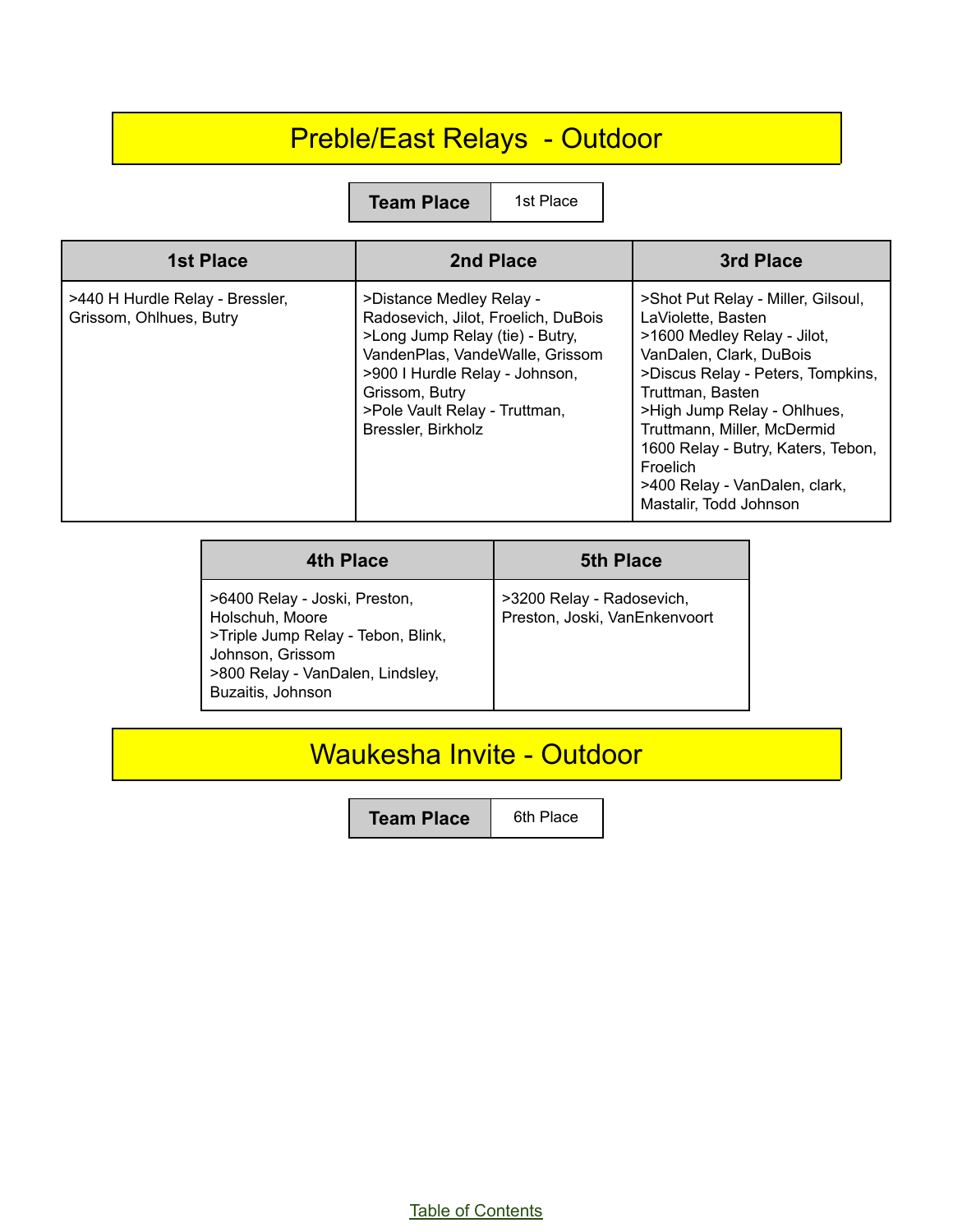## Green Bay City Meet - Outdoor

**Team Place** | 1st Place

| 1st Place                                                                                                                                                                                  | 2nd Place                                                                                                                                        | 3rd Place                                                                                                                                                                                                                                  |
|--------------------------------------------------------------------------------------------------------------------------------------------------------------------------------------------|--------------------------------------------------------------------------------------------------------------------------------------------------|--------------------------------------------------------------------------------------------------------------------------------------------------------------------------------------------------------------------------------------------|
| >Darrin Butry - 300 I Hurdles<br>>Roy Radosevich - 800 Run<br>>Mike DuBois - 3200 Run<br>>1600 Relay - VanDalen, Katers,<br>Butry, Jilot<br>>Rob Basten - Shot Put<br>>Rob Basten - Discus | >Chad Froelich - 1600 Run<br>>Troy Jilot - 400 Dash<br>>Craig Grissom - 300 I Hurdles<br>>Craig Grissom - Long Jump<br>>Jay Truttman - High Jump | >Darrin Butry - 110 H Hurdles<br>>Mike DuBois - 1600 Run<br>>Jim VanDalen - 400 Dash<br>>400 Relay - VanDalen, Buzaitis,<br>Mastalir, Johnson<br>>Chad Froelich - 800 Run<br>>Craig Grissom - Triple Jump<br>>Darin Truttmann - Pole Vault |

| 4th Place                                                                                                                                       | <b>5th Place</b>       |
|-------------------------------------------------------------------------------------------------------------------------------------------------|------------------------|
| >Todd Johnson - 100 Dash<br>>Roy Radosevich - 1600 Run<br>>Rob Shephard - Long Jump<br>>Greg Ohlhues - High Jump<br>>Rob Shephard - Triple Jump | >Jay Truttman - Discus |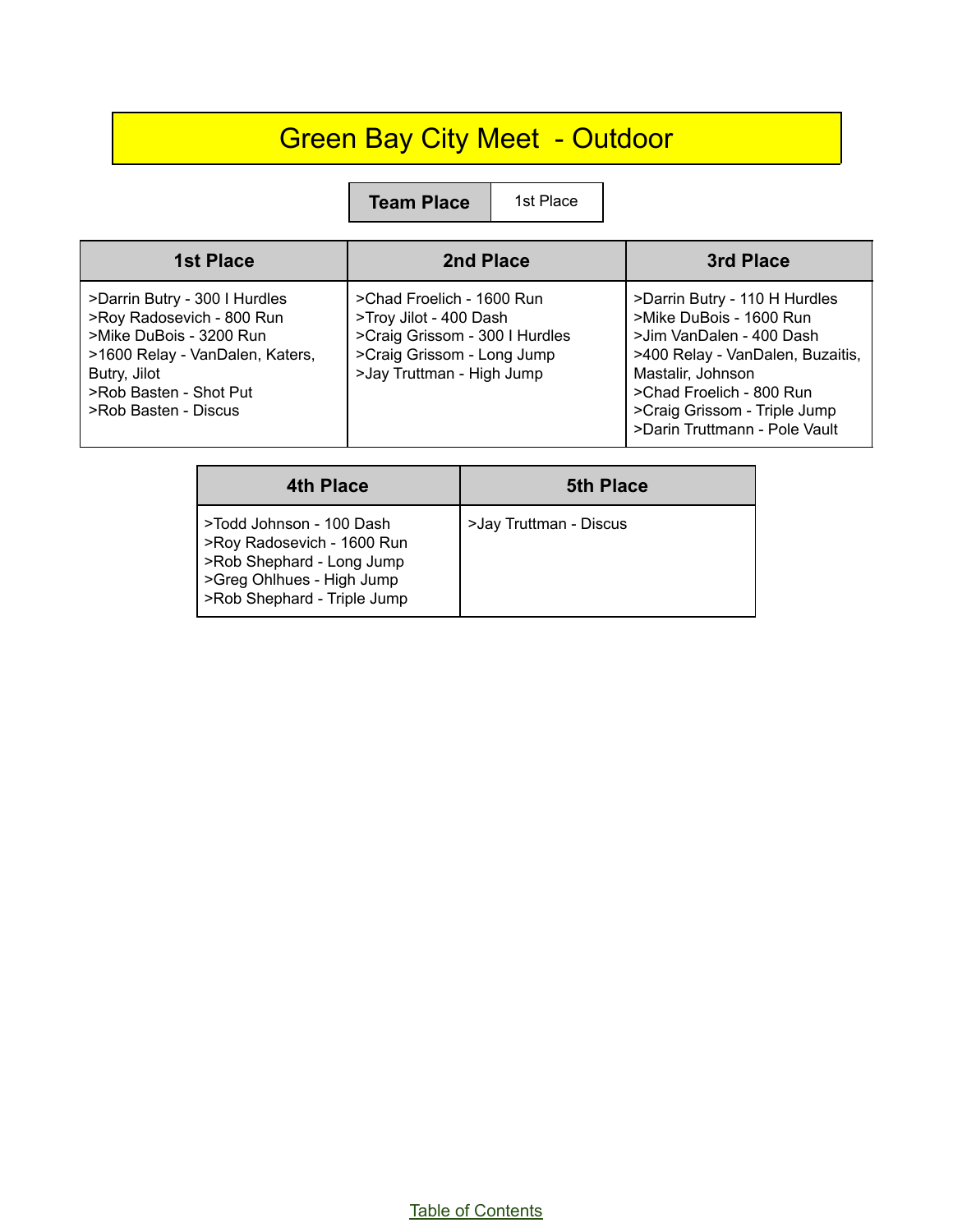#### FRVC Conference Meet - Outdoor

**Team Place** | 1st Place

| <b>1st Place</b>                                  | 2nd Place                                                                                                                                                                                         | 3rd Place                                                                                                                                                                                                                              |
|---------------------------------------------------|---------------------------------------------------------------------------------------------------------------------------------------------------------------------------------------------------|----------------------------------------------------------------------------------------------------------------------------------------------------------------------------------------------------------------------------------------|
| >Rob Basten - Discus<br>>Jay Truttman - High Jump | >3200 Relay - DuBois, Preston,<br>Tebon, Radosevich<br>>400 Relay - VanDalen, Katers,<br>Buzaitis, Mastalir<br>>Darrin Butry - 300 I Hurdles<br>>Mike DuBois - 3200 Run<br>>Rob Basten - Shot Put | >Darrin Butry - 110 H Hurdles<br>>Todd Johnson - 100 Dash<br>>Troy Jilot - 400 Dash<br>>Roy Radosevich - 800 Run<br>>1600 Relay - VanDalen, Butry,<br>Froelich, Jilot<br>>Craig Grissom - Triple Jump<br>>Darin Truttmann - Pole Vault |

| 4th Place                    | <b>5th Place</b>                                         |
|------------------------------|----------------------------------------------------------|
| >Chad Froelich - 1600 Run    | >Jim VanDalen - 200 Dash                                 |
| >Scott Bressler - Pole Vault | >Greg Ohlhues - High Jump<br>>Rob Shepherd - Triple Jump |

## Brown County Meet - Outdoor

**Team Place** | 1st Place

| <b>1st Place</b>                                                                     | 2nd Place                                                                                                                                                                              |
|--------------------------------------------------------------------------------------|----------------------------------------------------------------------------------------------------------------------------------------------------------------------------------------|
| >Rob Basten - Shot Put<br>>Rob Shepherd - Long Jump<br>>Darin Truttmann - Pole Vault | >Jay Truttman - High Jump<br>>400 Relay - Buziutis, Mastalir, Kater, Johnson<br>>Darrin Butry - 300 I Hurdles<br>>Rob Basten - Discus<br>>1600 Relay - VanDalen, Johnson, Butry, Jilot |

| 3rd Place                                                                                                                                      | <b>5th Place</b>         |
|------------------------------------------------------------------------------------------------------------------------------------------------|--------------------------|
| >Chad Froelich - 1600 Run<br>>Troy Jilot - 400 Dash<br>>Craig Grissom - Long Jump<br>>Roy Radosevich - 800 Run<br>>Craig Grissom - Triple Jump | >Jim VanDalen - 400 Dash |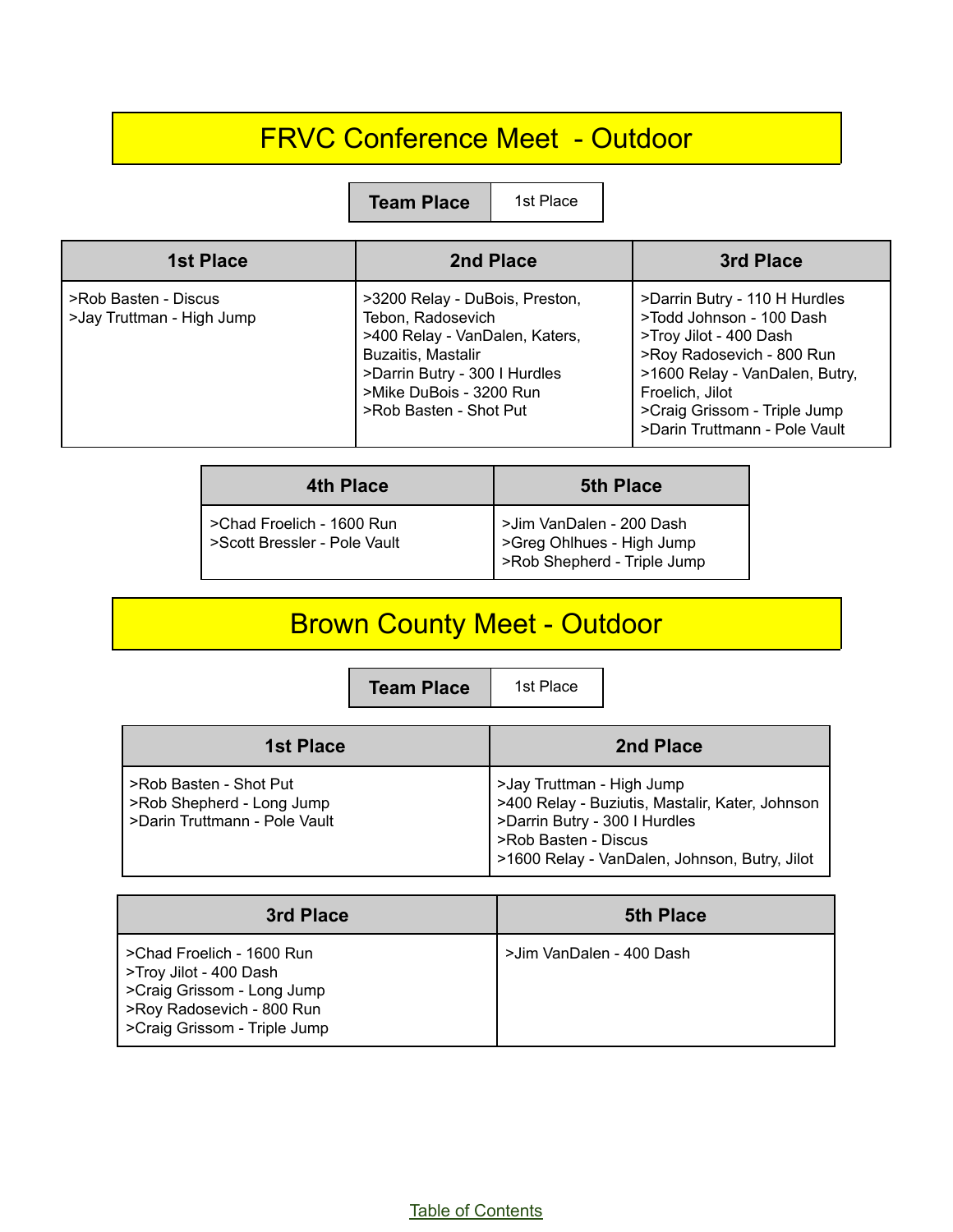## FRCC Conference Relays - Outdoor

**Team Place** 2nd Place

| <b>1st Place</b>                                                                                                                                                                                                                                                       | 2nd Place                                                                                                                                   |
|------------------------------------------------------------------------------------------------------------------------------------------------------------------------------------------------------------------------------------------------------------------------|---------------------------------------------------------------------------------------------------------------------------------------------|
| >Distance Medley Relay - VanDalen, Radosevich, Froelich, DuBois<br>>330 H Hurdle Relay - Butry, Bressler, Grissom<br>>900 I Hurdle Relay - Butry, Ohlhues, Grissom<br>>Long Jump Relay - Grissom, Shepherd, Butry<br>>Pole Vault Relay - Truttmann, Bressler, Birkholz | >Discus Relay - Basten, Truttman, Peters<br>>High Jump Relay - Truttman, Ohlhues, McDermid<br>>Triple Jump Relay - Grissom, Shepherd, Blink |

| 3rd Place                                                   | <b>5th Place</b>                                      |
|-------------------------------------------------------------|-------------------------------------------------------|
| >1600 Medley Relay - Froelich, Massey, Buzaitis, Radosevich | ' >6400 Relay - Joski, VanEnkenvoort, Marchi, Preston |

| <b>WIAA Regional</b><br><b>Top 4 qualify for the Sectional Meet</b> |  |
|---------------------------------------------------------------------|--|
|                                                                     |  |

**Team Place** | 1st Place

| <b>1st Place</b>                                    | 2nd Place                                                                                                 | 3rd Place                                                                                                            |
|-----------------------------------------------------|-----------------------------------------------------------------------------------------------------------|----------------------------------------------------------------------------------------------------------------------|
| <b>Sectional Qualifier</b>                          | <b>Sectional Qualifier</b>                                                                                | <b>Sectional Qualifier</b>                                                                                           |
| >Roy Radosevich - 800 Run<br>>Rob Basten - Shot Put | >Chad Froelich - 1600 Run<br>>Chad Froelich - 800 Run<br>>1600 Relay - VanDalen, Butry,<br>Johnson, Jilot | >Troy Jilot - 400 Dash<br>>Darrin Butry - 300 I Hurdles<br>>Rob Shepherd - Long Jump<br>>Craig Grissom - Triple Jump |

| 4th Place<br><b>Sectional Qualifier</b>                                                                       | <b>5th Place</b>                                                                                                                                |
|---------------------------------------------------------------------------------------------------------------|-------------------------------------------------------------------------------------------------------------------------------------------------|
| >Darrin Butry - 110 H Hurdles<br>>400 Relay - VanDalen, Katers,<br>Mastalier, Johnson<br>>Rob Basten - Discus | >Todd Johnson - 100 Dash<br>>Mike DuBois - 3200 Run<br>>Craig Grissom - Long Jump<br>>Jay Truttman - High Jump<br>>Darin Truttmann - Pole Vault |